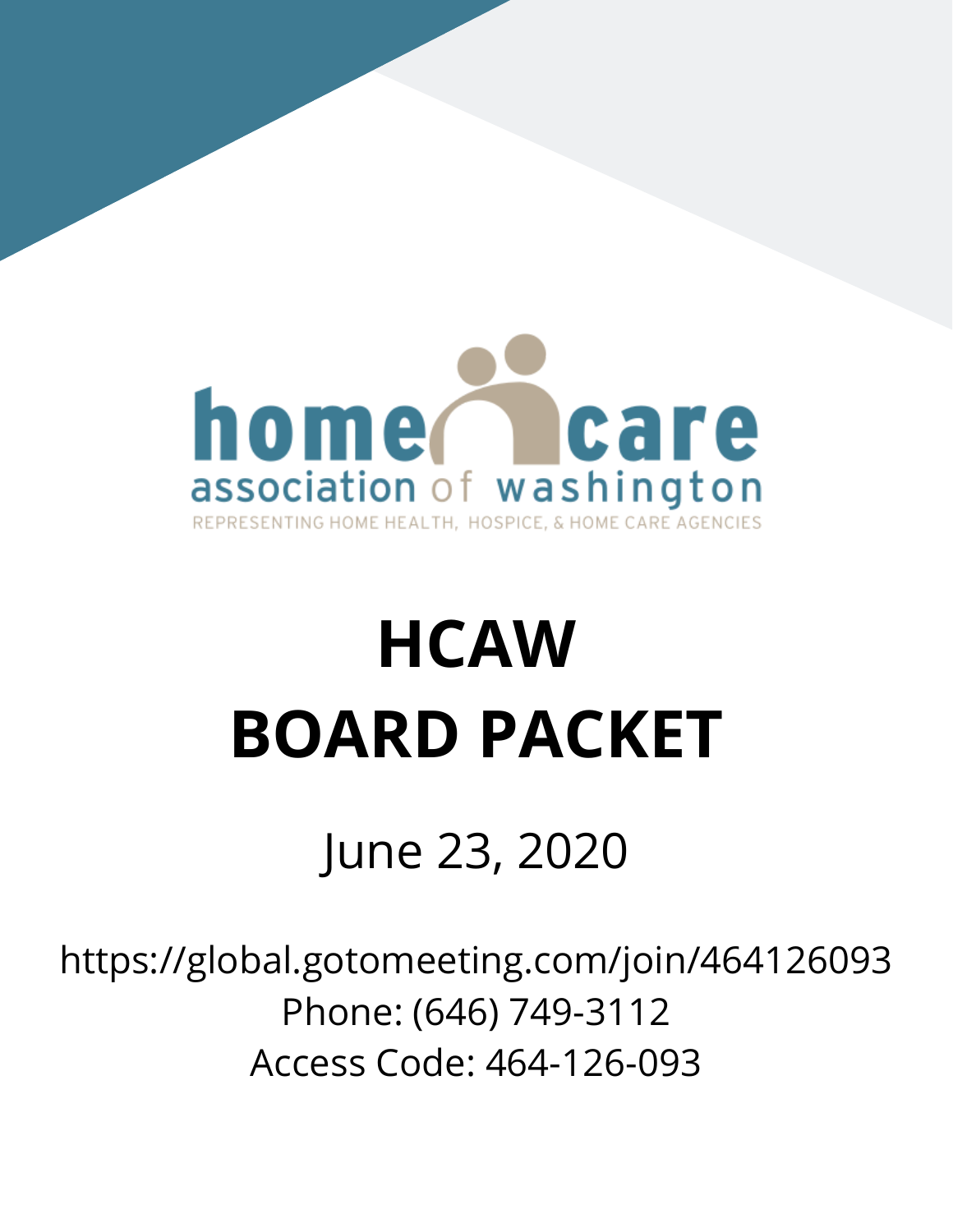

*Our Vision: We are inspired to position homecare services as a leader in healthcare in Washington State.* 

*Our Mission: To promote the long-term growth and sustainability of in-home services in Washington State. HCAW provides leadership for consumers by unifying in-home services providers through public outreach, education, legislative advocacy and supporting practice standards.*

| <b>Date:</b> 06/23/20 |                                     | <b>Time:</b> $9:00 - 11:00$ a.m.                               | Location:              | https://global.gotomeeting.com/join/464126093<br>$(646)$ 749-3112 / 464-126-093 |
|-----------------------|-------------------------------------|----------------------------------------------------------------|------------------------|---------------------------------------------------------------------------------|
| <b>TIME</b>           | <b>TOPIC</b>                        | <b>DISCUSSION</b>                                              | <b>PLAN OF ACTION</b>  | <b>RESPONSIBLE</b>                                                              |
| $9:00$ a.m.           | Call to Order                       | Welcome/Updates                                                |                        | Marilou                                                                         |
| 9:10 a.m.             | Approval of Minutes                 | March 2020                                                     | Approval               | All                                                                             |
| 9:15 a.m.             | Public Policy Report                | Legislative Update                                             | Review                 | Leslie                                                                          |
| 9:30 a.m.             | <b>Financial Report</b>             | <b>Financial Review</b><br>2020-21 Draft Budget                | Discussion<br>Approval | Amber/Rachel/All                                                                |
| 10:15 a.m.            | <b>Executive Director</b><br>Report | Review<br>Staff Changes (incl. closed session)                 | Review<br>Discussion   | Christine<br>Christine/All                                                      |
| 11:00 a.m.            | Adjournment                         | Review of key deliverables/action items/decisions<br>$\bullet$ |                        | Christine                                                                       |
| Next<br>Meeting       | <b>TBD</b>                          |                                                                |                        |                                                                                 |
|                       |                                     |                                                                |                        |                                                                                 |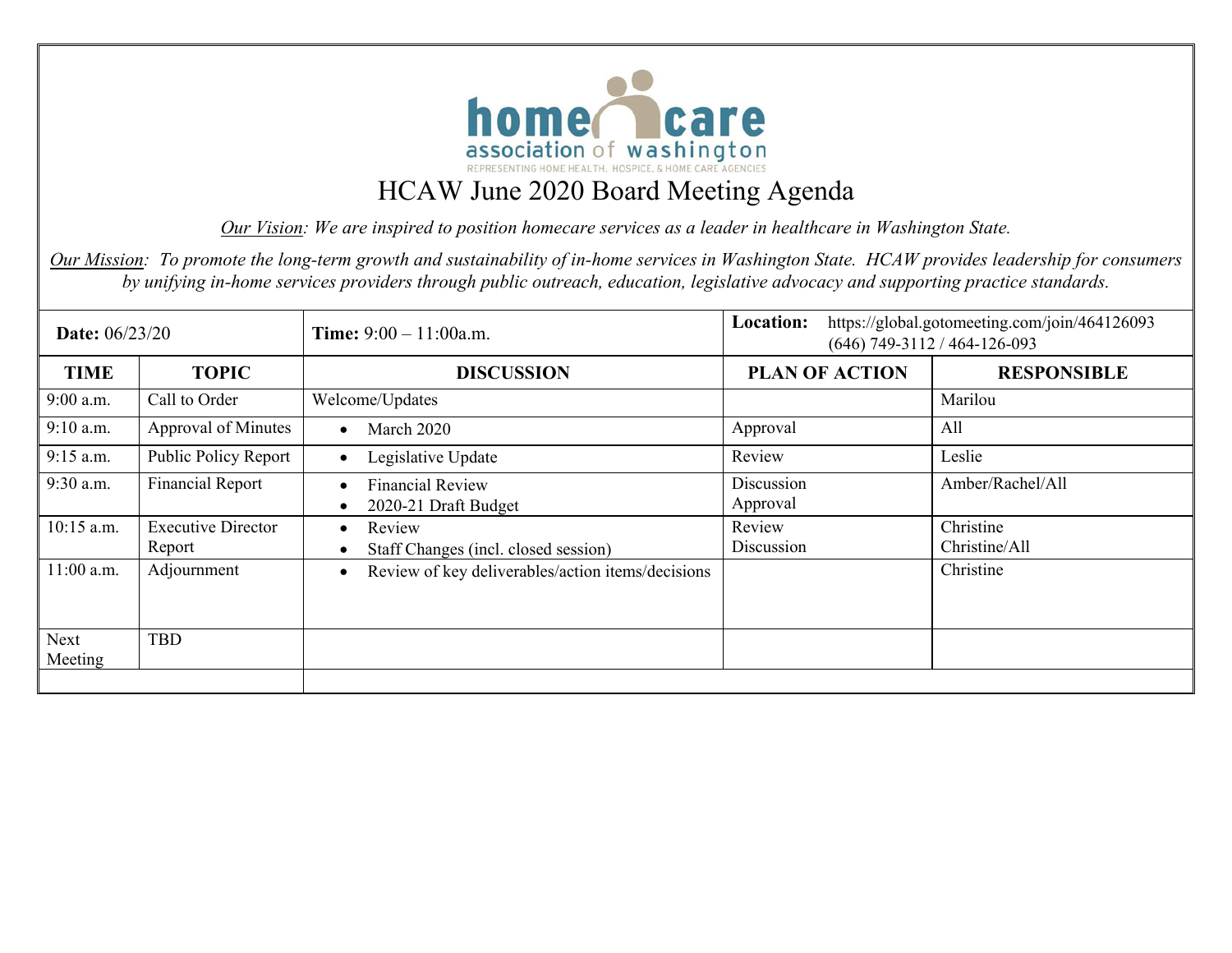

## **Board Meeting Minutes**  Friday, March 6, 2020 **Teleconference** 8:00 – 10:00AM

## *Our Vision: We are inspired to position homecare services as a leader in healthcare in Washington State.*

*Our Mission: To promote the long-term growth and sustainability of in-home services in Washington State. HCAW provides leadership for consumers by unifying in-home services providers through public outreach, education, legislative advocacy and supporting practice standards.* 

## **ATTENDANCE**

**Board:** Marilou Church, President; Rachel Manchester, President-Elect, Amber Hahn-Keenan, Secretary/Treasurer; Directors Gretchen Anderson, Kyle Long, Geoff Meinken, Melinda Moore, Tammi Reeser, Alisa Van Sickle

**Staff:** Leslie Emerick, Public Policy Director; Donna Goodwin, Clinical Director; Christine Opiela, Executive Director

**Not in Attendance:** Director Nate Smith; Brent Korte, Ex-Officio

## **CALL TO ORDER**

Rachel welcomed everyone and called the meeting to order at 8:03AM.

## **I. BOARD NOMINATIONS**

The HCAW Board nominations traditionally take place at the annual spring conference. Due to the state of COVID-19, there is a chance the in-person event will need to move to a virtual platform. Elections can be held electronically if in-person voting is not available. There are three open director positions and the board reviewed two nominees: John Singletary, PeaceHealth SW and Sheena Paylor, LHC Group. Another nominee will be selected for board approval electronically.

## **It was moved and seconded to add John Singletary and Sheena Paylor to the 2020 Board Slate of Nominees.**

## **II. COVID-19**

## Association Response:

COVID-19 has affected the in-home services community and agencies are struggling to keep up with rapidly changing information while keeping everyone safe. HCAW will continue to support members by sharing free webinars, resources they can modify for their agency, and advocate on their behalf. Agencies are overloaded so it is important to not overwhelm them.

## PDGM Summit & Annual Conference Update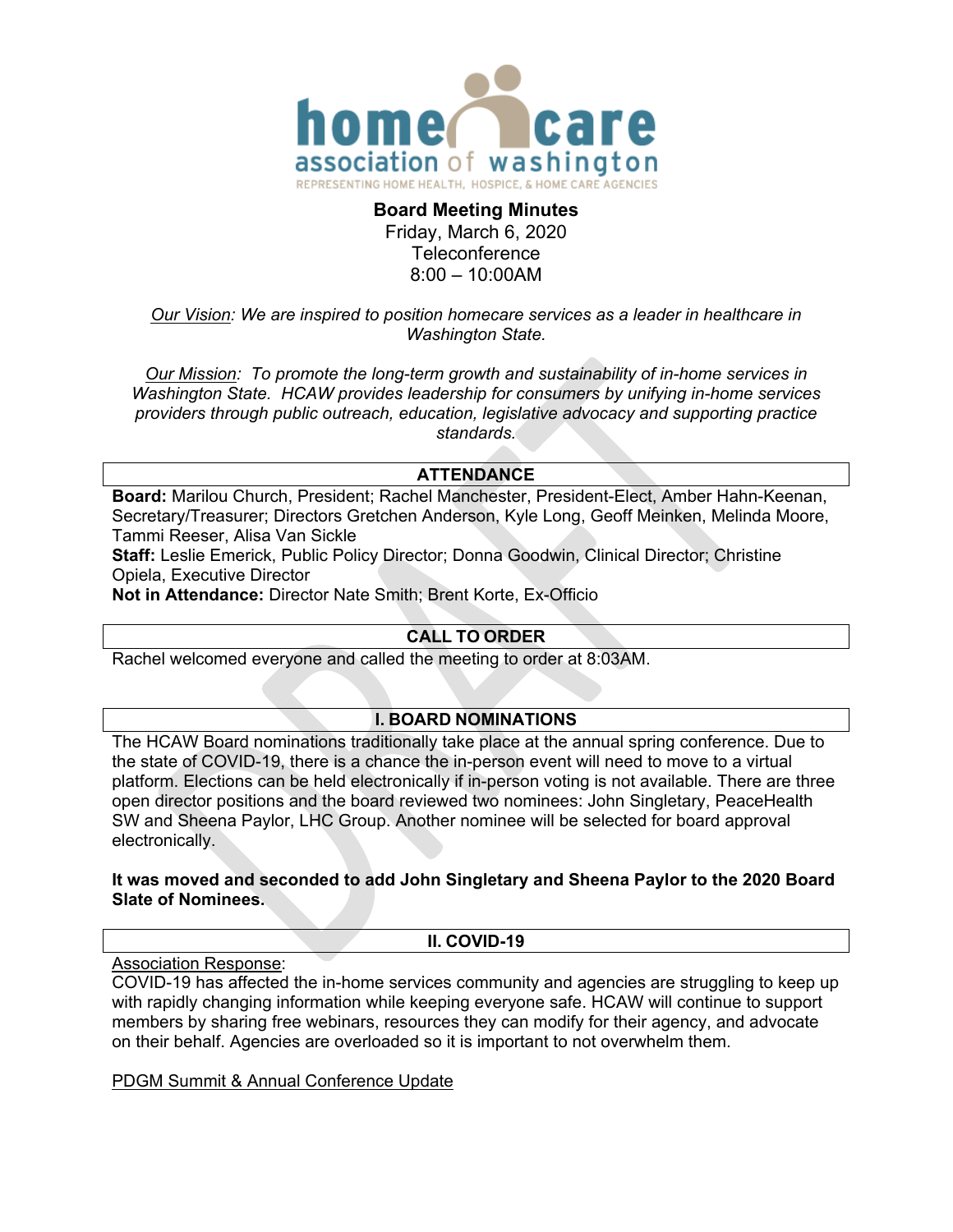

There is a chance the Annual Conference and PDGM Summit may be cancelled, postponed, or moved virtually due to the pandemic. Several companies have begun enforcing travel restrictions and organizations are reducing in-person events. The hotel contract includes a force majeure clause but it does not cover communicable diseases. Christine has been working with HelmsBriscoe on options if the conference has to change and reviewed with the Board. While the hotel has been generous in the past, there is a chance HCAW will have to pay cancellation fees and there is no guarantee their schedules can accommodate rescheduling. NAHC supports HCAW and will provide their meeting virtually if necessary. Christine has spoken to all other speakers and identified what presentations can transfer to the virtual platform. If the conference is moved virtually, only 4-5 stand-alone sessions will be offered each day including keynotes.

Christine reviewed available options:

- Do not cancel the hotel contract and instead reschedule to spring 2021 and offer to host the 2022 conference at the same hotel. Both the conference and PDGM Summit will be virtual.
- Do not cancel the contract and instead reschedule for fall 2020. There is no guarantee the hotel will have availability in the fall.
- Cancel the contract with the understanding HCAW we will most likely have to pay \$31,110 in damages to the hotel as per the contract.
- Move forward with both the PDGM Summit and Annual Conference as in-person events.

Christine and HelmsBriscoe both recommend Option #1 as it is the most attractive to the hotel and allows for both events to take place virtually. The board requested reducing the 2022 contract dates to a 2-day schedule.

## **It was moved and seconded to livestream the NAHC PDGM Summit in lieu of an inperson event. Motion carried.**

**It was moved and seconded that the 2020 Annual Conference will be held virtually with fewer sessions offered each day. Motion carried.** 

## **III. OASIS-E**

OASIS-E is scheduled to come into effect in January 2021. The Annual Meeting/Education Committee is recommending HCAW host a Blueprint for OASIS workshop and exam December 2-4, 2020. Gretchen has offered her facility in Spokane Valley, WA allowing opportunities for agencies in Eastern Washington and Idaho to attend in person. Estimated costs are \$14- 16,000. HCAW has elite status with OASIS Answers and receives \$100 for each person registered for the exam. This workshop is very popular with members and has consistently earns a net income.

**It was moved and seconded to host a Blueprint for OASIS workshop and exam with OASIS Answers on December 2-4, 2020 at Sunshine Home Health. Motion carried.** 

## **IV. MEDICAID HOME HEALTH REIMBURSEMENT**

Leslie reported: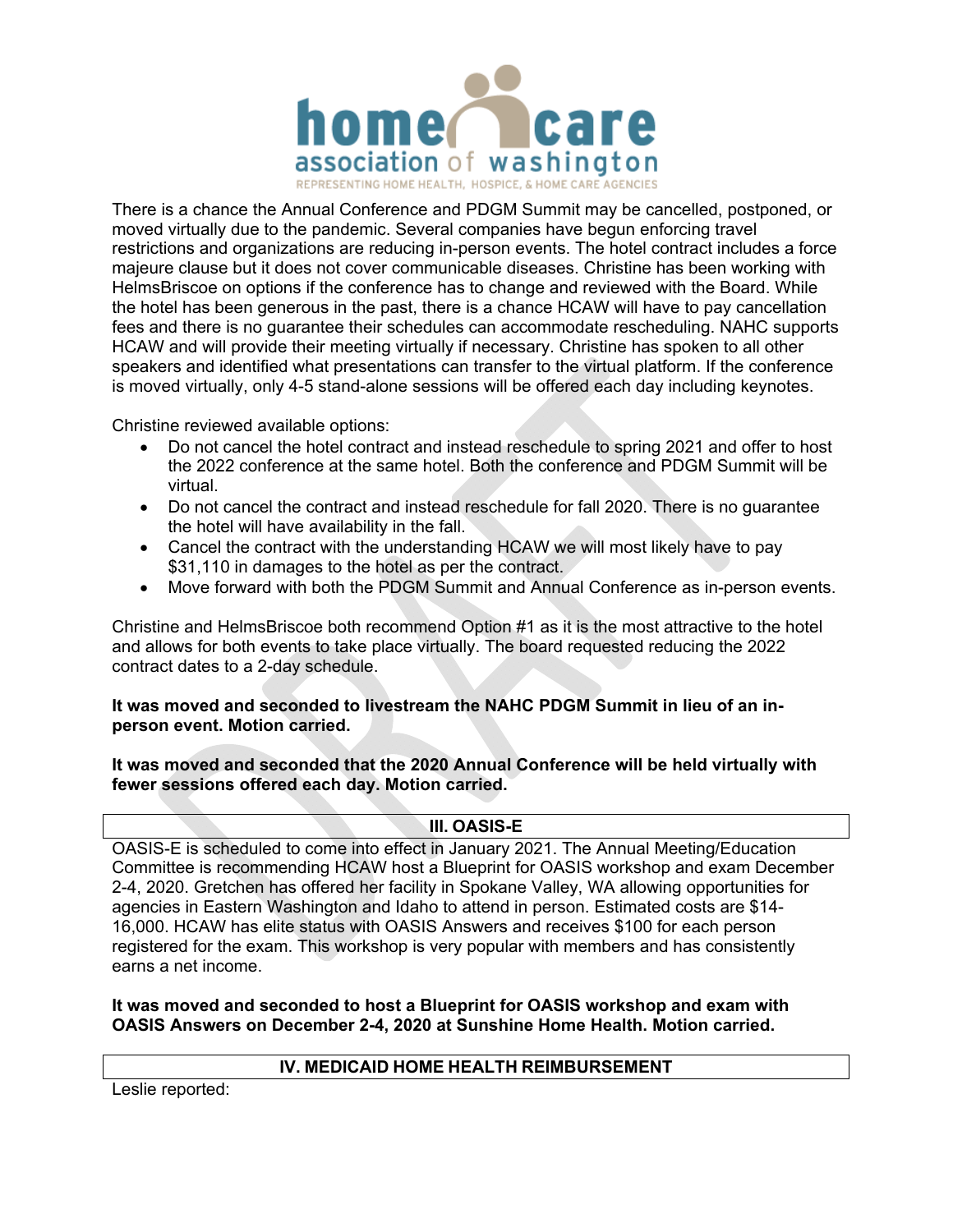

- When speaking with legislators, it was made clear the reimbursement has to be incremental and spread out over the budget cycle for support.
- Using OR methodology brings WA agencies within \$10 of the Medicare rate after the incremental increase. It is important to note OR and WA cost reports do not include the same data due to different relationships with hospitals. As these are based on cost reports, as agency costs go up so will their rates.
- Leslie worked with HCAW and partners, and the Senate version showed an increase to 75% over the next three years. The House approved only the first-year increase (1/3) and HCAW will need to revisit each year for additional funding.
- Next year, HCAW will advocate for social work and telehealth. Leslie is working on how to get social work covered sooner under methodology, etc.
- It was requested to work on expanding the rules around telehealth to cover costs for telephone calls between skilled nursing visits. This will ease the burden on rural agencies.

## **V. OTHER BUSINESS**

There being no other business, the meeting adjourned at 11:53pm.

## **SUMMARY OF ACTION ITEMS**

- Christine to follow up with Susan Hull, MultiCare about running for the board.
- Board members were asked to share COVID-19 resources with members.
- Christine and HelmsBriscoe will work with the hotel to reschedule the 2020 meeting to 2021 and offer a 2-day schedule in 2022 at the same venue.
- Christine to liaise with NAHC on offering the PDGM Summit virtually.
- Christine to connect with OASIS Answers and sign a contract for the December 2020 event.
- Leslie to work with HCAW and industry partners on finding coverage for social work and expanding telehealth to cover telephone calls.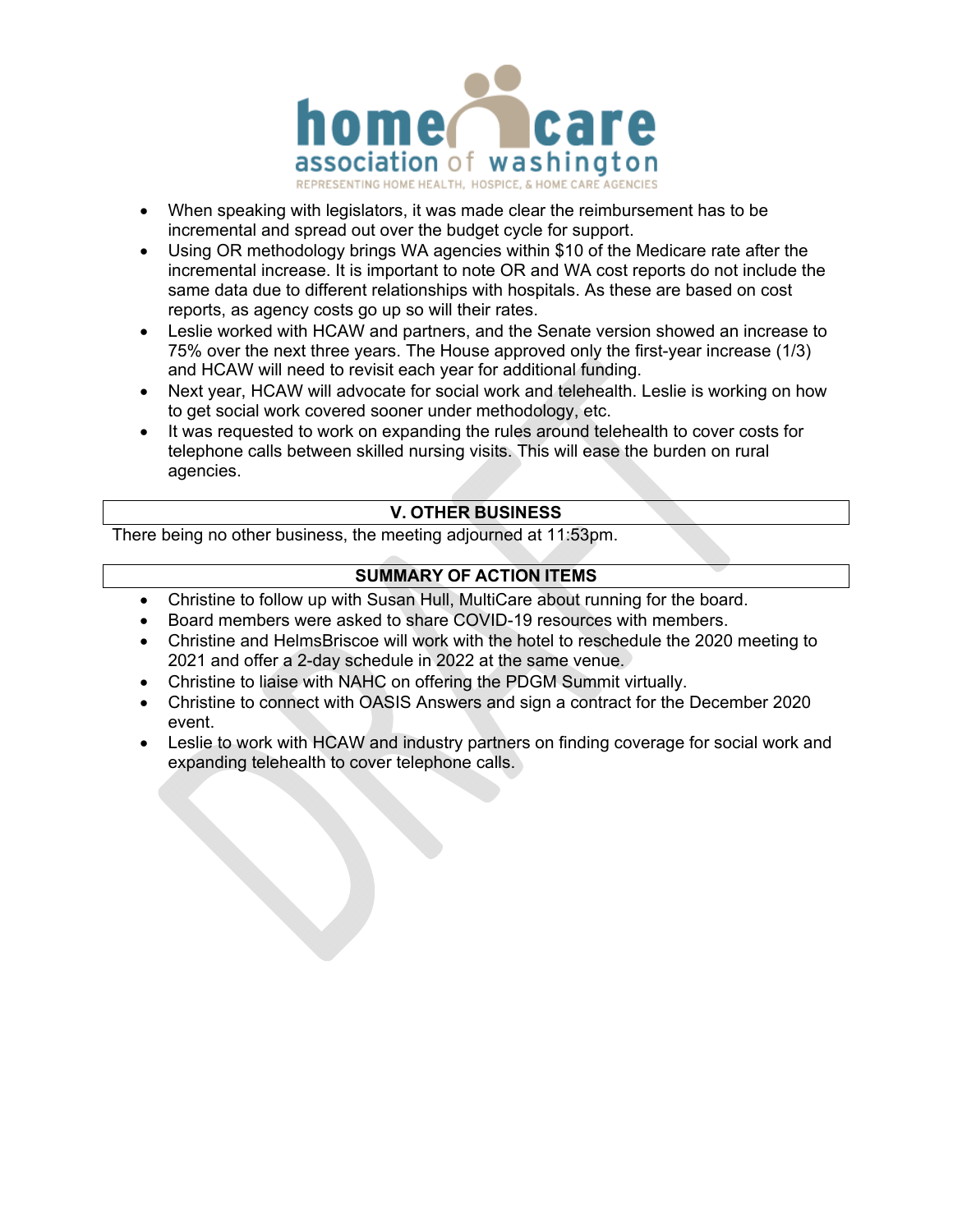## **HCAW June 2020 Public Policy Report**

Prepared by Leslie Emerick, Public Policy Director



## *Legislative Overview*

The year 2020 will be known as a turning point in so many ways. Such a challenging time for our nation...truly a time to look inward and ask how can we do better? Much like the rest of the state and country, Olympia is being rocked by protests against the death of George Floyd, the black man who died after being restrained by Minneapolis police. Protesters gather nightly at the state capital and make their case for changes in our criminal justice system. This on top of a pandemic with over 103,000 deaths and 40 million people filing for unemployment nationwide could really shake up the legislative agenda for the 2021 Legislative Session. Letters from legislator are already coming out with proposals for change!

We are facing huge budget deficits with projections ranging around an estimated \$7 billion dollars, with a \$3 billion-dollar rainy day fund. Around  $\frac{3}{4}$  of the state budget is protected such as K-12 education and some Medicaid programs, so the budget cuts will be made in around 25% of the remaining budget. Agencies have been asked to look at cuts up to 15% which can be devastating for some of the smaller state agencies. Hiring freezes have already taken effect and some new programs were already vetoed by the Governor.

The state legislature is torn between having a Special Session in June after the state's revenue forecast comes out on June 17<sup>th</sup>, 2020 or to wait until more information comes in on federal funding. Governor Inslee has the authority to initiate a Special Session and it's hard to say which way he will chose to go at this time. Republicans are pushing for a session in June before the new fiscal year spending begins on July 1, 2020. One issue is that cost-of-living allowances (COLAs) for state employees go into effect at that time and it will be difficult to pull them back after employees start receiving the new funding. Please keep in mind that the last time there were big cuts to the state budget in 2009 hospice was on the chopping block and we had to defend it!

**Safe Start Washington – Phased Reopening County-by-County Governor Jay Inslee Governor Jay Inslee**: In collaboration with the Washington State Department of Health, the Governor has established a data-driven approach to reopen Washington and modify physical distancing measures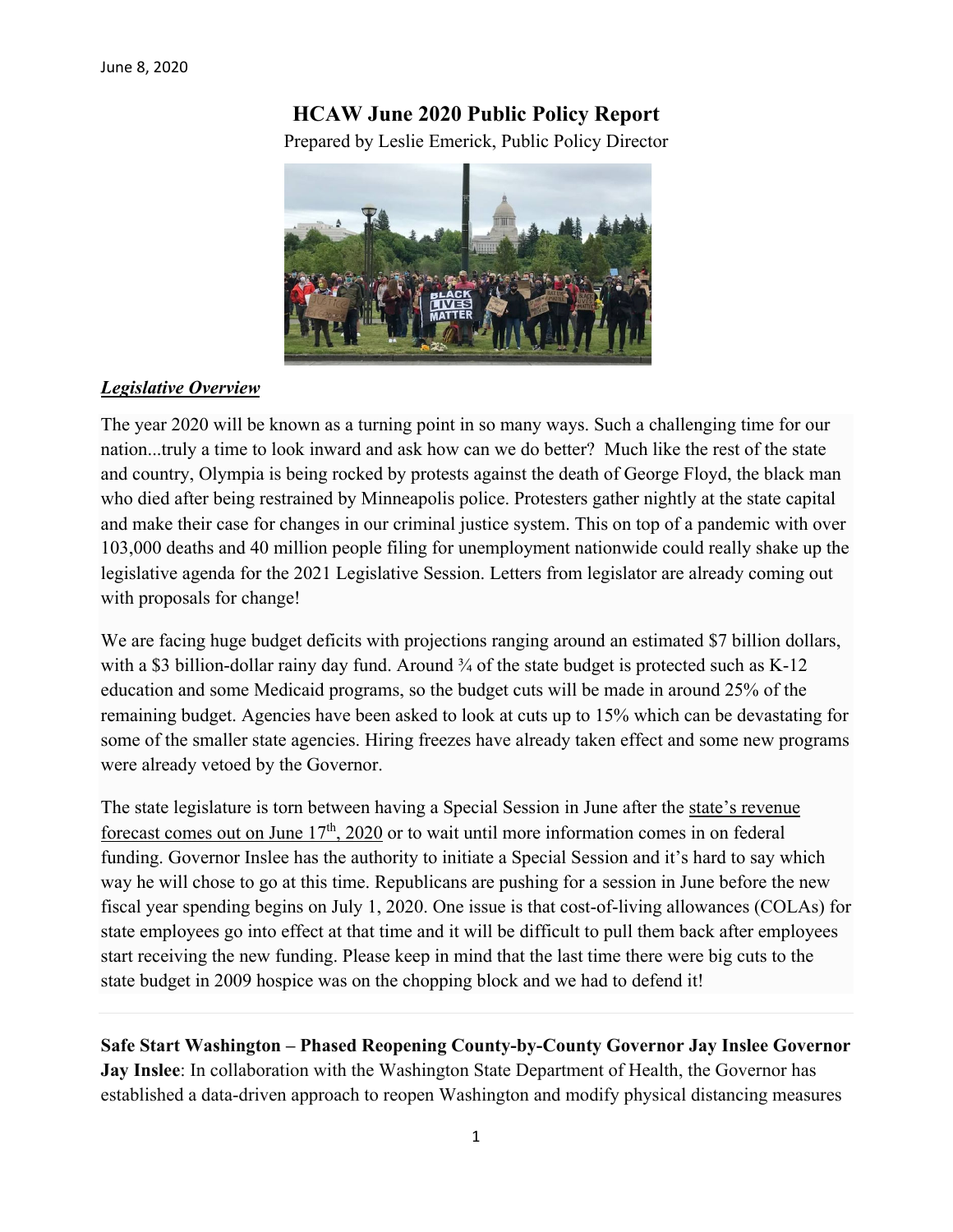while minimizing the health impacts of COVID-19. Washington will move through the phased reopening county-by-county allowing for flexibility and local control to address COVID-19 activity geographically. This approach reduces the risk of COVID-19 to Washington's most vulnerable populations and preserves capacity in our health care system, while safely opening up businesses and resuming gatherings, travel, shopping and recreation. The plan involves assessing COVID-19 activity along with health care system readiness, testing capacity and availability, case and contact investigations, and ability to protect high-risk populations. The plan allows counties and the secretary of Health to holistically review COVID-19 activity and the ability for the county to respond when determining if a county is ready to move into a new phase.

"**Safe Start Washington**" guidelines issued on May 29<sup>tht</sup> and discuss their implications for your program: https://www.governor.wa.gov/sites/default/files/SafeStartPhasedReopening.pdf

Use of face coverings required at work: **Beginning June 8, all employees will be required to wear a cloth facial covering**, except when working alone in an office, vehicle, or at a job site, or by any individual who is deaf or hard of hearing.

**Washington Coronavirus Hazard Considerations for Employers (except COVID-19 care in hospitals & clinics) Face Coverings, Masks, and Respirator Choices** https://www.lni.wa.gov/agency/\_docs/wacoronavirushazardconsiderationsemployers.pdf

**What Phase is your county in and what does that mean for your program's practice?**  https://coronavirus.wa.gov/what-you-need-know/covid-19-county-variance-application-process Chart of Washington's Phased Approach: https://www.coronavirus.wa.gov/sites/default/files/2020-05/PhasedReopeningChart.pdf

**Governor Inslee Long-term care worker rules proclamation**: The legislature has approved an extension for the governor's proclamation suspending certification requirements in communitybased settings (adult family homes, assisted living facilities, and home care agencies). The proclamation, which you can find here, is effective until the termination of the COVID-19 state of emergency or June 17, whichever occurs first. This means that a nursing assistant-registered can work in a community-based setting past 200 days before obtaining a nursing assistant-certified or a certified home care aide credential.

**NAR four-month rule proclamation**: The legislature has approved an extension for the governor's proclamation suspending certification requirements in nursing homes. The proclamation, which you can find here, is effective until the termination of the COVID-19 state of emergency or June 17, 2020, whichever occurs first. This means that a nursing assistant-registered can work in a nursing home past 120 days before obtaining a nursing assistant-certified credential.

**Healthcare worker licensing proclamation**: The legislature has approved an extension for the governor's proclamation removing certain barriers for licensure. The proclamation, which you can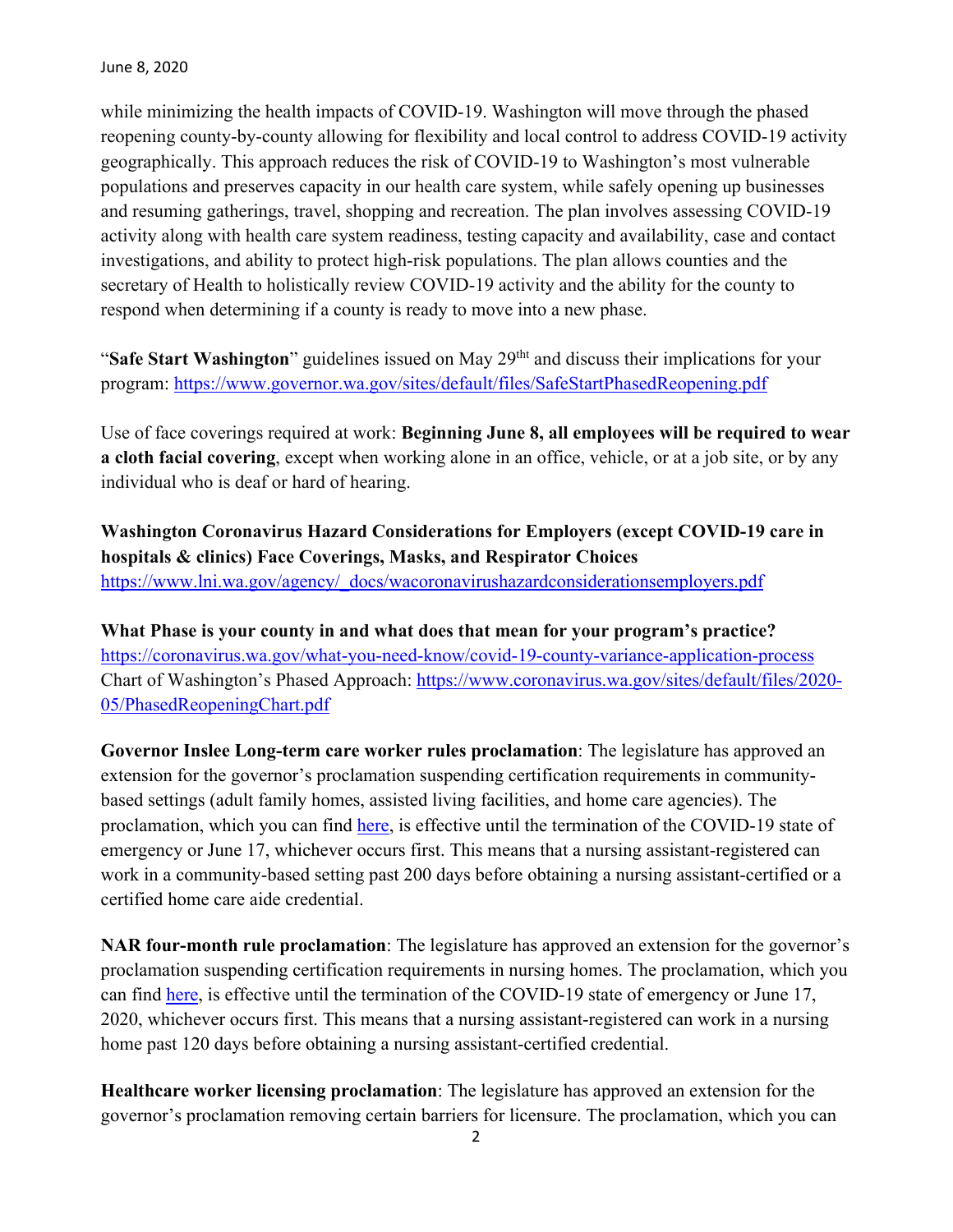June 8, 2020

find here, is effective until the termination of the COVID-19 state of emergency or June 17, whichever occurs first. Below is a summary of what the waivers pertaining to nursing assistants do.

**Barriers to continued and uninterrupted healthcare practice, including continuing education and other training requirements and license renewal deadlines**: Licensed health profession rules requiring continuing education (CE), AIDS education, and training in suicide assessment, treatment, and management are waived. This includes the 8 hours of CE required to maintain the medication assistant endorsement and the requirement to demonstrate clinical skills to an instructor in a practice setting in nursing assistant training programs.

## *Department of Health*

**DOH approved emergency rule allowing physician assistants to order home health services.**  WSR 20-12-075 Emergency In Home Services PA COVID-19.pdf HCAW has been working on this issue for a few months and they finally released the rule on June 1<sup>st</sup>, 2020 which is also the starting date for the new authorizations to begin. WAC 246-335-510(3) to include physician assistants in the list of practitioners authorized to order home health services and to sign plans of care to match federal and state regulation changes due to the coronavirus disease (COVID-19) pandemic.

This change authorizing physician assistants to certify the need for home health services was enacted by the 116th U.S. Congress in Section 3708 of H.R. 748 "Coronavirus Aid, Relief and Economic Security (CARES) Act." The CARES Act requires that this become a permanent federal regulation change effective no later than six months after the signing of the CARES Act. By taking this immediate measure, the department aligns with other state and federal actions that assist facilities to meet the needs of more patients on a more expedient timeline. Expanding the types of authorizing practitioners to include physician assistants will allow facilities to more quickly discharge appropriate stable patients by ordering home health services, rather than have a delayed stay in a hospital or other facility during the current public health emergency created by the COVID-19 pandemic. Observing the time requirements of notice and opportunity to comment upon adoption of a permanent rule would be contrary to the public interest and the federal guidelines.

**First wave of supplies to ship as part of state's plan for widespread testing within long term care facilities:** On May 29, the Washington State Department of Health (DOH) issued an order that requires widespread testing within long term care facilities. Residents and staff in nursing homes will be tested within approximately two weeks, with a completion goal date of June 12. All residents and staff in assisted living facilities with a memory care unit will be tested within four weeks, with a completion goal date of June 26. This has impacted our hospice and home health agencies as well. Additional information was updated June 6, 2020

## **FAQ: COVID-19 Testing of Residents and Staff of Nursing Homes and Assisted Living Facilities with Memory Care Units (DOH Scheduling Webinar on issue below)**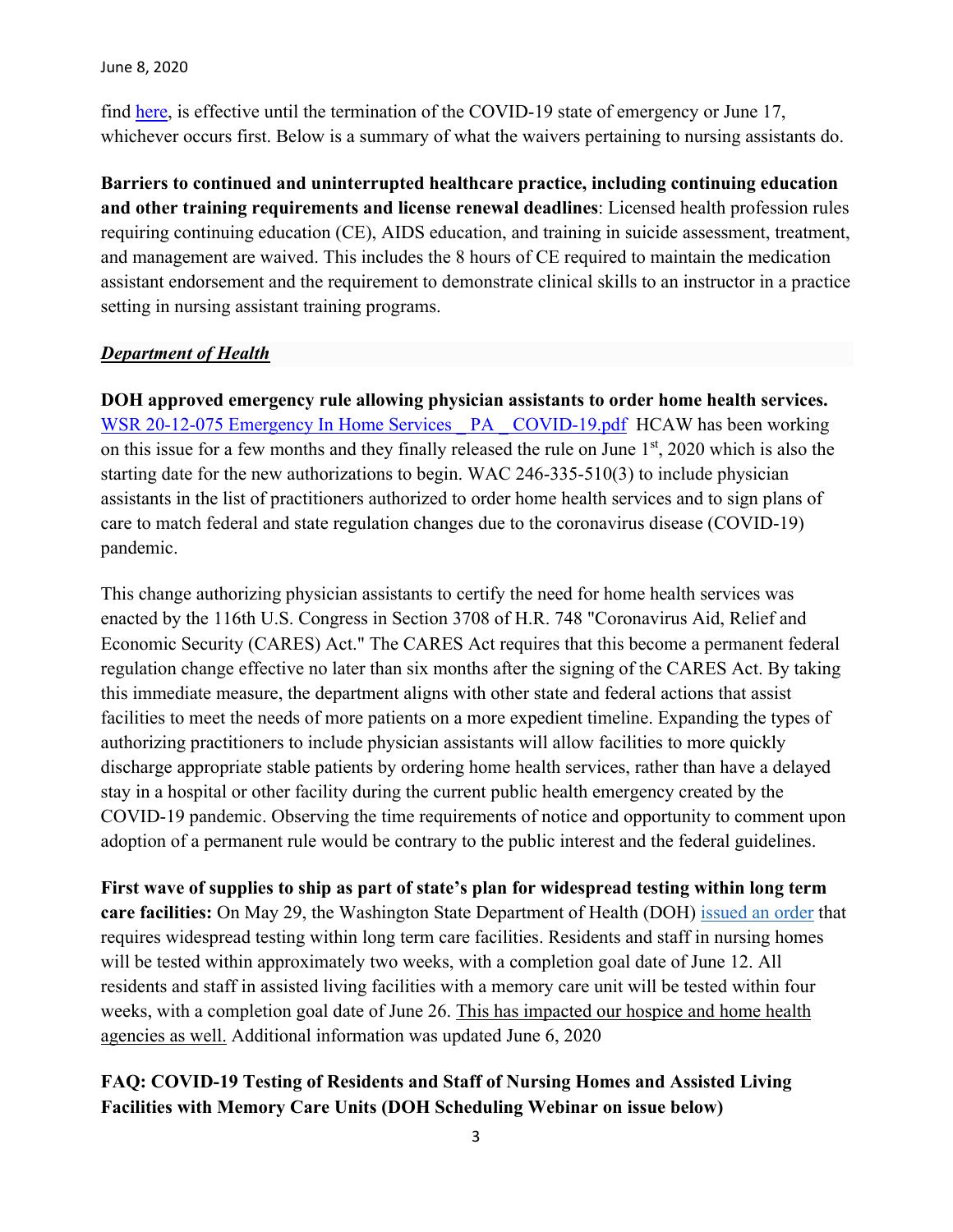

## *I have highlighted portions of the FAQ that are pertinent to home health and hospice agencies. Please read full FAQ for more details….*

Nursing facilities should complete their testing by 6/12/20 and memory care units within assisted living facilities should complete their testing by 6/26/20. Please note, by staff, we mean any employee, vendor, consultant, volunteer, or service provider that has close contact (defined as being within 6 feet for at least 15 minutes) with any resident or another staff person at a facility.

## *Should contractors and vendors be tested?*

Facilities should work with those who are regularly entering their building (e.g., hospice, pharmacy personnel, lab techs, etc.) and schedule a time for them to come to the facility to be tested.

## *Where can I find education for specimen collection?*

DOH will be hosting a webinar to discuss specifics of specimen collection on Tuesday, June 9th.  $10:00$  am  $-12:00$  pm. Register here: https://attendee.gotowebinar.com/register/4374205108227093003

## *Office of the Insurance Commissioner (OIC)*

**Palliative Care Insurance Workgroup:** On May 22 I reached out to the Health Care Authority to help coordinate the Palliative Care Insurer Workgroup that was created in the final Supplemental Budget bill, PSSB 6168 (Page 96):

(19)(a) The office of the insurance commissioner and the health care authority shall convene a work group to determine next steps for insurance coverage of specialty palliative care as defined in the Bree collaborative's 2019 palliative care report. The office of the insurance commissioner and the health care authority shall cochair the work group.

(b) The work group shall consist of the executive director of the Bree collaborative; commercial health insurance companies regulated by the office of the insurance commissioner; managed care organizations; the Washington state hospital association; an organization representing palliative care providers; an organization representing home health agencies; an organization representing hospice services; and a pediatric palliative care provider.

(c) The work group shall report its recommendations to the health care committees of the legislature, and the joint legislative executive committee on aging and disability issues by November 1, 24 2020.

Bruce Smith, MD, Medical Director of Providence Hospice of Seattle, will be the clinical lead from our association as we progress through the process of initiating the workgroup, establishing clear objectives, facilitating workgroup discussions and developing the report to the state legislature.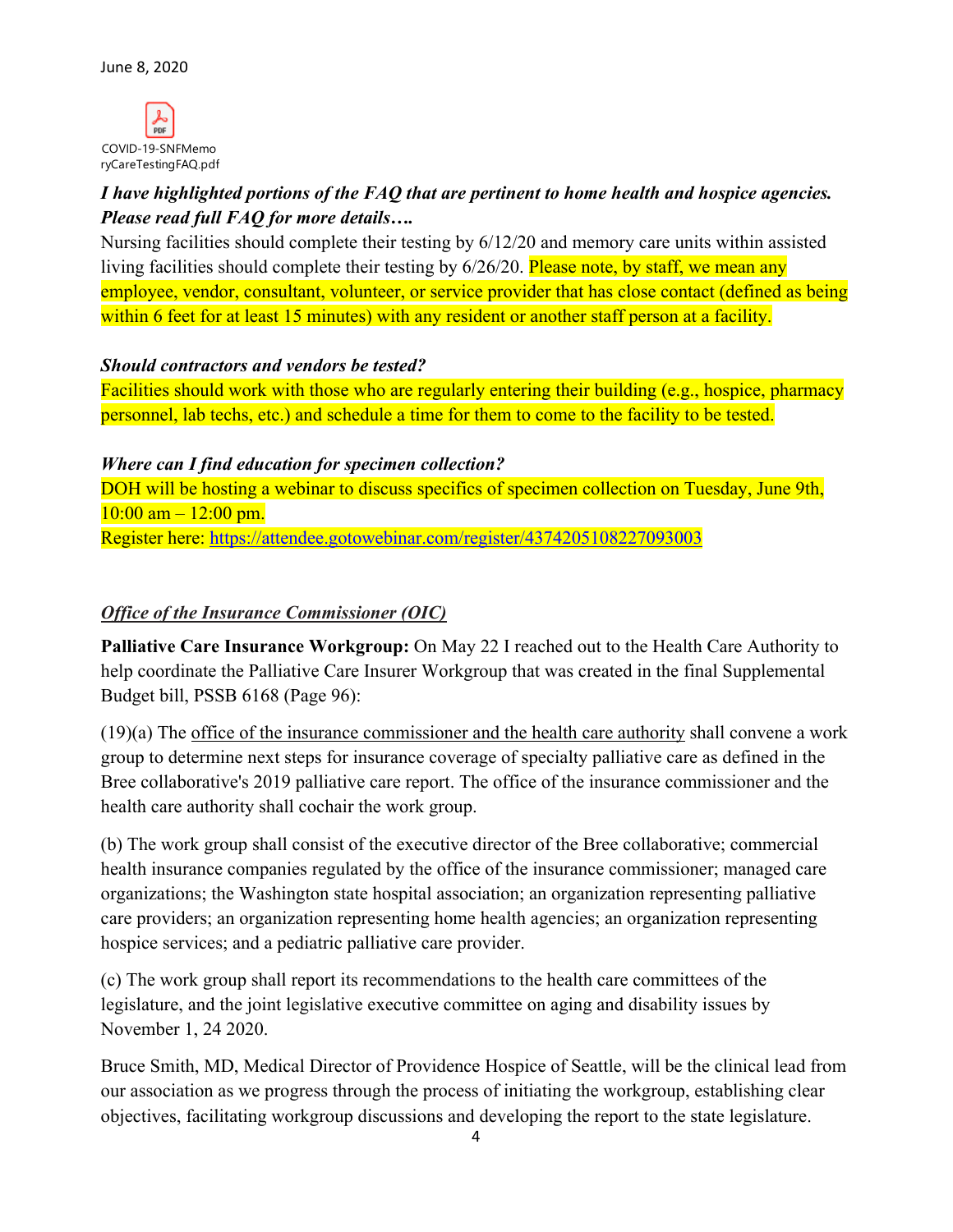We have had a very preliminary discussion with Lonnie Johns-Brown, Governmental Director at the Office of the Insurance Commissioner (OIC), to get a rough idea of how to chart our pathway forward. She requested that we reach out to you to start the conversation about convening the workgroup. She also provided some leads for us to contact within the commercial insurer market to get the ball rolling and we will be reaching out to them as well. The proviso is pretty clear about who needs to be at the table, and we are happy to help identify appropriate representatives.

We have also been in contact with Ginny Weir, the Executive Director of the Bree Collaborative, to do some brainstorming regarding what the workgroup might look like based on the Bree recommendation. The recommendation initially came from the Bree Collaborative's 2019 Palliative Care Report (page 6) "Convene a workgroup to determine next steps for insurance coverage of specialty palliative care as defined in this report."

We are now waiting to discuss next steps and to share our ideas of what this workgroup might look like and what the goals could be with OIC and HCA. We are hearing rumors that the workgroup may be modified because of the pandemic….more to come!

**DOH Certificate of Need (CON) Program:** COVID-19 is postponing most agency rules such as updating the Certificate of Need guidelines in rule for hospice, home health and other CON related activities. Preproposal Statement of Inquiry CR101: Chapter 246-310 WAC Certificate of Need. DOH is considering amending, creating, and repealing rules in order to clarify, streamline, and modernize language including need methodologies filed as WSR# 20-02-008.

Eric Hernandez the new program manager for CON started his position in January. He has already been working to improve customer service and processes. Eric reached out to WSHPCO to promote the recent CN survey that was sent out to all hospice facilities to make sure they complete and return the survey by the June 1 deadline. This information is valued by DOH CON program in helping to inform their methodologies in determining need in each planning area. Barb has since followed up with their members, many of which are also members of HCAW, to assure that as many of these surveys as possible are completed by the deadline.

**Long-Term Care Workforce Development Steering Committee:** I have been regularly attending the workgroup meetings of the Curriculum and Committee for reviewing and assessing what would be in a core curriculum for all types of certified nursing assistants and have been participating in monthly workgroup meetings. Next meeting of the curriculum workgroup in June  $8<sup>th</sup>$ .

**Palliative Care-Rural Health Integration Advisory Team (PC-RHIAT):** The WA Rural Palliative Care Initiative (WRPCI) is a pilot effort to better serve patients with serious illness in rural communities. This is an ongoing workgroup that I am involved in and I'm on the advisory team for the Community Engagement Workgroup. To learn more about the Washington Rural Palliative Care Initiative please visit : https://waportal.org/partners/home/washington-ruralpalliative-care-initiative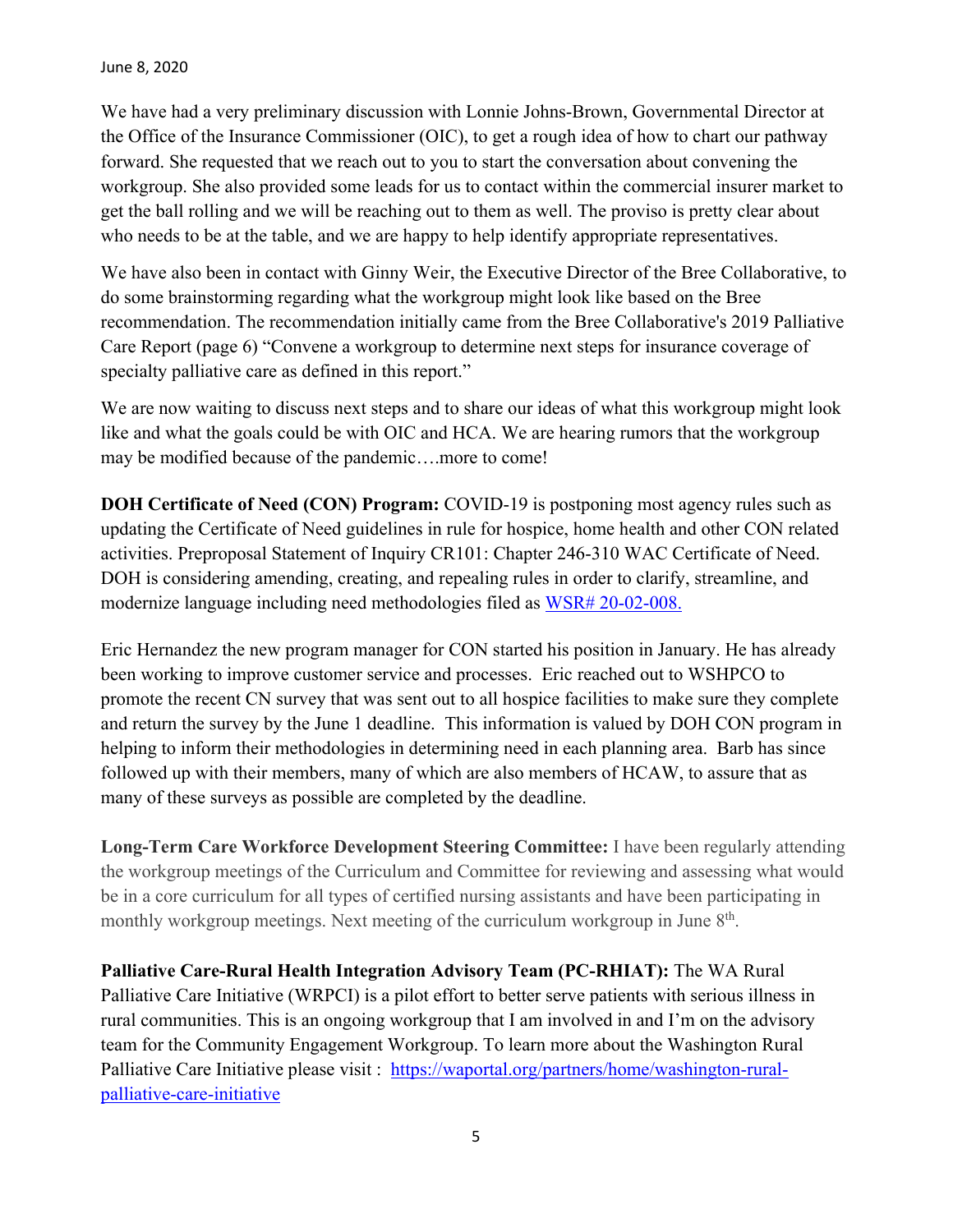**Palliative Care Roadmap:** We have had numerous editing meetings for the "PC roadmap" with DOH staff and a smaller group of palliative care experts as to the direction and content for the report. As you may remember, we had excellent representation from across the state with many different types of palliative care providers and experts at the table for the initial source of content for the booklet. Now it's time to start narrowing it down and organizing the content. The booklet will be very similar to the Dementia Roadmap published by DSHS a few years ago. It is to be used as a resource for patients, their families and practitioners when a patient has been diagnosed with a serious or life-threatening illness. Hard copies must be available for distribution no later than September 30, 2020. More to come!

## *Health Care Authority (HCA) : Coronavirus: https://www.hca.wa.gov/information-about-novel*coronavirus-covid-19

**Adult Palliative Care Rules:** *On hold due to COVID-19:* Update! We did have a good discussion with MaryAnne Lindeblad, Medicaid Director and Josh Morse, HCA staff on how to get reimbursement for palliative care under current funding sources. Stephanie Carpenter let the discussion about her efforts and gave an example of a patient that needed nursing care and was a frequent flyer in their ER and how they helped to reduce readmissions. Other WSHPCO members attended the discussion and Pat Justis, Rural Health Director at DOH joined us. Next steps are that Bea Rector from DSHS/ALTSA will be organizing a call to see what services for chronic care patients may be available for billing purposes. More to come!

## **DSHS Issues: Coronavirus:** https://www.dshs.wa.gov/alert/covid-19-information

## **Addressing concern about what "end of life" means: Clarification from DSHS from Candy Goehring, Director of Residential Care Services:**

- There is no restriction for hospice or home health staff to see their patients in any of our longterm care facilities. The resident does not have to be at the end of life. The hospice staff must provide their own PPE and allow the facility to do a health screening for temp and COVID symptoms and keep a log with the hospice staff information.
- The Governor's proclamation restricting visitors refers to limiting visits for compassionate care at the end of life by family.
- It has been helpful for us to contact facilities that are confused regarding visitors, so if there is a particular AFH we can contact, please let me know.
- We have posted multiple provider letters clarifying this information.

## **DSHS ALTSA Letter to Provider dated June 5, 2020**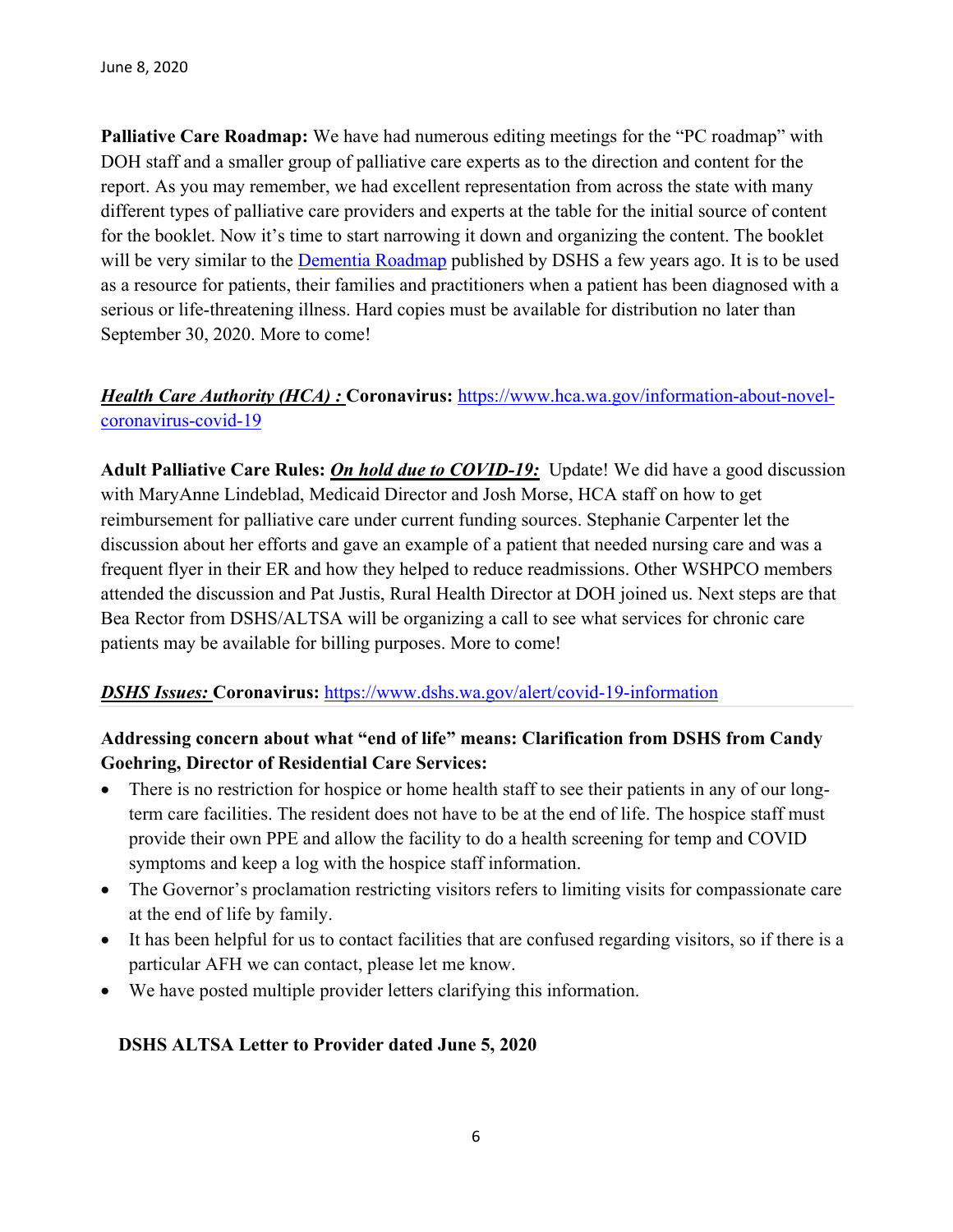For the last two months, we have hosted webinars to discuss what Aging and Long-Term Support Administration (ALTSA) has done in response to COVID-19. Please find that information here:

- April 16, 2020 Webinar Q&A *FMAP, PPE, training and certification requirements, COVID-19 testing requirements, nurse delegation.*
- May 15, 2020 Webinar Q&A *visitation policy, "end-of-life" circumstances, COVID-19 testing protocol, adjustments to HCS service delivery.* In order to accommodate as many questions as possible during the webinar and to provide timely follow up responses, we will be using the same tool as last time to gather the questions. The link for this process is included in your registration confirmation email. https://forms.gle/mVAQWcSbMGPqB1d67

We are hosting a third webinar on June  $22<sup>nd</sup>$  at 1:00pm to continue the discussion on our response efforts related to COVID. I will be joined by Director Bea Rector to discuss the status of action items by Home and Community Services, Director Candy Goehring will be providing updates on actions taken by Residential Care Services and Director Deborah O' Willow will provide information related to the Office of Deaf and Hard of Hearing. We will again end with any questions you may have. Bill Moss, Assistant Secretary Aging and Long-Term Support Administration

Click here to register for this webinar (Space is limited to the first 1000 attendees)

The first look at potential cuts coming to DSHS for community services and rates…very significant! This is preliminary and has not been put into effect yet.

## **Subject: Preliminary ALTSA reduction proposals for State fiscal year 2021, June 5, 2020**

The COVID-19 virus has had a significant impact on state revenues. On May 13, the Office of Financial Management (OFM) sent a *directive* to state agencies to propose preliminary options for reducing their General Fund-State (GF-S) expenditures from their current budgets by fifteen percent in state fiscal year 2021, which begins July 1. For the Aging and Long-Term Support Administration (ALTSA), that equates to over \$220 million General Fund-State dollars and approximately \$400 million in total dollars as nearly all of our expenditures are matched by federal Medicaid matching funds.

These potential reductions are truly devastating and reflect an economic downturn expected to match or exceed that of the Great Recession. In completing the directive set forth by OFM, we followed a few key principles that align with our Mission, Vision and Values:

Ensure that our clients with the greatest need continue to receive services;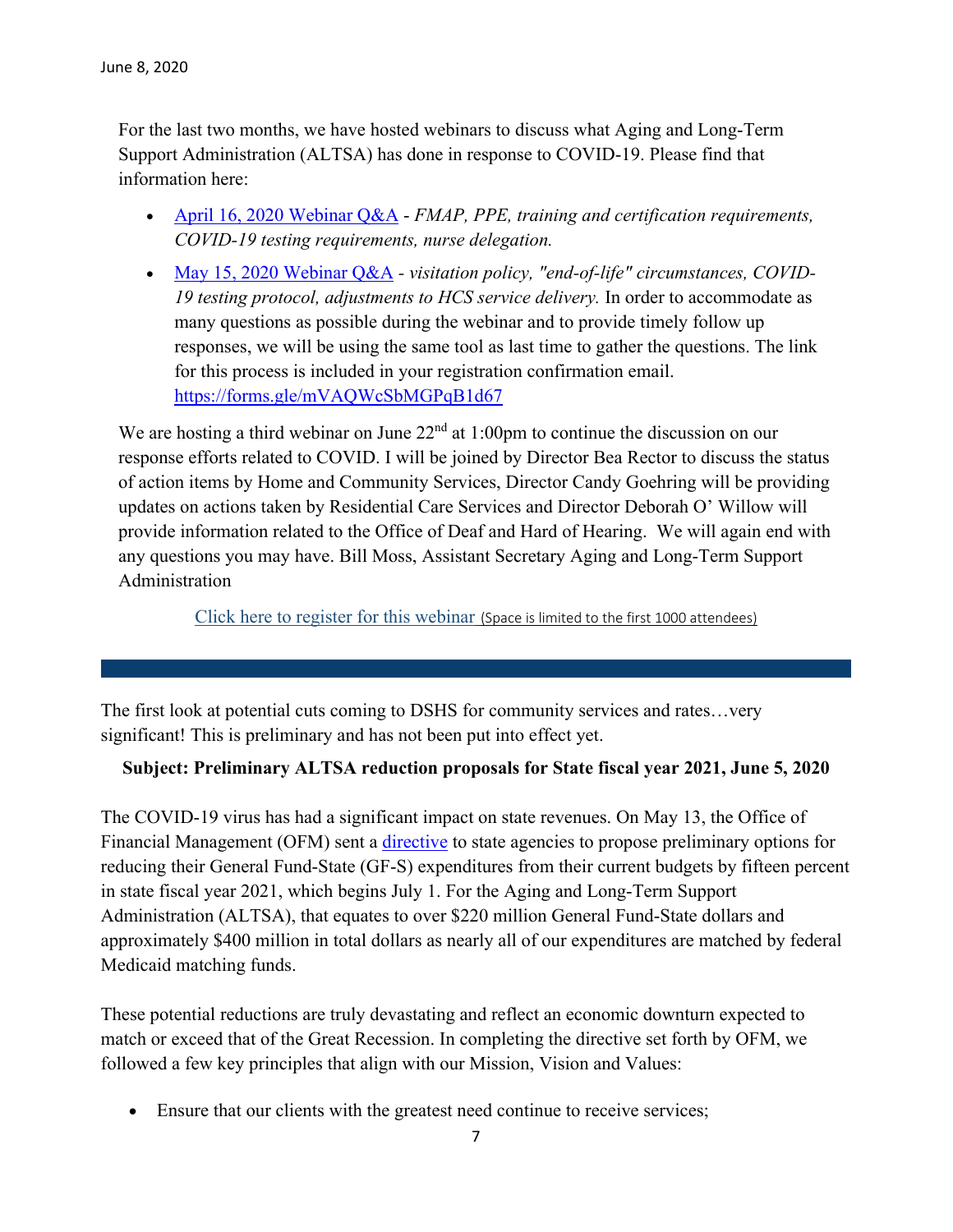- Continue our priority of safety and protection of vulnerable adults;
- Preserve our services to the greatest extent possible;
- Preserve our workforce by proposing furloughs and implementing hiring, travel and purchasing freezes to avoid complete job loss.

As a reminder, this is just the beginning of this discussion and we welcome your feedback and ideas for measures required to meet the reduction target. The following are the reduction categories we are proposing with savings estimates for state fiscal year 2021:

**Client Eligibility:** Elimination of the optional Medicaid Personal Care (MPC) state plan program. Increasing the level of functional need required to meet Nursing Facility Level of Care in Washington's Medicaid state plan and waivers will decrease the number of Medicaid clients in home and community residential settings by approximately 20,500 people; nursing home clients by approximately 680 people; and a corresponding reduction of a significant number of ALTSA staff and AAA full-time equivalent positions. (\$129.8M GF-S; \$282.3M total funds)

**Eliminate client service programs:** Includes eliminating state funded non-citizens and Senior Drug Education programs, Medicaid funded Adult Day Health and Day Care services, reducing Adult Family Home Meaningful Day programs. (\$15.5M GF-S; \$2.7M)

**Rental Subsidies to Assist Nursing Home clients who request transitions:** To assist clients in nursing homes to transition to their own residence with in-home care supports, **ALTSA** proposes paying for rental subsidies so that clients can afford to relocate to their own home. Even though the subsidy is state-only funding, the cost is still less than paying half of a nursing home rate, thus saving money. (\$1.0M GF-S; \$1.0M Total Funds)

**Provider Rates:** Savings is achieved by assuming an across–the-board three percent rate reduction for all ALTSA providers, including those who collectively bargain wages and benefits and capturing the additional 6.2 percent of Medicaid matching from July through September as savings. (\$60.6M GF-S; \$9.4M total funds)

**Staffing costs:** Including unpaid furlough days. (\$15.0M GF-S; \$25.8M total funds)

On June 8, OFM is planning to post preliminary state agency reduction proposals to their website: https://ofm.wa.gov/budget/state-budgets. We recognize that this is a very difficult time for all of us. Thank you for the continued support you provide to individuals in need throughout our state. Bill Moss, Assistant Secretary, ALTSA Stakeholder Message 06-05-2020.pdf

*Labor and Industries:* **Coronavirus:** https://www.lni.wa.gov/agency/outreach/novel-coronavirusoutbreak-covid-19-resources

On July 1, 2020 HB 1931: Concerning workplace violence in health care settings, goes into effect and it impacts in-home services agencies licensed under RCW 70.127. It requires workforce violence prevention planning and training for hospitals, including in-home services providers under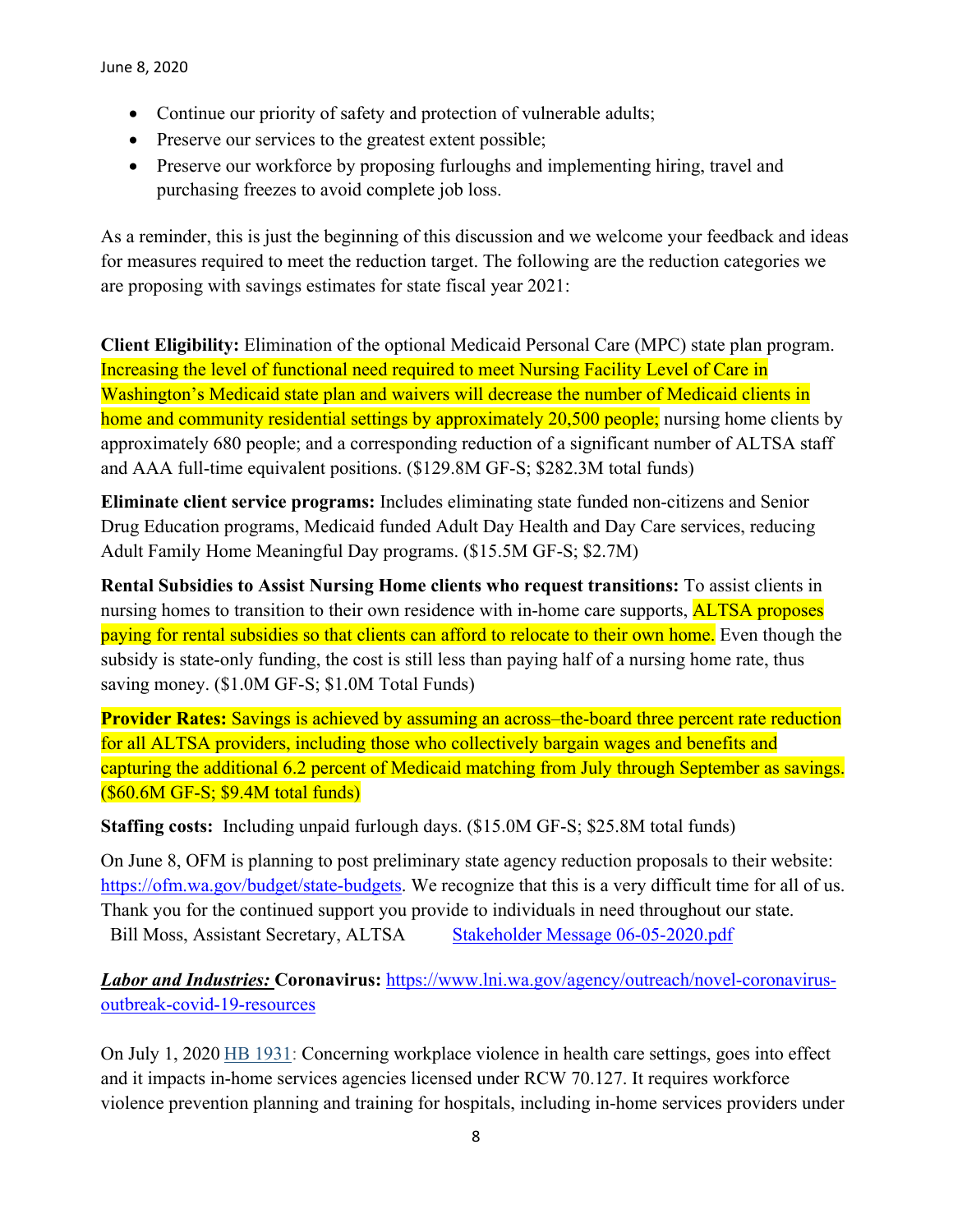## June 8, 2020

RCW 70.127. See the WA State Hospital Association article below: https://www.wsha.org/articles/new-requirements-for-workplace-violence-prevention-planning-andtraining/

Here is a link to the relevant RCW 49.19: https://app.leg.wa.gov/RCW/default.aspx?cite=49.19 In particular see:

| 49.19.020 | Workplace violence plan—Security and safety assessment. |
|-----------|---------------------------------------------------------|
| 49.19.030 | Violence prevention training.                           |

I made an inquiry as to whether the department can delay the July 1, 2020 implementation date due to the coronavirus pandemic. Here is the guidance I received from Washington Labor and Industries re: workplace violence training requirement due July 1<sup>st</sup>, 2020 (Please see: DOSH 1.60: https://lni.wa.gov/dA/e64fe9ea26/DD160.pdf)

"Unfortunately we do not have the capacity to alter dates related to legislatively mandated laws that are coming into effect, however under the currents circumstances related to the COVID19 pandemic we have issued DOSH Directive (DD) 1.60. This directive covers training and certification requirements and is not all inclusive."

Due to the social distancing requirements during the COVID19 pandemic and the requirement to provide hands on training with role play this training would fall under the guidance of DD 1.60. Since surveys would have to be done by DOH to check compliance, and they are delayed under the pandemic waivers, this may not be an issue. If you have any other comments or questions please contact Ryan Allen, CDE alry235@LNI.WA.GOV IH Technical Policy and Lab Manager 360-902-5530.

**Which mask for which task?** The new Department of Labor & Industries (L&I) guidance document, "Which Mask for Which Task?," describes various types of jobs based on the level of risk to workers, from negligible risk to extremely high. The publication spells out which facecovering, mask, or respirator is required for that task.

Along with details about the appropriate protective face covering, the guidance also includes photos to help workers and employers identify the type of mask required.

"We know that choosing the correct face covering, mask or respirator can be confusing. It's a new experience for most employers and people on the job," said L&I Assistant Director Anne Soiza. "This guidance should help employers and workers understand the risk level for various tasks, and make the right choice to protect workers from the coronavirus. Employers needing assistance can call on our statewide consultants for help."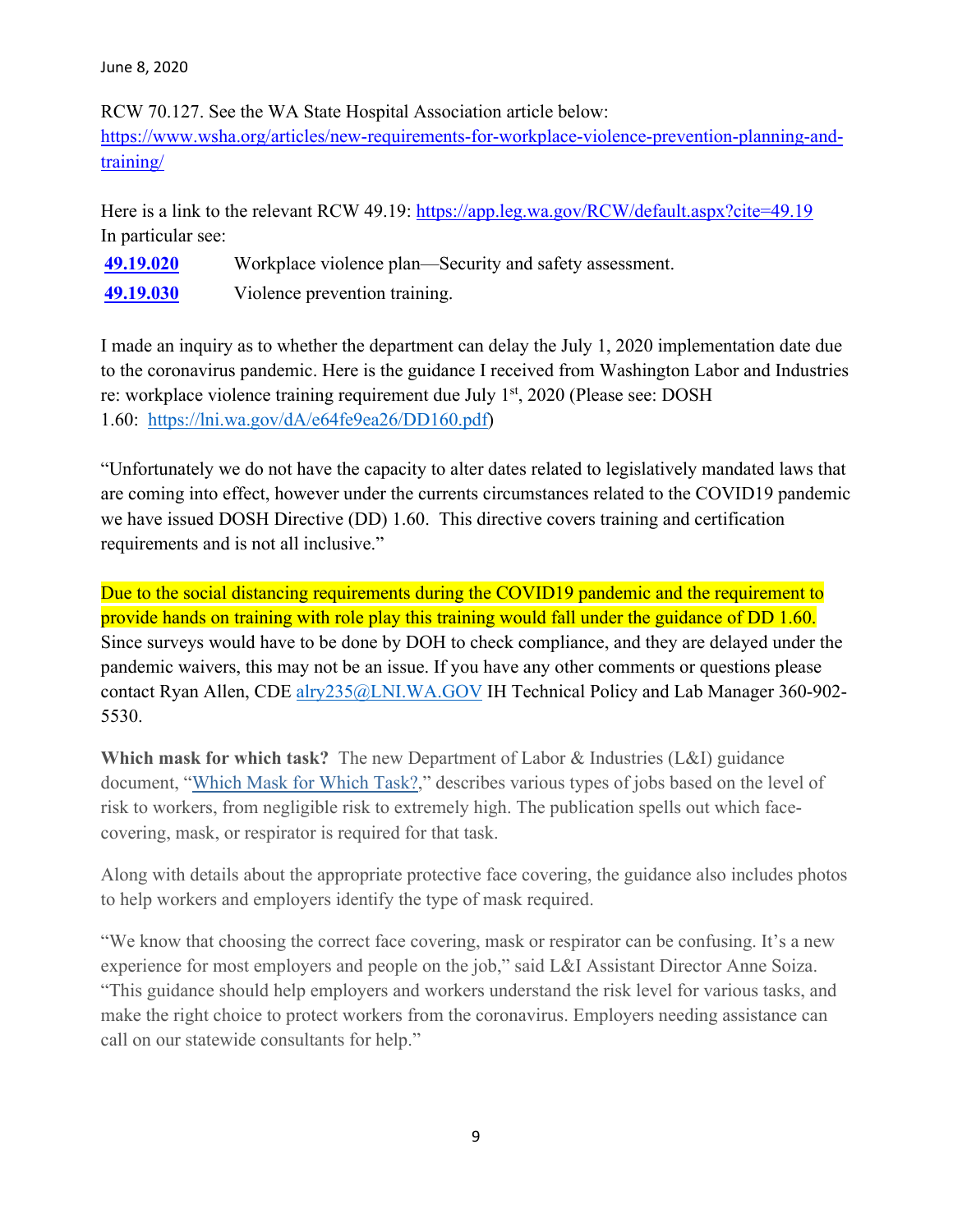#### **Home Care Association of Washington Actual vs. Budget Performance For the Month and Eleven Months Ended May 31, 2020**

|                                                                         | <b>May 20</b>     | <b>Budget</b>       | \$ Over Budget      | Jul '19 - May 20     | <b>YTD Budget</b>      | \$ Over Budget               |
|-------------------------------------------------------------------------|-------------------|---------------------|---------------------|----------------------|------------------------|------------------------------|
| <b>Ordinary Income/Expense</b>                                          |                   |                     |                     |                      |                        |                              |
| Income                                                                  |                   |                     |                     |                      |                        |                              |
| 4000 · Provider Dues                                                    | 7.784.60          | 17,916.67           | $-10,132.07$        | 115,745.91           | 197,083.37             | $-81,337.46$                 |
| 4010 · Affiliate Dues                                                   | 75.83             | 333.33              | $-257.50$           | 1,842.26             | 3,666.63               | $-1,824.37$                  |
| 4100 · Annual Meeting/Conv - Spring<br>4110 · Conf Trade Show Booth     | 0.00<br>0.00      | 0.00<br>0.00        | 0.00<br>0.00        | 9,850.00<br>0.00     | 40,000.00<br>12,500.00 | $-30,150.00$<br>$-12,500.00$ |
| 4200 · Workshops/Seminars                                               | 0.00              | 0.00                | 0.00                | 9,733.10             | 24,000.00              | $-14,266.90$                 |
| 4240 · Job Target/Career Board                                          | 0.00              | 104.17              | $-104.17$           | 119.25               | 1,145.87               | $-1,026.62$                  |
| 4250 · Newsletter Ads/Subscriptions                                     | 0.00              | 41.67               | $-41.67$            | 0.00                 | 458.37                 | -458.37                      |
| 4280 · Sponsorships/Endorsements/Rebate                                 | 0.00              | 0.00                | 0.00                | 0.00                 | 5,000.00               | $-5,000.00$                  |
| 4285 · Affiliate Sponsor                                                | 0.00              | 625.00              | $-625.00$           | 0.00                 | 6,875.00               | $-6,875.00$                  |
| 4310 · OCS OASIS Partnership                                            | 0.00              | 0.00                | 0.00                | 0.00                 | 1,500.00               | $-1,500.00$                  |
| 4385 · Website Advertising                                              | 0.00              | 62.50               | $-62.50$            | 0.00                 | 687.50                 | $-687.50$                    |
| 5000 · Interest & Dividends                                             | 3.03              | 0.00                | 3.03                | 98.81                | 0.00                   | 98.81                        |
| <b>Total Income</b>                                                     | 7,863.46          | 19,083.34           | $-11,219.88$        | 137,389.33           | 292,916.74             | $-155,527.41$                |
| <b>Expense</b>                                                          |                   |                     |                     |                      |                        | 0.00                         |
| 7000 · Management/Facilities/Staff/Equ<br>7010 · Service Charge Expense | 12,083.33<br>0.00 | 12,083.33<br>279.12 | 0.00<br>$-279.12$   | 132,916.63<br>934.71 | 132,916.63<br>3,220.89 | $-2,286.18$                  |
| 7020 · Staff Travel                                                     | 0.00              | 0.00                | 0.00                | 312.74               | 1,950.00               | $-1,637.26$                  |
| 7130 · Lobbyist/Legislative Consultant                                  | 3,700.00          | 3,700.00            | 0.00                | 40,700.00            | 40,700.00              | 0.00                         |
| 7150 · Lobbyist Expenses                                                | 0.00              | 145.83              | $-145.83$           | 1,356.01             | 1,604.13               | $-248.12$                    |
| 7180 · Clinical Director                                                | 1.275.00          | 2,083.33            | $-808.33$           | 13,950.00            | 22,916.63              | $-8,966.63$                  |
| 7190 · Clinical Director Expenses                                       | 0.00              | 125.00              | $-125.00$           | 0.00                 | 1,375.00               | $-1,375.00$                  |
| 7195 · Policy & Advocacy                                                | 0.00              | 125.00              | $-125.00$           | 3,250.00             | 2,375.00               | 875.00                       |
| 7230 · Insurance                                                        | 113.75            | 250.00              | $-136.25$           | 1,235.03             | 2,750.00               | $-1,514.97$                  |
| 7240 · Office Supplies/Equipment                                        | 0.00              | 62.50               | $-62.50$            | 0.00                 | 687.50                 | $-687.50$                    |
| 7250 · Printing/Stationery                                              | 0.00              | 83.33               | $-83.33$            | 0.00                 | 916.63                 | $-916.63$                    |
| 7260 · Photocopies                                                      | 0.00              | 41.67               | $-41.67$            | 0.00                 | 458.37                 | -458.37                      |
| 7270 · Telephone<br>7290 · Tech. Dev/Maint/Website                      | 0.00<br>0.00      | 60.00<br>416.67     | $-60.00$<br>-416.67 | 300.00<br>1,053.05   | 660.00<br>4,583.37     | $-360.00$<br>$-3,530.32$     |
| 7310 · Postage                                                          | 0.00              | 62.50               | $-62.50$            | 0.00                 | 687.50                 | $-687.50$                    |
| 7370 · NAHC Dues/Other Memberships                                      | 0.00              | 125.00              | $-125.00$           | 0.00                 | 1,375.00               | $-1,375.00$                  |
| 7400 · Membership Certificates                                          | 0.00              | 20.83               | $-20.83$            | 0.00                 | 229.13                 | $-229.13$                    |
| 7450 Committee & Task Force Support                                     | 0.00              | 125.00              | $-125.00$           | 0.00                 | 1,375.00               | $-1,375.00$                  |
| 7520 · Board Meetings Expense                                           | 0.00              | 250.00              | $-250.00$           | 300.00               | 2,750.00               | $-2,450.00$                  |
| 7530 · President's Travel Expense                                       | 0.00              | 83.33               | $-83.33$            | 0.00                 | 916.63                 | $-916.63$                    |
| 7540 · Strategic Planning                                               | 0.00              | 0.00                | 0.00                | 4,258.56             | 6,000.00               | $-1,741.44$                  |
| 7560 · Taxes                                                            | 0.00              | 0.00                | 0.00                | 10.00                | 100.00                 | $-90.00$                     |
| 7600 · Unallocated Contingency                                          | 0.00              | 41.67               | $-41.67$            | 0.00                 | 458.37                 | -458.37                      |
| 7700 · Annual Mtg/Convention Spring                                     |                   |                     |                     |                      |                        |                              |
| 7710 · Speaker                                                          | 0.00              | 0.00                | 0.00<br>0.00        | 0.00<br>0.00         | 6,000.00               | $-6,000.00$<br>$-35,000.00$  |
| 7715 · Food and Beverage<br>7720 · Technology                           | 0.00<br>0.00      | 0.00<br>0.00        | 0.00                | 0.00                 | 35,000.00<br>5,500.00  | $-5.500.00$                  |
| 7725 Hand Outs                                                          | 0.00              | 0.00                | 0.00                | 0.00                 | 1,500.00               | $-1,500.00$                  |
| 7730 Lodging                                                            | 0.00              | 0.00                | 0.00                | 0.00                 | 2,700.00               | $-2,700.00$                  |
| 7740 Travel                                                             | 0.00              | 0.00                | 0.00                | 0.00                 | 2,000.00               | $-2,000.00$                  |
| Total 7700 · Annual Mtg/Convention Spring                               | 0.00              | 0.00                | 0.00                | 0.00                 | 52,700.00              | $-52,700.00$                 |
| 7900 · Workshops/Seminar Expense                                        |                   |                     |                     |                      |                        |                              |
| 7910 · Speaker                                                          | 0.00              | 0.00                | 0.00                | 0.00                 | 5,000.00               | $-5,000.00$                  |
| 7915 · Food and Beverage                                                | 0.00              | 0.00                | 0.00                | 0.00                 | 1,500.00               | $-1,500.00$                  |
| 7920 · Technology                                                       | 360.00            | 300.00              | 60.00               | 3,960.00             | 3,300.00               | 660.00                       |
| 7925 Hand Outs                                                          | 0.00              | 0.00                | 0.00                | 0.00                 | 0.00                   | 0.00                         |
| 7930 Lodging & Transportation<br>7940 Other Workshops/Seminar Exper     | 0.00<br>0.00      | 0.00<br>291.67      | 0.00<br>$-291.67$   | 0.00<br>3,275.00     | 750.00<br>3,208.37     | $-750.00$<br>66.63           |
| 7900 · Workshops/Seminar Expense - O                                    | 0.00              |                     |                     | 275.00               | 0.00                   | 275.00                       |
| Total 7900 · Workshops/Seminar Expense                                  | 360.00            | 591.67              | $-231.67$           | 7,510.00             | 13,758.37              | $-6,248.37$                  |
| <b>Total Expense</b>                                                    | 17,532.08         | 20,755.78           | $-3,223.70$         | 208,086.73           | 297,464.15             | $-89,377.42$                 |
| <b>Net Ordinary Income</b>                                              | $-9,668.62$       | $-1,672.44$         | $-7,996.18$         | $-70,697.40$         | $-4,547.41$            | $-66, 149.99$                |
| Other Income/Expense                                                    |                   |                     |                     |                      |                        |                              |
| Other Income                                                            |                   |                     |                     |                      |                        |                              |
| 9000 · Baird Change in Market Value                                     | 2,392.02          |                     |                     | $-18,283.30$         |                        |                              |
| 9100 · Baird Income and Distributions                                   | 261.67            |                     |                     | 3,604.43             |                        |                              |
| <b>Total Other Income</b>                                               | 2,653.69          |                     |                     | $-14,678.87$         |                        |                              |
| <b>Net Other Income</b>                                                 | 2,653.69          |                     |                     | -14,678.87           |                        |                              |
| Income                                                                  | -7,014.93         |                     |                     | -85,376.27           |                        |                              |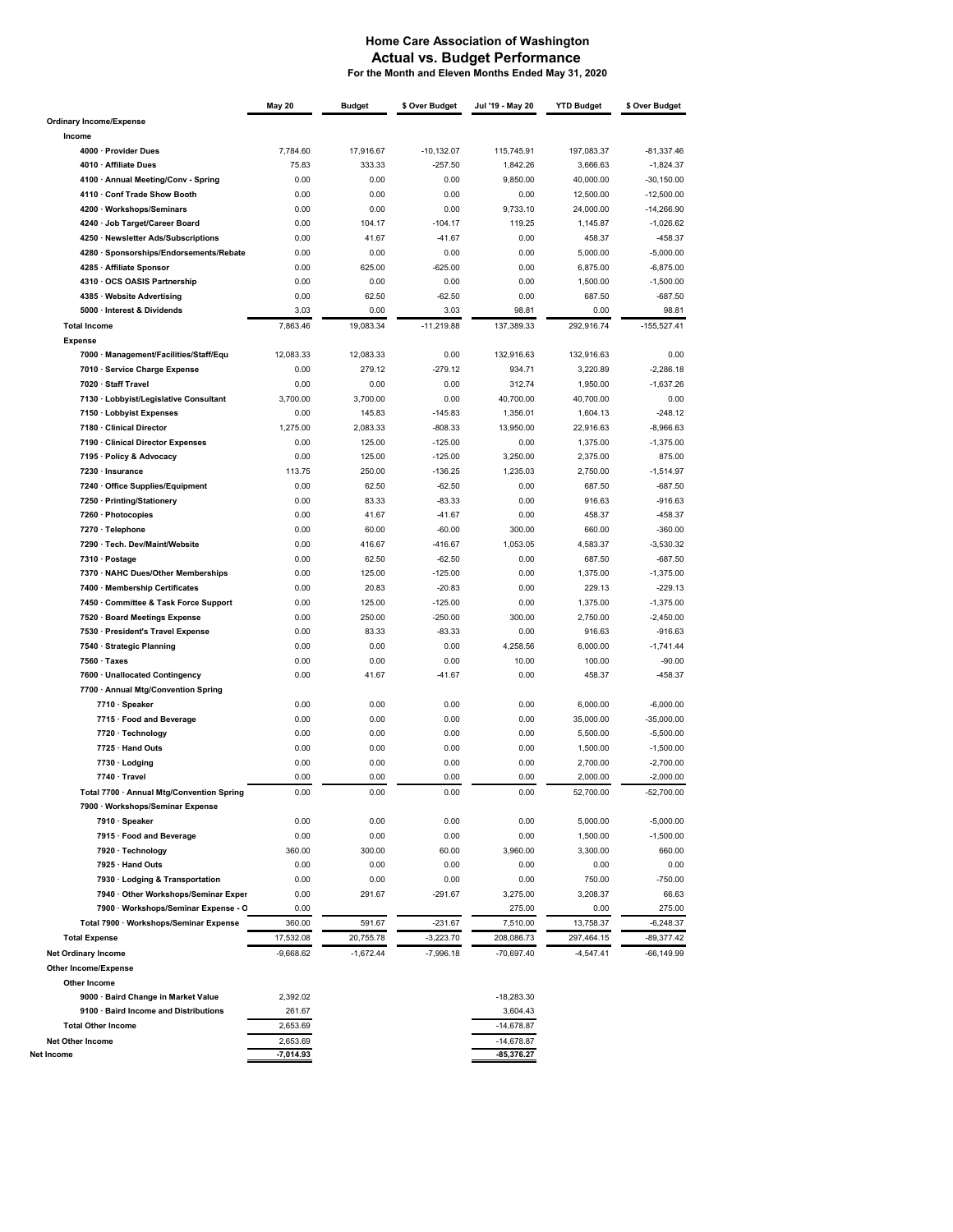## **Home Care Association of Washington Statement of Activities**

 **For the Month Ended May 31, 2020 and 2019**

|                                             | May 20      | <b>May 19</b> |
|---------------------------------------------|-------------|---------------|
| <b>Ordinary Income/Expense</b>              |             |               |
| Income                                      |             |               |
| 4000 Provider Dues                          | 7,784.60    | 15,995.74     |
| 4010 Affiliate Dues                         | 75.83       | 249.68        |
| 4100 - Annual Meeting/Conv - Spring         | 0.00        | 34,290.00     |
| 4110 Conf Trade Show Booth                  | 0.00        | 6,665.00      |
| 4280 · Sponsorships/Endorsements/Rebat      | 0.00        | 2,500.00      |
| 5000 Interest & Dividends                   | 3.03        | 21.43         |
| <b>Total Income</b>                         | 7,863.46    | 59,721.85     |
| <b>Expense</b>                              |             |               |
| 7000 · Management/Facilities/Staff/Equ      | 12,083.33   | 12,083.33     |
| 7010 · Service Charge Expense               | 0.00        | 156.88        |
| 7020 Staff Travel                           | 0.00        | 12.06         |
| 7130 · Lobbyist/Legislative Consultant      | 3,700.00    | 3,700.00      |
| 7150 · Lobbyist Expenses                    | 0.00        | 87.50         |
| 7180 Clinical Director                      | 1.275.00    | 1,162.50      |
| 7195 · Policy & Advocacy                    | 0.00        | 604.00        |
| 7230 Insurance                              | 113.75      | 108.33        |
| 7250 · Printing/Stationery                  | 0.00        | 5.70          |
| 7270 · Telephone                            | 0.00        | 60.00         |
| 7290 Tech. Dev/Maint/Website                | 0.00        | 210.61        |
| 7700 · Annual Mtg/Convention Spring         |             |               |
| 7710 · Speaker                              | 0.00        | 8,839.47      |
| 7715 · Food and Beverage                    | 0.00        | 16,259.76     |
| 7720 · Technology                           | 0.00        | 4,876.53      |
| 7730 · Lodging                              | 0.00        | 2.198.38      |
| 7740 Travel                                 | 0.00        | 566.02        |
| 7700 · Annual Mtg/Convention Spring - Other | 0.00        | 1,044.41      |
| Total 7700 · Annual Mtg/Convention Spring   | 0.00        | 33,784.57     |
| 7900 · Workshops/Seminar Expense            |             |               |
| 7920 · Technology                           | 360.00      | 360.00        |
| Total 7900 · Workshops/Seminar Expense      | 360.00      | 360.00        |
| <b>Total Expense</b>                        | 17,532.08   | 52,335.48     |
| <b>Net Ordinary Income</b>                  | $-9,668.62$ | 7,386.37      |
| <b>Other Income/Expense</b>                 |             |               |
| <b>Other Income</b>                         |             |               |
| 9000 · Baird Change in Market Value         | 2,392.02    | $-6,156.66$   |
| 9100 · Baird Income and Distributions       | 261.67      | 371.77        |
| <b>Total Other Income</b>                   | 2,653.69    | -5,784.89     |
| <b>Net Other Income</b>                     | 2,653.69    | -5,784.89     |
| Net Income                                  | $-7,014.93$ | 1,601.48      |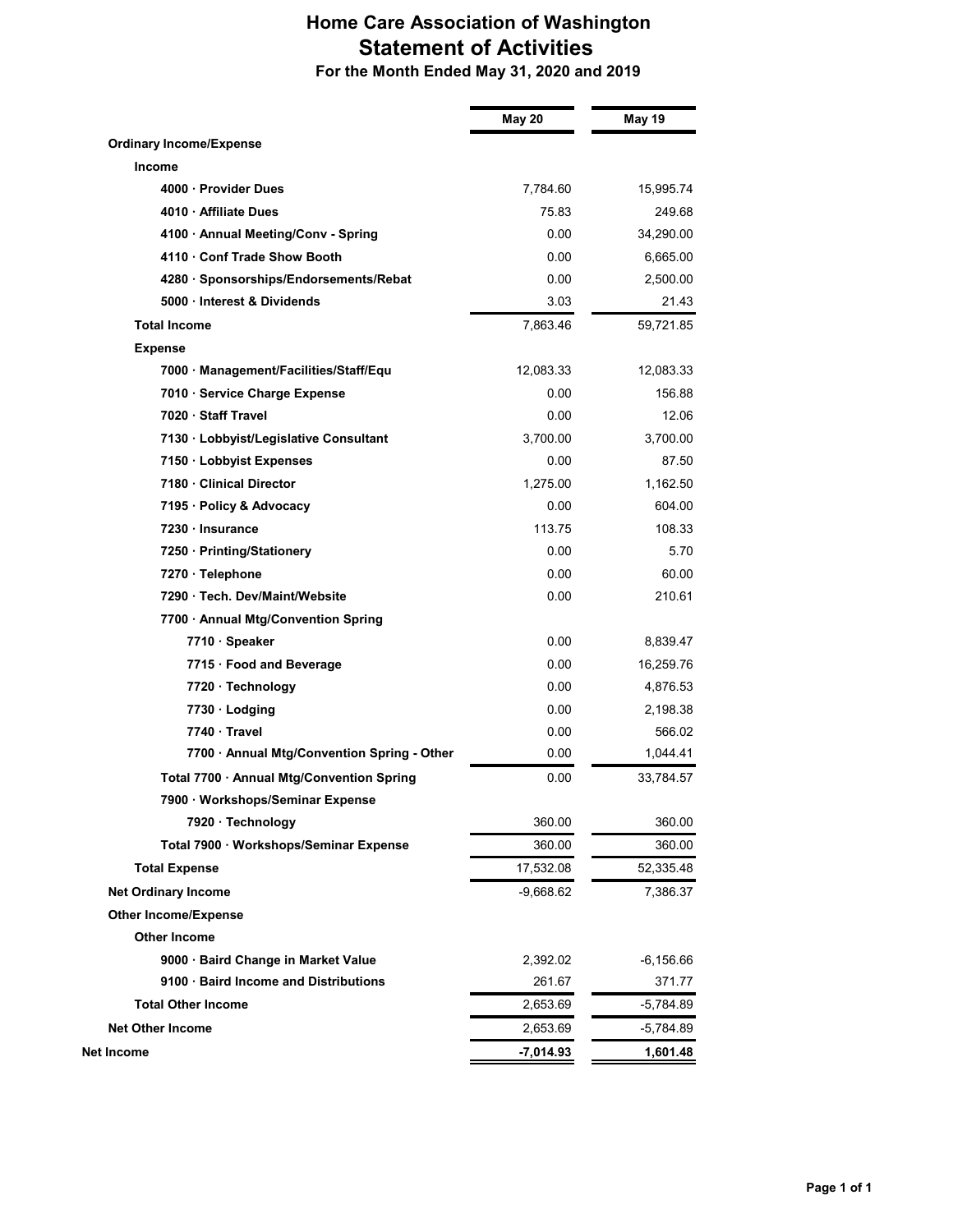## **Home Care Association of Washington Statement of Financial Position As of May 31, 2020 and 2019**

|                                          | May 31, 20  | May 31, 19  |
|------------------------------------------|-------------|-------------|
| <b>ASSETS</b>                            |             |             |
| <b>Current Assets</b>                    |             |             |
| <b>Checking/Savings</b>                  |             |             |
| 1000 · PCB Checking 0944                 | 79,983.01   | 99,434.82   |
| 1010 · PCB Money Mkt                     | 65,672.71   | 95,558.69   |
| 1020 · Baird Cash and Equivalents        | 33,360.25   | 30,019.80   |
| 1030 Bairds Investment Assets            | 84,446.03   | 96,274.69   |
| 1050 Paypal                              | 1,000.00    | 3,590.76    |
| <b>Total Checking/Savings</b>            | 264,462.00  | 324,878.76  |
| <b>Accounts Receivable</b>               |             |             |
| 1200 Accounts Receivable                 | 15,825.00   | 582.00      |
| <b>Total Accounts Receivable</b>         | 15,825.00   | 582.00      |
| <b>Other Current Assets</b>              |             |             |
| 1300 · Prepaid Expenses                  | 0.00        | 16,658.33   |
| 1310 Prepaid Insurance                   | 455.00      | 433.36      |
| 1375 · Prepaid Workshop Expenses         |             |             |
| 1380 · Prepaid Workshop Speaker Fee      | 5,000.00    | 5,000.00    |
| 1375 · Prepaid Workshop Expenses - Other | 2,160.00    | 2,160.00    |
| Total 1375 · Prepaid Workshop Expenses   | 7,160.00    | 7,160.00    |
| <b>Total Other Current Assets</b>        | 7,615.00    | 24,251.69   |
| <b>Total Current Assets</b>              | 287,902.00  | 349,712.45  |
| <b>TOTAL ASSETS</b>                      | 287,902.00  | 349,712.45  |
| <b>LIABILITIES &amp; NET ASSETS</b>      |             |             |
| Liabilities                              |             |             |
| <b>Current Liabilities</b>               |             |             |
| <b>Accounts Payable</b>                  |             |             |
| 2000 · Accounts Payable                  | 75,450.77   | 1,162.50    |
| <b>Total Accounts Payable</b>            | 75,450.77   | 1,162.50    |
| <b>Other Current Liabilities</b>         |             |             |
| 2110 Deferred Dues                       |             |             |
| 2115 Provider Dues                       | 54,492.15   | 111,970.22  |
| 2120 Affiliate Dues                      | 530.85      | 1,747.79    |
| Total 2110 Deferred Dues                 | 55,023.00   | 113,718.01  |
| 2175 · Deferred Workshop Income          | 2,925.00    | 11,975.00   |
| 2200 Deferred Annual Meeting/Conf        | 550.00      | $-1,100.00$ |
| 2360 · Payable to HCAW PAC               | 1,785.00    | 2,477.00    |
| <b>Total Other Current Liabilities</b>   | 60,283.00   | 127,070.01  |
| <b>Total Current Liabilities</b>         | 135,733.77  | 128,232.51  |
| <b>Total Liabilities</b>                 | 135,733.77  | 128,232.51  |
| <b>Net Assets</b>                        |             |             |
| 3000 Unrestricted Net Assets             | 237,544.50  | 218,098.26  |
| Net Income                               | -85,376.27  | 3,381.68    |
| <b>Total Net Assets</b>                  | 152, 168.23 | 221,479.94  |
| TOTAL LIABILITIES & NET ASSETS           | 287,902.00  | 349,712.45  |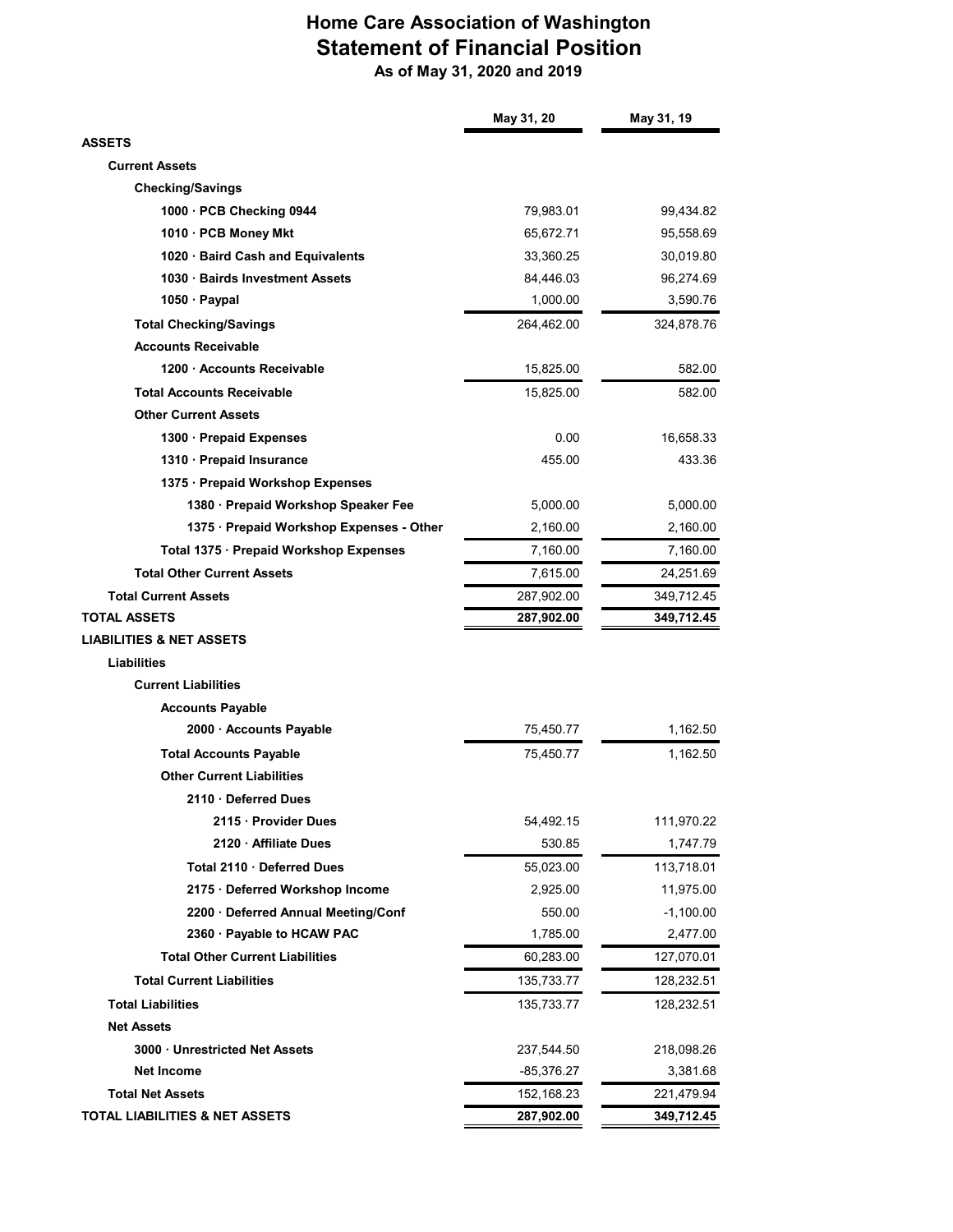|                                                                | <b>Jul 19</b>       |          | Budget \$ Over Budget % of Budget |              | Aug 19              |                | Budget \$ Over Budget % of Budget |          | Sep 19              |                | Budget \$ Over Budget % of Budget |         |
|----------------------------------------------------------------|---------------------|----------|-----------------------------------|--------------|---------------------|----------------|-----------------------------------|----------|---------------------|----------------|-----------------------------------|---------|
| <b>Ordinary Income/Expense</b>                                 |                     |          |                                   |              |                     |                |                                   |          |                     |                |                                   |         |
| Income                                                         |                     |          |                                   |              |                     |                |                                   |          |                     |                |                                   |         |
| 4000 · Provider Dues                                           | 16,601.46 17,916.67 |          | $-1,315.21$                       | 92.66%       | 16,601.46 17,916.67 |                | $-1,315.21$                       | 92.66%   | 18,006.40 17,916.67 |                | 89.73                             | 100.5%  |
| 4010 · Affiliate Dues                                          | 249.68              | 333.33   | $-83.65$                          | 74.91%       | 249.68              | 333.33         | $-83.65$                          | 74.91%   | 249.68              | 333.33         | $-83.65$                          | 74.91%  |
| 4100 · Annual Meeting/Conv - Spring                            | 0.00                | 0.00     | 0.00                              | 0.0%         | 0.00                | 0.00           | 0.00                              | $0.0\%$  | 0.00                | 0.00           | 0.00                              | 0.0%    |
| 4110 · Conf Trade Show Booth                                   | 0.00                | 0.00     | 0.00                              | 0.0%         | 0.00                | 0.00           | 0.00                              | 0.0%     | 0.00                | 0.00           | 0.00                              | 0.0%    |
| 4200 · Workshops/Seminars                                      | 0.00                | 0.00     | 0.00                              | 0.0%         | 0.00                | 0.00           | 0.00                              | 0.0%     | 8,150.00            | 0.00           | 8,150.00                          | 100.0%  |
| 4240 · Job Target/Career Board                                 | 0.00                | 104.17   | $-104.17$                         | 0.0%         | 0.00                | 104.17         | $-104.17$                         | 0.0%     | 0.00                | 104.17         | $-104.17$                         | 0.0%    |
| 4250 · Newsletter Ads/Subscriptions                            | 0.00                | 41.67    | $-41.67$                          | 0.0%         | 0.00                | 41.67          | $-41.67$                          | $0.0\%$  | 0.00                | 41.67          | $-41.67$                          | 0.0%    |
| 4280 · Sponsorships/Endorsements/Rebat                         | 0.00                | 0.00     | 0.00                              | 0.0%         | 0.00                | 0.00           | 0.00                              | 0.0%     | 0.00                | 0.00           | 0.00                              | 0.0%    |
| 4285 · Affiliate Sponsor                                       | 0.00                | 625.00   | $-625.00$                         | 0.0%         | 0.00                | 625.00         | $-625.00$                         | $0.0\%$  | 0.00                | 625.00         | $-625.00$                         | 0.0%    |
| 4310 · OCS OASIS Partnership                                   | 0.00                | 0.00     | 0.00                              | 0.0%         | 0.00                | 0.00           | 0.00                              | 0.0%     | 0.00                | 1,500.00       | -1,500.00                         | 0.0%    |
| 4385 · Website Advertising                                     | 0.00                | 62.50    | $-62.50$                          | 0.0%         | 0.00                | 62.50          | $-62.50$                          | 0.0%     | 0.00                | 62.50          | $-62.50$                          | 0.0%    |
| 5000 · Interest & Dividends                                    | 21.04               | 0.00     | 21.04                             | 100.0%       | 17.41               | 0.00           | 17.41                             | 100.0%   | 15.30               | 0.00           | 15.30                             | 100.0%  |
| <b>Total Income</b>                                            | 16,872.18 19,083.34 |          | $-2,211.16$                       | 88.41%       | 16,868.55 19,083.34 |                | $-2,214.79$                       | 88.39%   | 26,421.38 20,583.34 |                | 5,838.04                          | 128.36% |
| <b>Expense</b>                                                 |                     |          |                                   |              |                     |                |                                   |          |                     |                |                                   |         |
| 7000 · Management/Facilities/Staff/Equ                         | 12,083.33 12,083.33 |          | 0.00                              | 100.0%       | 12,083.33 12,083.33 |                | 0.00                              | 100.0%   | 12,083.33 12,083.33 |                | 0.00                              | 100.0%  |
| 7010 · Service Charge Expense                                  | 21.50               | 300.63   | $-279.13$                         | 7.15%        | 21.50               | 300.63         | $-279.13$                         | 7.15%    | 21.50               | 300.63         | $-279.13$                         | 7.15%   |
| 7020 · Staff Travel                                            | 0.00                | 50.00    | $-50.00$                          | 0.0%         | 0.00                | 50.00          | $-50.00$                          | 0.0%     | 70.53               | 100.00         | $-29.47$                          | 70.53%  |
| 7130 · Lobbyist/Legislative Consultant                         | 3,700.00            | 3,700.00 | 0.00                              | 100.0%       | 3,700.00            | 3,700.00       | 0.00                              | 100.0%   | 3,700.00            | 3,700.00       | 0.00                              | 100.0%  |
| 7150 · Lobbyist Expenses                                       | 0.00                | 145.83   | $-145.83$                         | 0.0%         | 425.67              | 145.83         | 279.84                            | 291.9%   | 0.00                | 145.83         | $-145.83$                         | 0.0%    |
| 7180 · Clinical Director                                       | 581.25              | 2,083.33 | $-1,502.08$                       | 27.9%        | 1,631.25            | 2,083.33       | $-452.08$                         | 78.3%    | 1,218.75            | 2,083.33       | $-864.58$                         | 58.5%   |
| 7190 · Clinical Director Expenses                              | 0.00                | 125.00   | $-125.00$                         | 0.0%         | 0.00                | 125.00         | $-125.00$                         | 0.0%     | 0.00                | 125.00         | $-125.00$                         | 0.0%    |
| 7195 · Policy & Advocacy                                       | 125.00              | 125.00   | 0.00                              | 100.0%       | 2,625.00            | 125.00         | 2,500.00                          | 2,100.0% | 125.00              | 125.00         | 0.00                              | 100.0%  |
| 7230 · Insurance                                               | 108.33              | 250.00   | $-141.67$                         | 43.33%       | 108.33              | 250.00         | $-141.67$                         | 43.33%   | 108.33              | 250.00         | $-141.67$                         | 43.33%  |
|                                                                |                     | 62.50    |                                   |              |                     |                | $-62.50$                          | $0.0\%$  |                     |                |                                   | 0.0%    |
| 7240 · Office Supplies/Equipment<br>7250 · Printing/Stationery | 0.00                | 83.33    | $-62.50$<br>$-83.33$              | 0.0%<br>0.0% | 0.00                | 62.50<br>83.33 | $-83.33$                          | 0.0%     | 0.00                | 62.50<br>83.33 | $-62.50$<br>$-83.33$              | 0.0%    |
|                                                                | 0.00                |          |                                   |              | 0.00                |                |                                   |          | 0.00                |                |                                   |         |
| 7260 · Photocopies                                             | 0.00                | 41.67    | $-41.67$                          | 0.0%         | 0.00                | 41.67<br>60.00 | $-41.67$                          | 0.0%     | 0.00                | 41.67          | $-41.67$                          | 0.0%    |
| 7270 · Telephone                                               | 60.00               | 60.00    | 0.00                              | 100.0%       | 60.00               |                | 0.00                              | 100.0%   | 60.00               | 60.00          | 0.00                              | 100.0%  |
| 7290 · Tech. Dev/Maint/Website                                 | 210.61              | 416.67   | $-206.06$                         | 50.55%       | 210.61              | 416.67         | $-206.06$                         | 50.55%   | 210.61              | 416.67         | $-206.06$                         | 50.55%  |
| 7310 · Postage                                                 | 0.00                | 62.50    | $-62.50$                          | 0.0%         | 0.00                | 62.50          | $-62.50$                          | $0.0\%$  | 0.00                | 62.50          | $-62.50$                          | 0.0%    |
| 7370 · NAHC Dues/Other Memberships                             | 0.00                | 125.00   | $-125.00$                         | 0.0%         | 0.00                | 125.00         | $-125.00$                         | $0.0\%$  | 0.00                | 125.00         | $-125.00$                         | 0.0%    |
| 7400 · Membership Certificates                                 | 0.00                | 20.83    | $-20.83$                          | 0.0%         | 0.00                | 20.83          | $-20.83$                          | $0.0\%$  | 0.00                | 20.83          | $-20.83$                          | 0.0%    |
| 7450 · Committee & Task Force Support                          | 0.00                | 125.00   | $-125.00$                         | 0.0%         | 0.00                | 125.00         | $-125.00$                         | $0.0\%$  | 0.00                | 125.00         | $-125.00$                         | 0.0%    |
| 7520 · Board Meetings Expense                                  | 0.00                | 250.00   | $-250.00$                         | 0.0%         | 0.00                | 250.00         | $-250.00$                         | 0.0%     | 0.00                | 250.00         | $-250.00$                         | 0.0%    |
| 7530 · President's Travel Expense                              | 0.00                | 83.33    | $-83.33$                          | 0.0%         | 0.00                | 83.33          | $-83.33$                          | 0.0%     | 0.00                | 83.33          | $-83.33$                          | 0.0%    |
| 7540 · Strategic Planning                                      | 0.00                | 0.00     | 0.00                              | 0.0%         | 0.00                | 0.00           | 0.00                              | 0.0%     | 4,258.56            | 6,000.00       | $-1,741.44$                       | 70.98%  |
| 7560 · Taxes                                                   | 0.00                | 0.00     | 0.00                              | 0.0%         | 10.00               | 0.00           | 10.00                             | 100.0%   | 0.00                | 0.00           | 0.00                              | 0.0%    |
| 7600 · Unallocated Contingency                                 | 0.00                | 41.67    | $-41.67$                          | 0.0%         | 0.00                | 41.67          | $-41.67$                          | 0.0%     | 0.00                | 41.67          | $-41.67$                          | 0.0%    |
| 7700 · Annual Mtg/Convention Spring                            |                     |          |                                   |              |                     |                |                                   |          |                     |                |                                   |         |
| 7710 · Speaker                                                 | 0.00                | 0.00     | 0.00                              | 0.0%         | 0.00                | 0.00           | 0.00                              | 0.0%     | 0.00                | 0.00           | 0.00                              | 0.0%    |
| 7715 · Food and Beverage                                       | 0.00                | 0.00     | 0.00                              | 0.0%         | 0.00                | 0.00           | 0.00                              | $0.0\%$  | 0.00                | 0.00           | 0.00                              | 0.0%    |
| 7720 · Technology                                              | 0.00                | 0.00     | 0.00                              | 0.0%         | 0.00                | 0.00           | 0.00                              | 0.0%     | 0.00                | 0.00           | 0.00                              | 0.0%    |
| 7725 · Hand Outs                                               | 0.00                | 0.00     | 0.00                              | 0.0%         | 0.00                | 0.00           | 0.00                              | 0.0%     | 0.00                | 0.00           | 0.00                              | 0.0%    |
| 7730 · Lodging                                                 | 0.00                | 0.00     | 0.00                              | 0.0%         | 0.00                | 0.00           | 0.00                              | 0.0%     | 0.00                | 0.00           | 0.00                              | 0.0%    |
| 7740 · Travel                                                  | 0.00                | 0.00     | 0.00                              | 0.0%         | 0.00                | 0.00           | 0.00                              | 0.0%     | 0.00                | 0.00           | 0.00                              | 0.0%    |
| Total 7700 · Annual Mtg/Convention Spring                      | 0.00                | 0.00     | 0.00                              | 0.0%         | 0.00                | 0.00           | 0.00                              | 0.0%     | 0.00                | 0.00           | 0.00                              | 0.0%    |
| 7900 · Workshops/Seminar Expense                               |                     |          |                                   |              |                     |                |                                   |          |                     |                |                                   |         |
| 7910 · Speaker                                                 | 0.00                | 0.00     | 0.00                              | 0.0%         | 0.00                | 0.00           | 0.00                              | 0.0%     | 0.00                | 0.00           | 0.00                              | 0.0%    |
| 7915 · Food and Beverage                                       | 0.00                | 0.00     | 0.00                              | 0.0%         | 0.00                | 0.00           | 0.00                              | 0.0%     | 0.00                | 0.00           | 0.00                              | 0.0%    |
| 7920 · Technology                                              | 360.00              | 300.00   | 60.00                             | 120.0%       | 360.00              | 300.00         | 60.00                             | 120.0%   | 360.00              | 300.00         | 60.00                             | 120.0%  |
| 7930 · Lodging & Transportation                                | 0.00                | 0.00     | 0.00                              | 0.0%         | 0.00                | 0.00           | 0.00                              | $0.0\%$  | 0.00                | 0.00           | 0.00                              | 0.0%    |
| 7940 Other Workshops/Seminar Expense                           | 0.00                | 291.67   | $-291.67$                         | $0.0\%$      | 0.00                | 291.67         | $-291.67$                         | $0.0\%$  | 0.00                | 291.67         | $-291.67$                         | $0.0\%$ |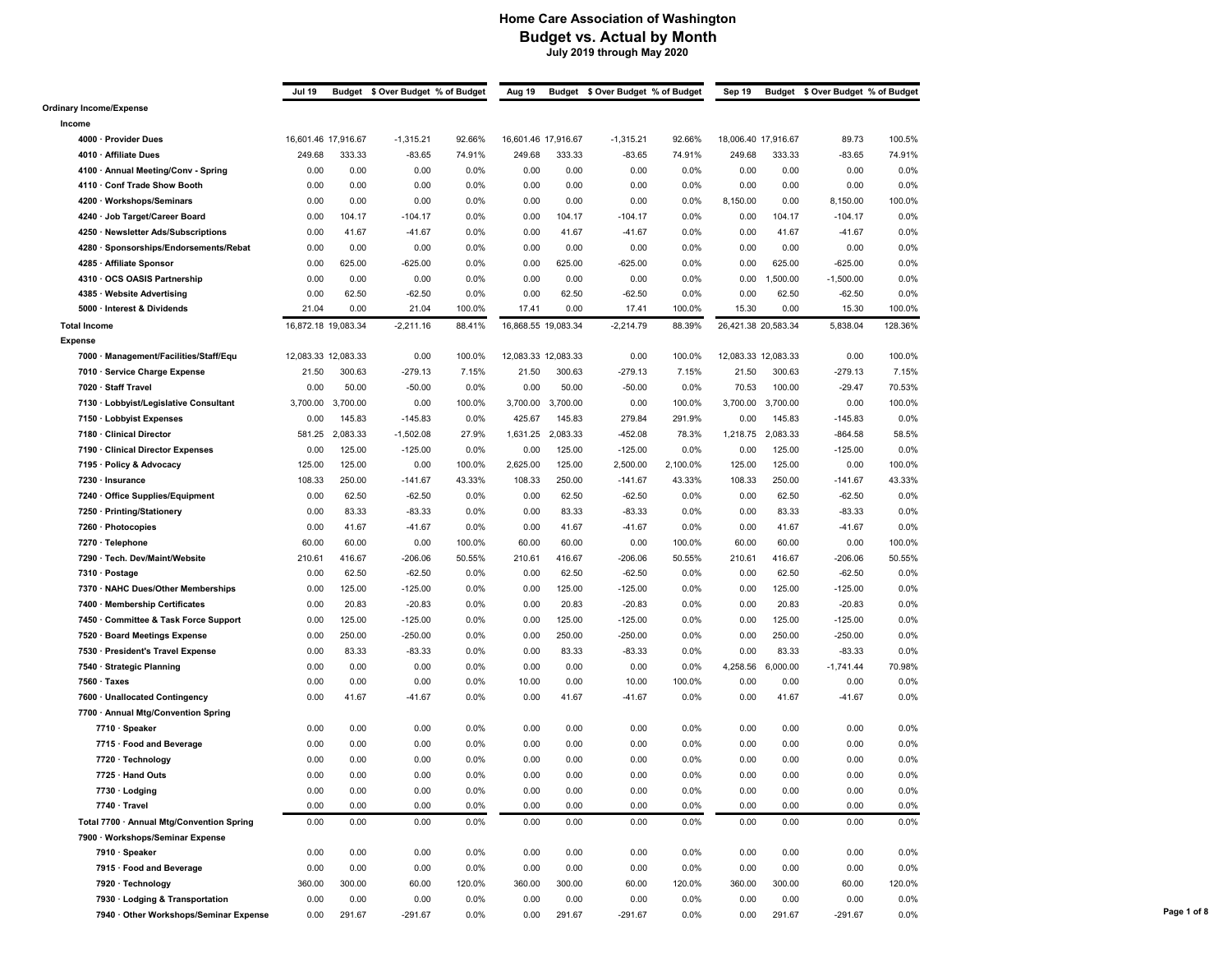|                                          | Jul 19   |                     | Budget \$ Over Budget % of Budget |            | Aug 19              | Budget                  | \$ Over Budget % of Budget |         | Sep 19              | Budget             | \$ Over Budget % of Budget |           |
|------------------------------------------|----------|---------------------|-----------------------------------|------------|---------------------|-------------------------|----------------------------|---------|---------------------|--------------------|----------------------------|-----------|
| 7900 · Workshops/Seminar Expense - Other | 0.00     | 0.00                | 0.00                              | 0.0%       | 0.00                | 0.00                    | 0.00                       | 0.0%    | 0.00                | 0.00               | 0.00                       | 0.0%      |
| Total 7900 · Workshops/Seminar Expense   | 360.00   | 591.67              | $-231.67$                         | 60.85%     | 360.00              | 591.67                  | $-231.67$                  | 60.85%  | 360.00              | 591.67             | $-231.67$                  | 60.85%    |
| <b>Total Expense</b>                     |          | 17,250.02 20,827.29 | $-3,577.27$                       | 82.82%     | 21.235.69 20.827.29 |                         | 408.40                     | 101.96% | 22.216.61 26.877.29 |                    | $-4,660.68$                | 82.66%    |
| <b>Net Ordinary Income</b>               |          | $-377.84 -1.743.95$ | 1,366.11                          | 21.67%     |                     | -4,367.14 -1,743.95     | $-2.623.19$                | 250.42% |                     | 4.204.77 -6.293.95 | 10.498.72                  | $-66.81%$ |
| Other Income/Expense                     |          |                     |                                   |            |                     |                         |                            |         |                     |                    |                            |           |
| Other Income                             |          |                     |                                   |            |                     |                         |                            |         |                     |                    |                            |           |
| 9000 · Baird Change in Market Value      | 3,109.47 | 0.00                | 3.109.47                          | 100.0%     | $-8.24$             | 0.00                    | $-8.24$                    | 100.0%  | 1.434.88            | 0.00               | 1,434.88                   | 100.0%    |
| 9100 · Baird Income and Distributions    | 128.98   | 0.00                | 128.98                            | 100.0%     | 367.43              | 0.00                    | 367.43                     | 100.0%  | 452.67              | 0.00               | 452.67                     | 100.0%    |
| <b>Total Other Income</b>                | 3.238.45 | 0.00                | 3,238.45                          | 100.0%     | 359.19              | 0.00                    | 359.19                     | 100.0%  | 1.887.55            | 0.00               | 1,887.55                   | 100.0%    |
| <b>Net Other Income</b>                  | 3,238.45 | 0.00                | 3,238.45                          | 100.0%     | 359.19              | 0.00                    | 359.19                     | 100.0%  | 1.887.55            | 0.00               | 1,887.55                   | 100.0%    |
| Net Income                               |          | 2,860.61 -1,743.95  | 4,604.56                          | $-164.03%$ |                     | $-4,007.95$ $-1,743.95$ | $-2,264.00$                | 229.82% |                     | 6,092.32 -6,293.95 | 12,386.27                  | $-96.8%$  |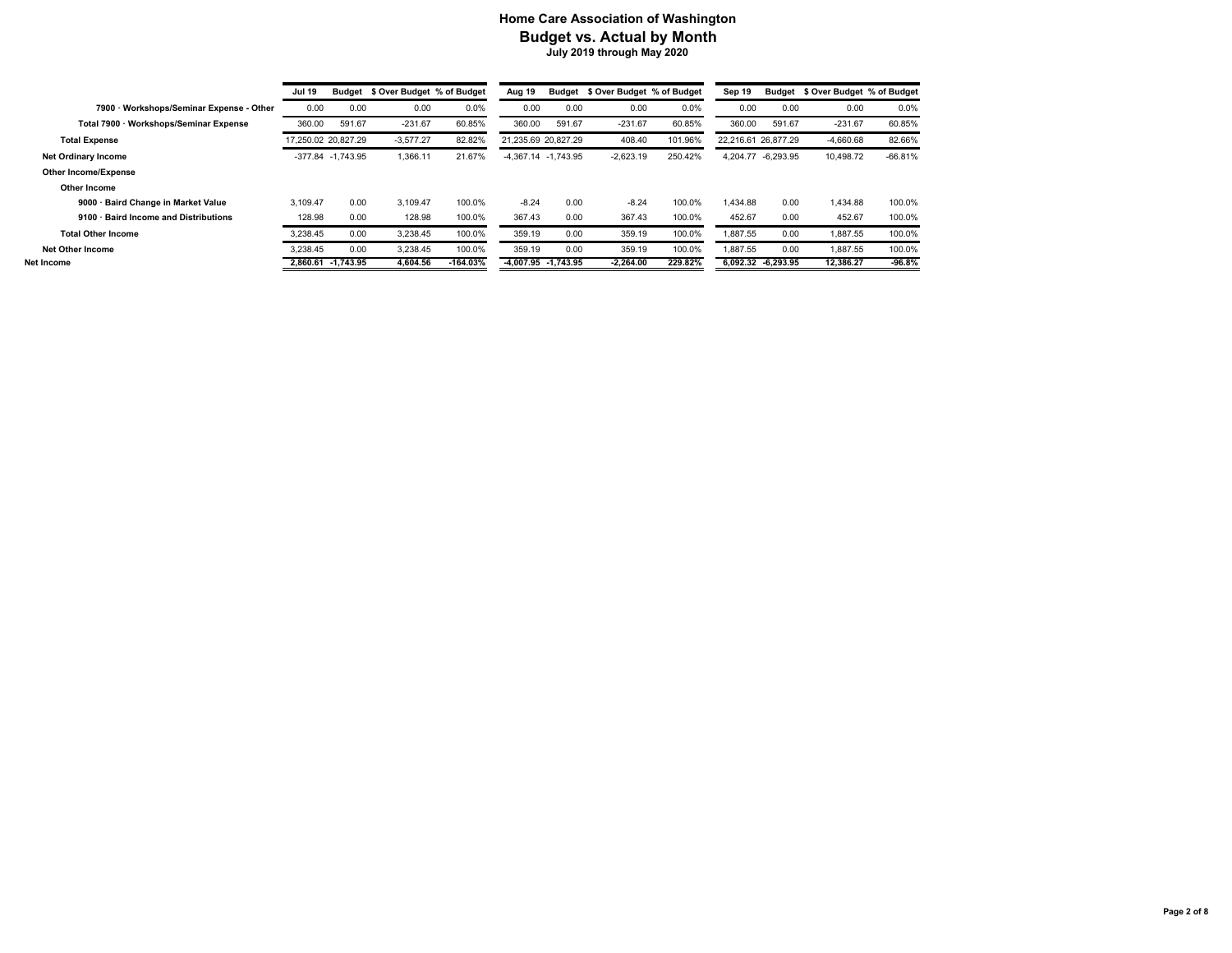|                                           | Oct 19              |          | Budget \$ Over Budget % of Budget |           | Nov 19              |          | Budget \$ Over Budget % of Budget |         | Dec 19              |                     | Budget \$ Over Budget % of Budget |        | <b>Jan 20</b>       |                    | Budget \$ Over Budget % of Budget |         |
|-------------------------------------------|---------------------|----------|-----------------------------------|-----------|---------------------|----------|-----------------------------------|---------|---------------------|---------------------|-----------------------------------|--------|---------------------|--------------------|-----------------------------------|---------|
| <b>Ordinary Income/Expense</b>            |                     |          |                                   |           |                     |          |                                   |         |                     |                     |                                   |        |                     |                    |                                   |         |
| Income                                    |                     |          |                                   |           |                     |          |                                   |         |                     |                     |                                   |        |                     |                    |                                   |         |
| 4000 · Provider Dues                      | 18,006.46 17,916.67 |          | 89.79                             | 100.5%    | 18,006.46 17,916.67 |          | 89.79                             | 100.5%  | 18,006.52 17,916.67 |                     | 89.85                             | 100.5% |                     | 577.13 17,916.67   | -17,339.54                        | 3.22%   |
| 4010 · Affiliate Dues                     | 249.68              | 333.33   | $-83.65$                          | 74.91%    | 249.68              | 333.33   | $-83.65$                          | 74.91%  | 249.71              | 333.33              | $-83.62$                          | 74.91% | 58.33               | 333.33             | $-275.00$                         | 17.5%   |
| 4100 · Annual Meeting/Conv - Spring       | 0.00                | 0.00     | 0.00                              | 0.0%      | 0.00                | 0.00     | 0.00                              | $0.0\%$ | 0.00                | 0.00                | 0.00                              | 0.0%   | 0.00                | 0.00               | 0.00                              | $0.0\%$ |
| 4110 · Conf Trade Show Booth              | 0.00                | 0.00     | 0.00                              | 0.0%      | 0.00                | 0.00     | 0.00                              | $0.0\%$ | 0.00                | 0.00                | 0.00                              | 0.0%   | 0.00                | 0.00               | 0.00                              | $0.0\%$ |
| 4200 · Workshops/Seminars                 | 69.80               | 0.00     | 69.80                             | 100.0%    | 1,059.00            | 0.00     | 1,059.00                          | 100.0%  | 79.80               | 9,000.00            | $-8,920.20$                       | 0.89%  | 374.50              | 0.00               | 374.50                            | 100.0%  |
| 4240 · Job Target/Career Board            | 0.00                | 104.17   | $-104.17$                         | 0.0%      | 0.00                | 104.17   | $-104.17$                         | $0.0\%$ | 0.00                | 104.17              | $-104.17$                         | 0.0%   | 119.25              | 104.17             | 15.08                             | 114.48% |
| 4250 · Newsletter Ads/Subscriptions       | 0.00                | 41.67    | $-41.67$                          | 0.0%      | 0.00                | 41.67    | $-41.67$                          | $0.0\%$ | 0.00                | 41.67               | $-41.67$                          | 0.0%   | 0.00                | 41.67              | $-41.67$                          | 0.0%    |
| 4280 · Sponsorships/Endorsements/Rebat    | 0.00                | 0.00     | 0.00                              | 0.0%      | 0.00                | 0.00     | 0.00                              | $0.0\%$ | 0.00                | 0.00                | 0.00                              | 0.0%   | 0.00                | 0.00               | 0.00                              | 0.0%    |
| 4285 · Affiliate Sponsor                  | 0.00                | 625.00   | $-625.00$                         | 0.0%      | 0.00                | 625.00   | $-625.00$                         | $0.0\%$ | 0.00                | 625.00              | $-625.00$                         | 0.0%   | 0.00                | 625.00             | $-625.00$                         | $0.0\%$ |
| 4310 · OCS OASIS Partnership              | 0.00                | 0.00     | 0.00                              | 0.0%      | 0.00                | 0.00     | 0.00                              | $0.0\%$ | 0.00                | 0.00                | 0.00                              | 0.0%   | 0.00                | 0.00               | 0.00                              | 0.0%    |
| 4385 · Website Advertising                | 0.00                | 62.50    | $-62.50$                          | 0.0%      | 0.00                | 62.50    | $-62.50$                          | $0.0\%$ | 0.00                | 62.50               | $-62.50$                          | 0.0%   | 0.00                | 62.50              | $-62.50$                          | 0.0%    |
| 5000 · Interest & Dividends               | 12.23               | 0.00     | 12.23                             | 100.0%    | 5.99                | 0.00     | 5.99                              | 100.0%  | 5.85                | 0.00                | 5.85                              | 100.0% | 5.78                | 0.00               | 5.78                              | 100.0%  |
| <b>Total Income</b>                       | 18,338.17 19,083.34 |          | $-745.17$                         | 96.1%     | 19,321.13 19,083.34 |          | 237.79                            | 101.25% | 18,341.88 28,083.34 |                     | $-9,741.46$                       | 65.31% |                     | 1,134.99 19,083.34 | $-17,948.35$                      | 5.95%   |
| Expense                                   |                     |          |                                   |           |                     |          |                                   |         |                     |                     |                                   |        |                     |                    |                                   |         |
| 7000 · Management/Facilities/Staff/Equ    | 12,083.33 12,083.33 |          | 0.00                              | 100.0%    | 12,083.33 12,083.33 |          | 0.00                              | 100.0%  |                     | 12,083.33 12,083.33 | 0.00                              | 100.0% | 12,083.33 12,083.33 |                    | 0.00                              | 100.0%  |
| 7010 · Service Charge Expense             | 57.35               | 300.63   | $-243.28$                         | 19.08%    | 44.12               | 300.63   | $-256.51$                         | 14.68%  | 21.50               | 300.63              | $-279.13$                         | 7.15%  | 132.33              | 300.63             | $-168.30$                         | 44.02%  |
| 7020 · Staff Travel                       | 242.21              | 1,000.00 | $-757.79$                         | 24.22%    | 0.00                | 0.00     | 0.00                              | 0.0%    | 0.00                | 0.00                | 0.00                              | 0.0%   | 0.00                | 0.00               | 0.00                              | 0.0%    |
| 7130 · Lobbyist/Legislative Consultant    | 3,700.00            | 3,700.00 | 0.00                              | 100.0%    | 3,700.00            | 3,700.00 | 0.00                              | 100.0%  | 3,700.00            | 3,700.00            | 0.00                              | 100.0% | 3,700.00            | 3,700.00           | 0.00                              | 100.0%  |
| 7150 · Lobbyist Expenses                  | 390.92              | 145.83   | 245.09                            | 268.07%   | 228.52              | 145.83   | 82.69                             | 156.7%  | 126.44              | 145.83              | $-19.39$                          | 86.7%  | 0.00                | 145.83             | $-145.83$                         | 0.0%    |
| 7180 · Clinical Director                  | 1,331.25            | 2,083.33 | $-752.08$                         | 63.9%     | 750.00              | 2,083.33 | $-1,333.33$                       | 36.0%   | 641.25              | 2,083.33            | $-1,442.08$                       | 30.78% | 1,357.50            | 2,083.33           | $-725.83$                         | 65.16%  |
| 7190 · Clinical Director Expenses         | 0.00                | 125.00   | $-125.00$                         | 0.0%      | 0.00                | 125.00   | $-125.00$                         | $0.0\%$ | 0.00                | 125.00              | $-125.00$                         | 0.0%   | 0.00                | 125.00             | $-125.00$                         | $0.0\%$ |
| 7195 · Policy & Advocacy                  | 125.00              | 125.00   | 0.00                              | 100.0%    | 125.00              | 125.00   | 0.00                              | 100.0%  | 125.00              | 125.00              | 0.00                              | 100.0% | 0.00                | 125.00             | $-125.00$                         | 0.0%    |
| 7230 · Insurance                          | 113.79              | 250.00   | $-136.21$                         | 45.52%    | 113.75              | 250.00   | $-136.25$                         | 45.5%   | 113.75              | 250.00              | $-136.25$                         | 45.5%  | 113.75              | 250.00             | $-136.25$                         | 45.5%   |
| 7240 · Office Supplies/Equipment          | 0.00                | 62.50    | $-62.50$                          | 0.0%      | 0.00                | 62.50    | $-62.50$                          | $0.0\%$ | 0.00                | 62.50               | $-62.50$                          | 0.0%   | 0.00                | 62.50              | $-62.50$                          | $0.0\%$ |
| 7250 · Printing/Stationery                | 0.00                | 83.33    | $-83.33$                          | 0.0%      | 0.00                | 83.33    | $-83.33$                          | $0.0\%$ | 0.00                | 83.33               | $-83.33$                          | 0.0%   | 0.00                | 83.33              | $-83.33$                          | 0.0%    |
| 7260 · Photocopies                        | 0.00                | 41.67    | $-41.67$                          | 0.0%      | 0.00                | 41.67    | $-41.67$                          | $0.0\%$ | 0.00                | 41.67               | $-41.67$                          | 0.0%   | 0.00                | 41.67              | $-41.67$                          | $0.0\%$ |
| 7270 · Telephone                          | 60.00               | 60.00    | 0.00                              | 100.0%    | 60.00               | 60.00    | 0.00                              | 100.0%  | 0.00                | 60.00               | $-60.00$                          | 0.0%   | 0.00                | 60.00              | $-60.00$                          | 0.0%    |
| 7290 · Tech. Dev/Maint/Website            | 210.61              | 416.67   | $-206.06$                         | 50.55%    | 210.61              | 416.67   | $-206.06$                         | 50.55%  | 0.00                | 416.67              | $-416.67$                         | 0.0%   | 0.00                | 416.67             | $-416.67$                         | 0.0%    |
| 7310 · Postage                            | 0.00                | 62.50    | $-62.50$                          | 0.0%      | 0.00                | 62.50    | $-62.50$                          | $0.0\%$ | 0.00                | 62.50               | $-62.50$                          | 0.0%   | 0.00                | 62.50              | $-62.50$                          | $0.0\%$ |
| 7370 · NAHC Dues/Other Memberships        | 0.00                | 125.00   | $-125.00$                         | 0.0%      | 0.00                | 125.00   | $-125.00$                         | $0.0\%$ | 0.00                | 125.00              | $-125.00$                         | 0.0%   | 0.00                | 125.00             | $-125.00$                         | 0.0%    |
| 7400 · Membership Certificates            | 0.00                | 20.83    | $-20.83$                          | 0.0%      | 0.00                | 20.83    | $-20.83$                          | $0.0\%$ | 0.00                | 20.83               | $-20.83$                          | 0.0%   | 0.00                | 20.83              | $-20.83$                          | $0.0\%$ |
| 7450 · Committee & Task Force Support     | 0.00                | 125.00   | $-125.00$                         | 0.0%      | 0.00                | 125.00   | $-125.00$                         | $0.0\%$ | 0.00                | 125.00              | $-125.00$                         | 0.0%   | 0.00                | 125.00             | $-125.00$                         | $0.0\%$ |
| 7520 · Board Meetings Expense             | 0.00                | 250.00   | $-250.00$                         | 0.0%      | 0.00                | 250.00   | $-250.00$                         | $0.0\%$ | 300.00              | 250.00              | 50.00                             | 120.0% | 0.00                | 250.00             | $-250.00$                         | 0.0%    |
| 7530 · President's Travel Expense         | 0.00                | 83.33    | $-83.33$                          | 0.0%      | 0.00                | 83.33    | $-83.33$                          | $0.0\%$ | 0.00                | 83.33               | $-83.33$                          | 0.0%   | 0.00                | 83.33              | $-83.33$                          | $0.0\%$ |
| 7540 · Strategic Planning                 | 0.00                | 0.00     | 0.00                              | 0.0%      | 0.00                | 0.00     | 0.00                              | $0.0\%$ | 0.00                | 0.00                | 0.00                              | 0.0%   | 0.00                | 0.00               | 0.00                              | $0.0\%$ |
| $7560 \cdot$ Taxes                        | 0.00                | 0.00     | 0.00                              | 0.0%      | 0.00                | 100.00   | $-100.00$                         | $0.0\%$ | 0.00                | 0.00                | 0.00                              | 0.0%   | 0.00                | 0.00               | 0.00                              | 0.0%    |
| 7600 · Unallocated Contingency            | 0.00                | 41.67    | $-41.67$                          | 0.0%      | 0.00                | 41.67    | $-41.67$                          | $0.0\%$ | 0.00                | 41.67               | $-41.67$                          | 0.0%   | 0.00                | 41.67              | $-41.67$                          | $0.0\%$ |
| 7700 · Annual Mtg/Convention Spring       |                     |          |                                   |           |                     |          |                                   |         |                     |                     |                                   |        |                     |                    |                                   |         |
| 7710 · Speaker                            | 0.00                | 0.00     | 0.00                              | 0.0%      | 0.00                | 0.00     | 0.00                              | $0.0\%$ | 0.00                | 0.00                | 0.00                              | 0.0%   | 0.00                | 0.00               | 0.00                              | 0.0%    |
| 7715 · Food and Beverage                  | 0.00                | 0.00     | 0.00                              | 0.0%      | 0.00                | 0.00     | 0.00                              | $0.0\%$ | 0.00                | 0.00                | 0.00                              | 0.0%   | 0.00                | 0.00               | 0.00                              | 0.0%    |
| 7720 · Technology                         | 0.00                | 0.00     | 0.00                              | 0.0%      | 0.00                | 0.00     | 0.00                              | $0.0\%$ | 0.00                | 0.00                | 0.00                              | 0.0%   | 0.00                | 0.00               | 0.00                              | 0.0%    |
| 7725 · Hand Outs                          | 0.00                | 0.00     | 0.00                              | 0.0%      | 0.00                | 0.00     | 0.00                              | 0.0%    | 0.00                | 0.00                | 0.00                              | 0.0%   | 0.00                | 0.00               | 0.00                              | 0.0%    |
| 7730 · Lodging                            | 0.00                | 0.00     | 0.00                              | 0.0%      | 0.00                | 0.00     | 0.00                              | $0.0\%$ | 0.00                | 0.00                | 0.00                              | 0.0%   | 0.00                | 0.00               | 0.00                              | $0.0\%$ |
| 7740 · Travel                             | 0.00                | 0.00     | 0.00                              | 0.0%      | 0.00                | 0.00     | 0.00                              | 0.0%    | 0.00                | 0.00                | 0.00                              | 0.0%   | 0.00                | 0.00               | 0.00                              | 0.0%    |
| Total 7700 · Annual Mtg/Convention Spring | 0.00                | 0.00     | 0.00                              | 0.0%      | 0.00                | 0.00     | 0.00                              | $0.0\%$ | 0.00                | 0.00                | 0.00                              | 0.0%   | 0.00                | 0.00               | 0.00                              | 0.0%    |
| 7900 · Workshops/Seminar Expense          |                     |          |                                   |           |                     |          |                                   |         |                     |                     |                                   |        |                     |                    |                                   |         |
| 7910 · Speaker                            | 0.00                | 0.00     | 0.00                              | 0.0%      | 0.00                | 0.00     | 0.00                              | $0.0\%$ | 0.00                | 2,500.00            | $-2,500.00$                       | 0.0%   | 0.00                | 0.00               | 0.00                              | $0.0\%$ |
| 7915 · Food and Beverage                  | 0.00                | 0.00     | 0.00                              | 0.0%      | 0.00                | 0.00     | 0.00                              | $0.0\%$ | 0.00                | 500.00              | $-500.00$                         | 0.0%   | 0.00                | 0.00               | 0.00                              | $0.0\%$ |
| 7920 · Technology                         | 360.00              | 300.00   | 60.00                             | 120.0%    | 360.00              | 300.00   | 60.00                             | 120.0%  | 360.00              | 300.00              | 60.00                             | 120.0% | 360.00              | 300.00             | 60.00                             | 120.0%  |
| 7930 · Lodging & Transportation           | 0.00                | 0.00     | 0.00                              | 0.0%      | 0.00                | 0.00     | 0.00                              | $0.0\%$ | 0.00                | 250.00              | $-250.00$                         | 0.0%   | 0.00                | 0.00               | 0.00                              | 0.0%    |
| 7940 Other Workshops/Seminar Expense      | 3,275.00            | 291.67   | 2,983.33                          | 1,122.84% | 0.00                | 291.67   | $-291.67$                         | $0.0\%$ | 0.00                | 291.67              | $-291.67$                         | 0.0%   | 0.00                | 291.67             | $-291.67$                         | 0.0%    |
|                                           |                     |          |                                   |           |                     |          |                                   |         |                     |                     |                                   |        |                     |                    |                                   |         |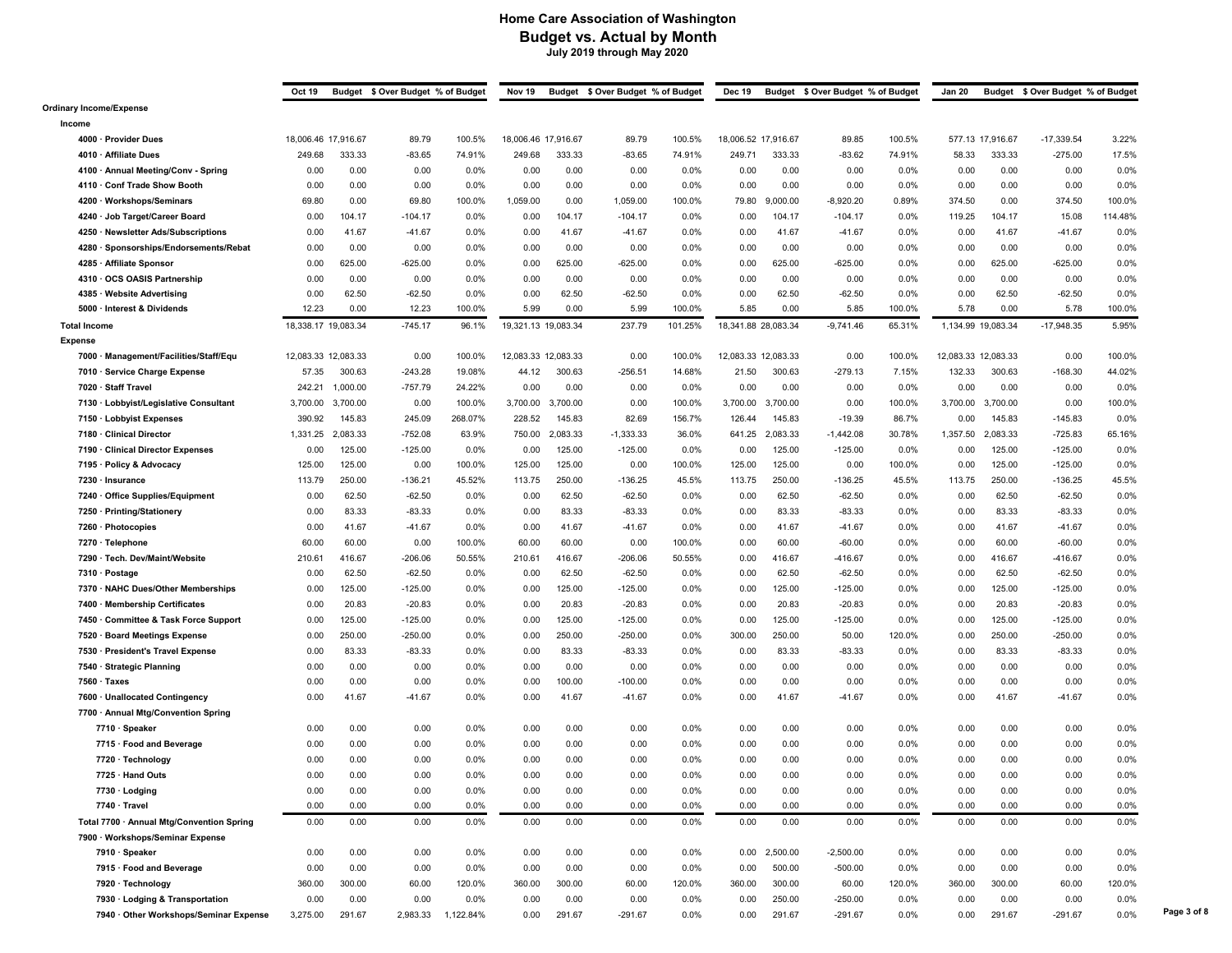|                                          | <b>Oct 19</b>         |                         | Budget \$ Over Budget % of Budget |         | Nov 19    | <b>Budget</b>      | \$ Over Budget % of Budget |           | <b>Dec 19</b>       | Budget            | \$ Over Budget % of Budget |        | Jan 20                   |        | Budget \$ Over Budget % of Budget |           |
|------------------------------------------|-----------------------|-------------------------|-----------------------------------|---------|-----------|--------------------|----------------------------|-----------|---------------------|-------------------|----------------------------|--------|--------------------------|--------|-----------------------------------|-----------|
| 7900 · Workshops/Seminar Expense - Other | 0.00                  | 0.00                    | 0.00                              | 0.0%    | 0.00      | 0.00               | 0.00                       | 0.0%      | 275.00              | 0.00              | 275.00                     | 100.0% | 0.00                     |        |                                   |           |
| Total 7900 · Workshops/Seminar Expense   | 3.635.00              | 591.67                  | 3.043.33                          | 614.36% | 360.00    | 591.67             | $-231.67$                  | 60.85%    | 635.00              | 3.841.67          | $-3.206.67$                | 16.53% | 360.00                   | 591.67 | $-231.67$                         | 60.85%    |
| <b>Total Expense</b>                     | 21.949.46 21.777.29   |                         | 172.17                            | 100.79% |           | 7.675.33 20.877.29 | $-3,201.96$                | 84.66%    | 17.746.27 24.027.29 |                   | $-6,281.02$                | 73.86% | 17.746.91 20.777.29      |        | $-3,030.38$                       | 85.42%    |
| <b>Net Ordinary Income</b>               | $-3.611.29 -2.693.95$ |                         | $-917.34$                         | 134.05% |           | 1.645.80 -1.793.95 | 3,439.75                   | $-91.74%$ | 595.61              | 4.056.05          | $-3,460.44$                | 14.68% | $-16.611.92 -1.693.95$   |        | $-14,917.97$                      | 980.66%   |
| Other Income/Expense                     |                       |                         |                                   |         |           |                    |                            |           |                     |                   |                            |        |                          |        |                                   |           |
| Other Income                             |                       |                         |                                   |         |           |                    |                            |           |                     |                   |                            |        |                          |        |                                   |           |
| 9000 · Baird Change in Market Value      | 466.16                | 0.00                    | 466.16                            | 100.0%  | $-493.15$ | 0.00               | $-493.15$                  | 100.0%    | 1.588.28            | 0.00              | 1.588.28                   | 100.0% | $-5.188.70$              | 0.00   | $-5,188.70$                       | 100.0%    |
| 9100 · Baird Income and Distributions    | 120.27                | 0.00                    | 120.27                            | 100.0%  | 359.60    | 0.00               | 359.60                     | 100.0%    | 958.88              | 0.00              | 958.88                     | 100.0% | 160.28                   | 0.00   | 160.28                            | 100.0%    |
| <b>Total Other Income</b>                | 586.43                | 0.00                    | 586.43                            | 100.0%  | $-133.55$ | 0.00               | $-133.55$                  | 100.0%    | 2.547.16            | 0.00              | 2.547.16                   | 100.0% | $-5.028.42$              | 0.00   | $-5,028.42$                       | 100.0%    |
| <b>Net Other Income</b>                  | 586.43                | 0.00                    | 586.43                            | 100.0%  | $-133.55$ | 0.00               | $-133.55$                  | 100.0%    | 2.547.16            | 0.00              | 2.547.16                   | 100.0% | $-5.028.42$              | 0.00   | $-5,028.42$                       | 100.0%    |
| Net Income                               |                       | $-3,024.86$ $-2,693.95$ | $-330.91$                         | 112.28% |           | 1,512.25 -1,793.95 | 3,306.20                   | $-84.3%$  |                     | 3,142.77 4,056.05 | $-913.28$                  | 77.48% | $-21,640.34$ $-1,693.95$ |        | $-19,946.39$                      | 1,277.51% |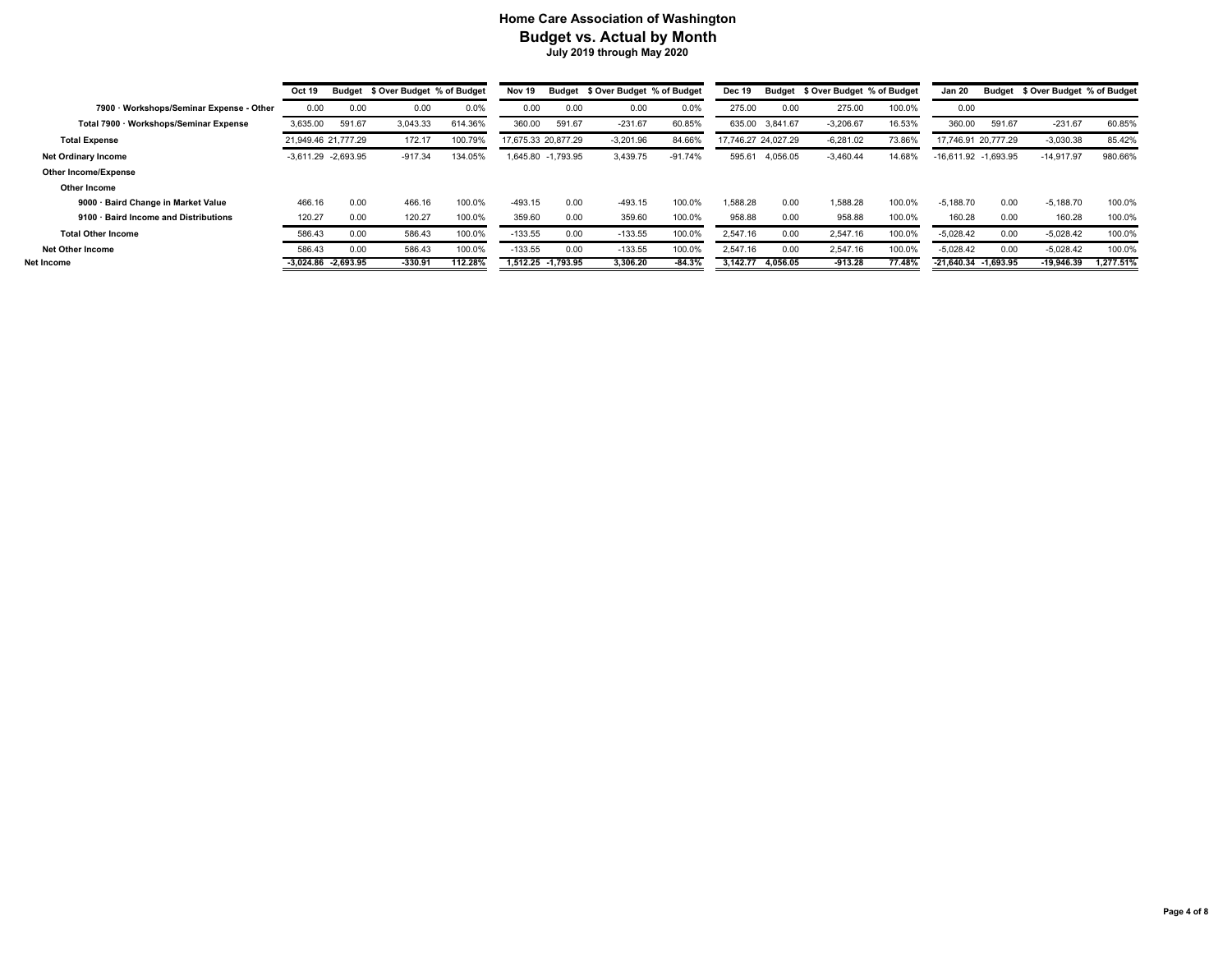|                                           | Feb 20              |                  | Budget \$ Over Budget % of Budget |         | <b>Mar 20</b>       |                  | Budget \$ Over Budget % of Budget |        | <b>Apr 20</b>       |                         | Budget \$ Over Budget % of Budget |        | <b>May 20</b>       |          | Budget \$ Over Budget % of Budget |         |             |
|-------------------------------------------|---------------------|------------------|-----------------------------------|---------|---------------------|------------------|-----------------------------------|--------|---------------------|-------------------------|-----------------------------------|--------|---------------------|----------|-----------------------------------|---------|-------------|
| <b>Ordinary Income/Expense</b>            |                     |                  |                                   |         |                     |                  |                                   |        |                     |                         |                                   |        |                     |          |                                   |         |             |
| Income                                    |                     |                  |                                   |         |                     |                  |                                   |        |                     |                         |                                   |        |                     |          |                                   |         |             |
| 4000 · Provider Dues                      |                     | 684.38 17,916.67 | $-17,232.29$                      | 3.82%   |                     | 684.38 17,916.67 | $-17,232.29$                      | 3.82%  |                     | 786.66 17,916.67        | $-17,130.01$                      | 4.39%  | 7,784.60 17,916.67  |          | $-10,132.07$                      | 43.45%  |             |
| 4010 · Affiliate Dues                     | 58.33               | 333.33           | $-275.00$                         | 17.5%   | 75.83               | 333.33           | $-257.50$                         | 22.75% | 75.83               | 333.33                  | $-257.50$                         | 22.75% | 75.83               | 333.33   | $-257.50$                         | 22.75%  |             |
| 4100 · Annual Meeting/Conv - Spring       | 0.00                | 0.00             | 0.00                              | 0.0%    | 9,850.00            | 0.00             | 9,850.00                          | 100.0% |                     | 0.00 40,000.00          | $-40,000.00$                      | 0.0%   | 0.00                | 0.00     | 0.00                              | 0.0%    |             |
| 4110 · Conf Trade Show Booth              | 0.00                | 0.00             | 0.00                              | $0.0\%$ | 0.00                | 0.00             | 0.00                              | 0.0%   |                     | 0.00 12,500.00          | $-12,500.00$                      | 0.0%   | 0.00                | 0.00     | 0.00                              | 0.0%    |             |
| 4200 · Workshops/Seminars                 |                     | 0.00 15,000.00   | $-15,000.00$                      | 0.0%    | 0.00                | 0.00             | 0.00                              | 0.0%   | 0.00                | 0.00                    | 0.00                              | 0.0%   | 0.00                | 0.00     | 0.00                              | 0.0%    |             |
| 4240 · Job Target/Career Board            | 0.00                | 104.17           | $-104.17$                         | 0.0%    | 0.00                | 104.17           | $-104.17$                         | 0.0%   | 0.00                | 104.17                  | $-104.17$                         | 0.0%   | 0.00                | 104.17   | $-104.17$                         | 0.0%    |             |
| 4250 · Newsletter Ads/Subscriptions       | 0.00                | 41.67            | $-41.67$                          | 0.0%    | 0.00                | 41.67            | $-41.67$                          | 0.0%   | 0.00                | 41.67                   | $-41.67$                          | 0.0%   | 0.00                | 41.67    | $-41.67$                          | 0.0%    |             |
| 4280 · Sponsorships/Endorsements/Rebat    | 0.00                | 0.00             | 0.00                              | 0.0%    | 0.00                | 0.00             | 0.00                              | 0.0%   | 0.00                | 5,000.00                | $-5,000.00$                       | 0.0%   | 0.00                | 0.00     | 0.00                              | 0.0%    |             |
| 4285 · Affiliate Sponsor                  | 0.00                | 625.00           | $-625.00$                         | $0.0\%$ | 0.00                | 625.00           | $-625.00$                         | 0.0%   | 0.00                | 625.00                  | $-625.00$                         | 0.0%   | 0.00                | 625.00   | $-625.00$                         | 0.0%    |             |
| 4310 · OCS OASIS Partnership              | 0.00                | 0.00             | 0.00                              | 0.0%    | 0.00                | 0.00             | 0.00                              | 0.0%   | 0.00                | 0.00                    | 0.00                              | 0.0%   | 0.00                | 0.00     | 0.00                              | 0.0%    |             |
| 4385 · Website Advertising                | 0.00                | 62.50            | $-62.50$                          | 0.0%    | 0.00                | 62.50            | $-62.50$                          | 0.0%   | 0.00                | 62.50                   | $-62.50$                          | 0.0%   | 0.00                | 62.50    | $-62.50$                          | 0.0%    |             |
| 5000 · Interest & Dividends               | 5.44                | 0.00             | 5.44                              | 100.0%  | 3.80                | 0.00             | 3.80                              | 100.0% | 2.94                | 0.00                    | 2.94                              | 100.0% | 3.03                | 0.00     | 3.03                              | 100.0%  |             |
| <b>Total Income</b>                       |                     | 748.15 34,083.34 | $-33,335.19$                      | 2.2%    | 10,614.01 19,083.34 |                  | -8,469.33                         | 55.62% |                     | 865.43 76,583.34        | $-75,717.91$                      | 1.13%  | 7,863.46 19,083.34  |          | $-11,219.88$                      | 41.21%  |             |
| <b>Expense</b>                            |                     |                  |                                   |         |                     |                  |                                   |        |                     |                         |                                   |        |                     |          |                                   |         |             |
| 7000 · Management/Facilities/Staff/Equ    | 12,083.33 12,083.33 |                  | 0.00                              | 100.0%  | 12,083.33 12,083.33 |                  | 0.00                              | 100.0% | 12,083.33 12,083.33 |                         | 0.00                              | 100.0% | 12,083.33 12,083.33 |          | 0.00                              | 100.0%  |             |
| 7010 · Service Charge Expense             | 395.01              | 279.12           | 115.89                            | 141.52% | 126.99              | 279.12           | $-152.13$                         | 45.5%  | 92.91               | 279.12                  | $-186.21$                         | 33.29% | 0.00                | 279.12   | $-279.12$                         | 0.0%    |             |
| 7020 · Staff Travel                       | 0.00                | 0.00             | 0.00                              | 0.0%    | 0.00                | 700.00           | $-700.00$                         | 0.0%   | 0.00                | 50.00                   | $-50.00$                          | 0.0%   | 0.00                | 0.00     | 0.00                              | 0.0%    |             |
| 7130 · Lobbyist/Legislative Consultant    | 3,700.00            | 3,700.00         | 0.00                              | 100.0%  | 3,700.00            | 3,700.00         | 0.00                              | 100.0% | 3,700.00            | 3,700.00                | 0.00                              | 100.0% | 3,700.00            | 3,700.00 | 0.00                              | 100.0%  |             |
| 7150 · Lobbyist Expenses                  | 184.46              | 145.83           | 38.63                             | 126.49% | 0.00                | 145.83           | $-145.83$                         | 0.0%   | 0.00                | 145.83                  | $-145.83$                         | 0.0%   | 0.00                | 145.83   | $-145.83$                         | 0.0%    |             |
| 7180 · Clinical Director                  | 1,188.75            | 2,083.33         | $-894.58$                         | 57.06%  | 1,556.25            | 2,083.33         | $-527.08$                         | 74.7%  | 2,418.75            | 2,083.33                | 335.42                            | 116.1% | 1,275.00            | 2,083.33 | $-808.33$                         | 61.2%   |             |
| 7190 · Clinical Director Expenses         | 0.00                | 125.00           | $-125.00$                         | $0.0\%$ | 0.00                | 125.00           | $-125.00$                         | 0.0%   | 0.00                | 125.00                  | $-125.00$                         | 0.0%   | 0.00                | 125.00   | $-125.00$                         | 0.0%    |             |
| 7195 · Policy & Advocacy                  | 0.00                | 125.00           | $-125.00$                         | 0.0%    | 0.00                | 1,125.00         | $-1,125.00$                       | 0.0%   | 0.00                | 125.00                  | $-125.00$                         | 0.0%   | 0.00                | 125.00   | $-125.00$                         | 0.0%    |             |
| 7230 · Insurance                          | 113.75              | 250.00           | $-136.25$                         | 45.5%   | 113.75              | 250.00           | $-136.25$                         | 45.5%  | 113.75              | 250.00                  | $-136.25$                         | 45.5%  | 113.75              | 250.00   | $-136.25$                         | 45.5%   |             |
| 7240 · Office Supplies/Equipment          | 0.00                | 62.50            | $-62.50$                          | $0.0\%$ | 0.00                | 62.50            | $-62.50$                          | 0.0%   | 0.00                | 62.50                   | $-62.50$                          | 0.0%   | 0.00                | 62.50    | $-62.50$                          | $0.0\%$ |             |
| 7250 · Printing/Stationery                | 0.00                | 83.33            | $-83.33$                          | 0.0%    | 0.00                | 83.33            | $-83.33$                          | 0.0%   | 0.00                | 83.33                   | $-83.33$                          | 0.0%   | 0.00                | 83.33    | $-83.33$                          | 0.0%    |             |
| 7260 · Photocopies                        | 0.00                | 41.67            | $-41.67$                          | $0.0\%$ | 0.00                | 41.67            | $-41.67$                          | 0.0%   | 0.00                | 41.67                   | $-41.67$                          | 0.0%   | 0.00                | 41.67    | $-41.67$                          | 0.0%    |             |
| 7270 · Telephone                          | 0.00                | 60.00            | $-60.00$                          | 0.0%    | 0.00                | 60.00            | $-60.00$                          | 0.0%   | 0.00                | 60.00                   | $-60.00$                          | 0.0%   | 0.00                | 60.00    | -60.00                            | 0.0%    |             |
| 7290 · Tech. Dev/Maint/Website            | 0.00                | 416.67           | $-416.67$                         | 0.0%    | 0.00                | 416.67           | $-416.67$                         | 0.0%   | 0.00                | 416.67                  | $-416.67$                         | 0.0%   | 0.00                | 416.67   | $-416.67$                         | 0.0%    |             |
| 7310 · Postage                            | 0.00                | 62.50            | $-62.50$                          | $0.0\%$ | 0.00                | 62.50            | $-62.50$                          | 0.0%   | 0.00                | 62.50                   | $-62.50$                          | 0.0%   | 0.00                | 62.50    | $-62.50$                          | 0.0%    |             |
| 7370 · NAHC Dues/Other Memberships        | 0.00                | 125.00           | $-125.00$                         | 0.0%    | 0.00                | 125.00           | $-125.00$                         | 0.0%   | 0.00                | 125.00                  | $-125.00$                         | 0.0%   | 0.00                | 125.00   | $-125.00$                         | 0.0%    |             |
| 7400 · Membership Certificates            | 0.00                | 20.83            | $-20.83$                          | 0.0%    | 0.00                | 20.83            | $-20.83$                          | 0.0%   | 0.00                | 20.83                   | $-20.83$                          | 0.0%   | 0.00                | 20.83    | $-20.83$                          | 0.0%    |             |
| 7450 · Committee & Task Force Support     | 0.00                | 125.00           | $-125.00$                         | $0.0\%$ | 0.00                | 125.00           | $-125.00$                         | 0.0%   | 0.00                | 125.00                  | $-125.00$                         | 0.0%   | 0.00                | 125.00   | $-125.00$                         | 0.0%    |             |
| 7520 · Board Meetings Expense             | 0.00                | 250.00           | $-250.00$                         | 0.0%    | 0.00                | 250.00           | $-250.00$                         | 0.0%   | 0.00                | 250.00                  | $-250.00$                         | 0.0%   | 0.00                | 250.00   | $-250.00$                         | 0.0%    |             |
| 7530 · President's Travel Expense         | 0.00                | 83.33            | $-83.33$                          | 0.0%    | 0.00                | 83.33            | $-83.33$                          | 0.0%   | 0.00                | 83.33                   | $-83.33$                          | 0.0%   | 0.00                | 83.33    | $-83.33$                          | 0.0%    |             |
| 7540 · Strategic Planning                 | 0.00                | 0.00             | 0.00                              | $0.0\%$ | 0.00                | 0.00             | 0.00                              | 0.0%   | 0.00                | 0.00                    | 0.00                              | 0.0%   | 0.00                | 0.00     | 0.00                              | 0.0%    |             |
| 7560 · Taxes                              | 0.00                | 0.00             | 0.00                              | 0.0%    | 0.00                | 0.00             | 0.00                              | 0.0%   | 0.00                | 0.00                    | 0.00                              | 0.0%   | 0.00                | 0.00     | 0.00                              | 0.0%    |             |
| 7600 · Unallocated Contingency            | 0.00                | 41.67            | $-41.67$                          | 0.0%    | 0.00                | 41.67            | $-41.67$                          | 0.0%   | 0.00                | 41.67                   | $-41.67$                          | 0.0%   | 0.00                | 41.67    | $-41.67$                          | 0.0%    |             |
| 7700 · Annual Mtg/Convention Spring       |                     |                  |                                   |         |                     |                  |                                   |        |                     |                         |                                   |        |                     |          |                                   |         |             |
| 7710 · Speaker                            | 0.00                | 0.00             | 0.00                              | 0.0%    | 0.00                | 0.00             | 0.00                              | 0.0%   |                     | $0.00 \quad 6{,}000.00$ | $-6,000.00$                       | 0.0%   | 0.00                | 0.00     | 0.00                              | 0.0%    |             |
| 7715 · Food and Beverage                  | 0.00                | 0.00             | 0.00                              | $0.0\%$ | 0.00                | 0.00             | 0.00                              | 0.0%   |                     | 0.00 35,000.00          | $-35,000.00$                      | 0.0%   | 0.00                | 0.00     | 0.00                              | 0.0%    |             |
| 7720 · Technology                         | 0.00                | 0.00             | 0.00                              | 0.0%    | 0.00                | 0.00             | 0.00                              | 0.0%   | 0.00                | 5,500.00                | $-5,500.00$                       | 0.0%   | 0.00                | 0.00     | 0.00                              | 0.0%    |             |
| 7725 · Hand Outs                          | 0.00                | 0.00             | 0.00                              | 0.0%    | 0.00                | 0.00             | 0.00                              | 0.0%   | 0.00                | 1,500.00                | $-1,500.00$                       | 0.0%   | 0.00                | 0.00     | 0.00                              | $0.0\%$ |             |
| 7730 · Lodging                            | 0.00                | 0.00             | 0.00                              | 0.0%    | 0.00                | 0.00             | 0.00                              | 0.0%   |                     | $0.00$ 2,700.00         | $-2,700.00$                       | 0.0%   | 0.00                | 0.00     | 0.00                              | 0.0%    |             |
| 7740 · Travel                             | 0.00                | 0.00             | 0.00                              | 0.0%    | 0.00                | 0.00             | 0.00                              | 0.0%   |                     | $0.00$ 2,000.00         | $-2,000.00$                       | 0.0%   | 0.00                | 0.00     | 0.00                              | 0.0%    |             |
| Total 7700 · Annual Mtg/Convention Spring | 0.00                | 0.00             | 0.00                              | 0.0%    | 0.00                | 0.00             | 0.00                              | 0.0%   |                     | 0.00 52,700.00          | $-52,700.00$                      | 0.0%   | 0.00                | 0.00     | 0.00                              | 0.0%    |             |
| 7900 · Workshops/Seminar Expense          |                     |                  |                                   |         |                     |                  |                                   |        |                     |                         |                                   |        |                     |          |                                   |         |             |
| 7910 · Speaker                            | 0.00                | 2,500.00         | $-2,500.00$                       | 0.0%    | 0.00                | 0.00             | 0.00                              | 0.0%   | 0.00                | 0.00                    | 0.00                              | 0.0%   | 0.00                | 0.00     | 0.00                              | 0.0%    |             |
| 7915 · Food and Beverage                  | 0.00                | 1,000.00         | $-1,000.00$                       | 0.0%    | 0.00                | 0.00             | 0.00                              | 0.0%   | 0.00                | 0.00                    | 0.00                              | 0.0%   | 0.00                | 0.00     | 0.00                              | 0.0%    |             |
| 7920 · Technology                         | 360.00              | 300.00           | 60.00                             | 120.0%  | 360.00              | 300.00           | 60.00                             | 120.0% | 360.00              | 300.00                  | 60.00                             | 120.0% | 360.00              | 300.00   | 60.00                             | 120.0%  |             |
| 7930 · Lodging & Transportation           | 0.00                | 500.00           | $-500.00$                         | 0.0%    | 0.00                | 0.00             | 0.00                              | 0.0%   | 0.00                | 0.00                    | 0.00                              | 0.0%   | 0.00                | 0.00     | 0.00                              | 0.0%    |             |
| 7940 · Other Workshops/Seminar Expense    | 0.00                | 291.67           | $-291.67$                         | $0.0\%$ | 0.00                | 291.67           | $-291.67$                         | 0.0%   | 0.00                | 291.67                  | $-291.67$                         | 0.0%   | 0.00                | 291.67   | $-291.67$                         | 0.0%    | Page 5 of 8 |
|                                           |                     |                  |                                   |         |                     |                  |                                   |        |                     |                         |                                   |        |                     |          |                                   |         |             |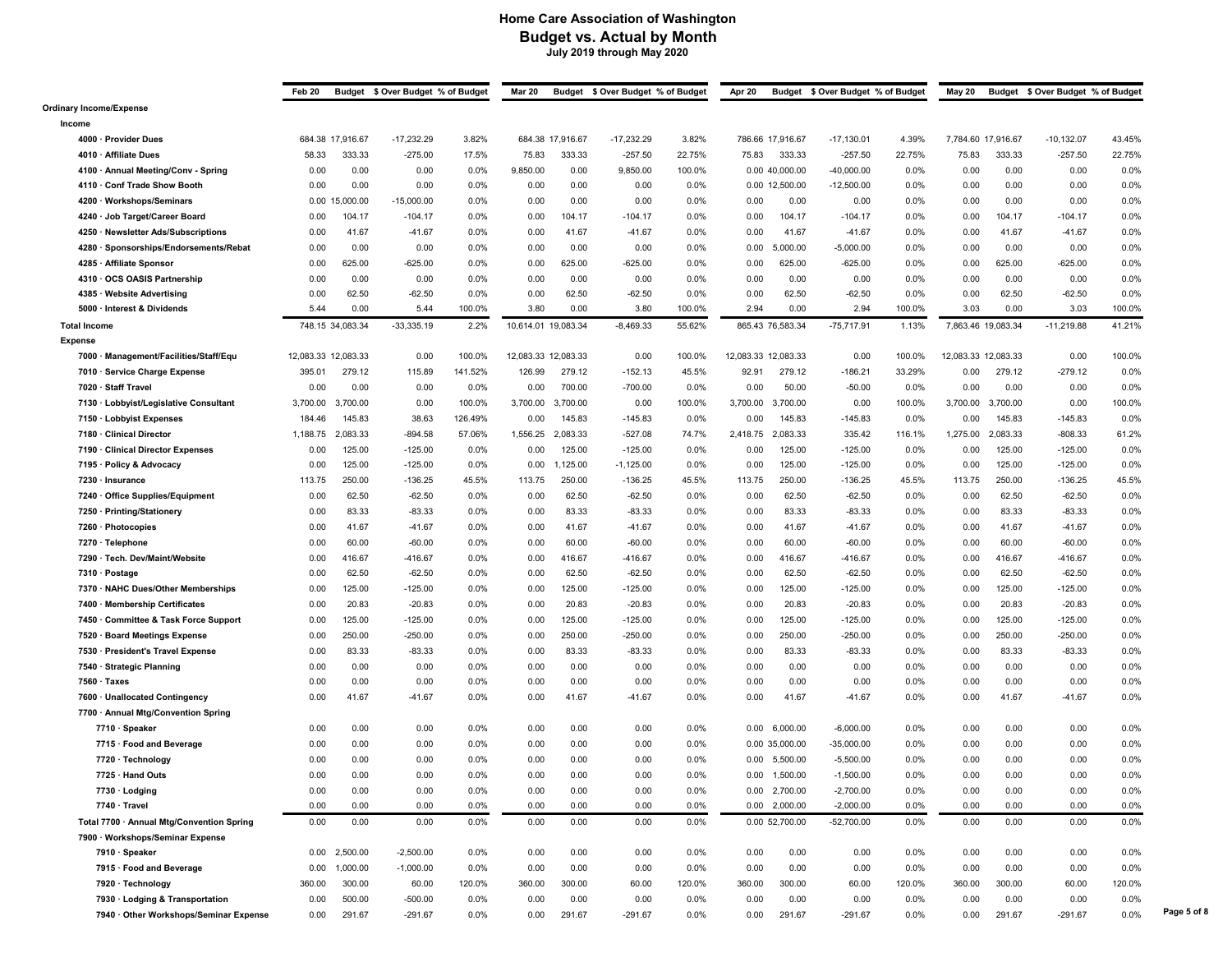|                                          | Feb 20                |          | Budget \$ Over Budget % of Budget |            | <b>Mar 20</b>            |                    | Budget \$ Over Budget % of Budget |         | Apr 20               | Budget   | \$ Over Budget % of Budget |            | <b>May 20</b>           | Budget | \$ Over Budget % of Budget |         |
|------------------------------------------|-----------------------|----------|-----------------------------------|------------|--------------------------|--------------------|-----------------------------------|---------|----------------------|----------|----------------------------|------------|-------------------------|--------|----------------------------|---------|
| 7900 · Workshops/Seminar Expense - Other | 0.00                  |          |                                   |            | 0.00                     |                    |                                   |         | 0.00                 |          |                            |            | 0.00                    |        |                            |         |
| Total 7900 · Workshops/Seminar Expense   | 360.00                | 4.591.67 | $-4.231.67$                       | 7.84%      | 360.00                   | 591.67             | $-231.67$                         | 60.85%  | 360.00               | 591.67   | $-231.67$                  | 60.85%     | 360.00                  | 591.67 | $-231.67$                  | 60.85%  |
| <b>Total Expense</b>                     | 18.025.30 24.755.78   |          | $-6,730.48$                       | 72.81%     |                          | 7.940.32 22.455.78 | $-4,515.46$                       | 79.89%  | 18,768.74 73,505.78  |          | $-54,737.04$               | 25.53%     | 7.532.08 20.755.78      |        | $-3,223.70$                | 84.47%  |
| <b>Net Ordinary Income</b>               | -17,277.15 9,327.56   |          | $-26,604.71$                      | $-185.23%$ | 7,326.31                 | $-3.372.44$        | $-3,953.87$                       | 217.24% | $-17,903.31$         | 3.077.56 | $-20,980.87$               | $-581.74%$ | -9,668.62 -1,672.44     |        | $-7,996.18$                | 578.12% |
| Other Income/Expense                     |                       |          |                                   |            |                          |                    |                                   |         |                      |          |                            |            |                         |        |                            |         |
| Other Income                             |                       |          |                                   |            |                          |                    |                                   |         |                      |          |                            |            |                         |        |                            |         |
| 9000 · Baird Change in Market Value      | -11.443.96            | 0.00     | $-11.443.96$                      | 100.0%     | $-18.927.65$             | 0.00               | $-18,927.65$                      | 100.0%  | 8.787.59             | 0.00     | 8.787.59                   | 100.0%     | 2,392.02                | 0.00   | 2,392.02                   | 100.0%  |
| 9100 · Baird Income and Distributions    | 336.63                | 0.00     | 336.63                            | 100.0%     | 365.66                   | 0.00               | 365.66                            | 100.0%  | 92.36                | 0.00     | 92.36                      | 100.0%     | 261.67                  | 0.00   | 261.67                     | 100.0%  |
| <b>Total Other Income</b>                | $-11,107.33$          | 0.00     | $-11.107.33$                      | 100.0%     | $-18,561.99$             | 0.00               | $-18,561.99$                      | 100.0%  | 8,879.95             | 0.00     | 8,879.95                   | 100.0%     | 2,653.69                | 0.00   | 2,653.69                   | 100.0%  |
| <b>Net Other Income</b>                  | $-11.107.33$          | 0.00     | $-11.107.33$                      | 100.0%     | $-18.561.99$             | 0.00               | $-18,561.99$                      | 100.0%  | 8,879.95             | 0.00     | 8,879.95                   | 100.0%     | 2,653.69                | 0.00   | 2,653.69                   | 100.0%  |
| Net Income                               | $-28,384.48$ 9,327.56 |          | $-37,712.04$                      | $-304.31%$ | $-25,888.30$ $-3,372.44$ |                    | $-22,515.86$                      | 767.64% | $-9,023.36$ 3,077.56 |          | $-12,100.92$               | $-293.2%$  | $-7,014.93$ $-1,672.44$ |        | $-5,342.49$                | 419.44% |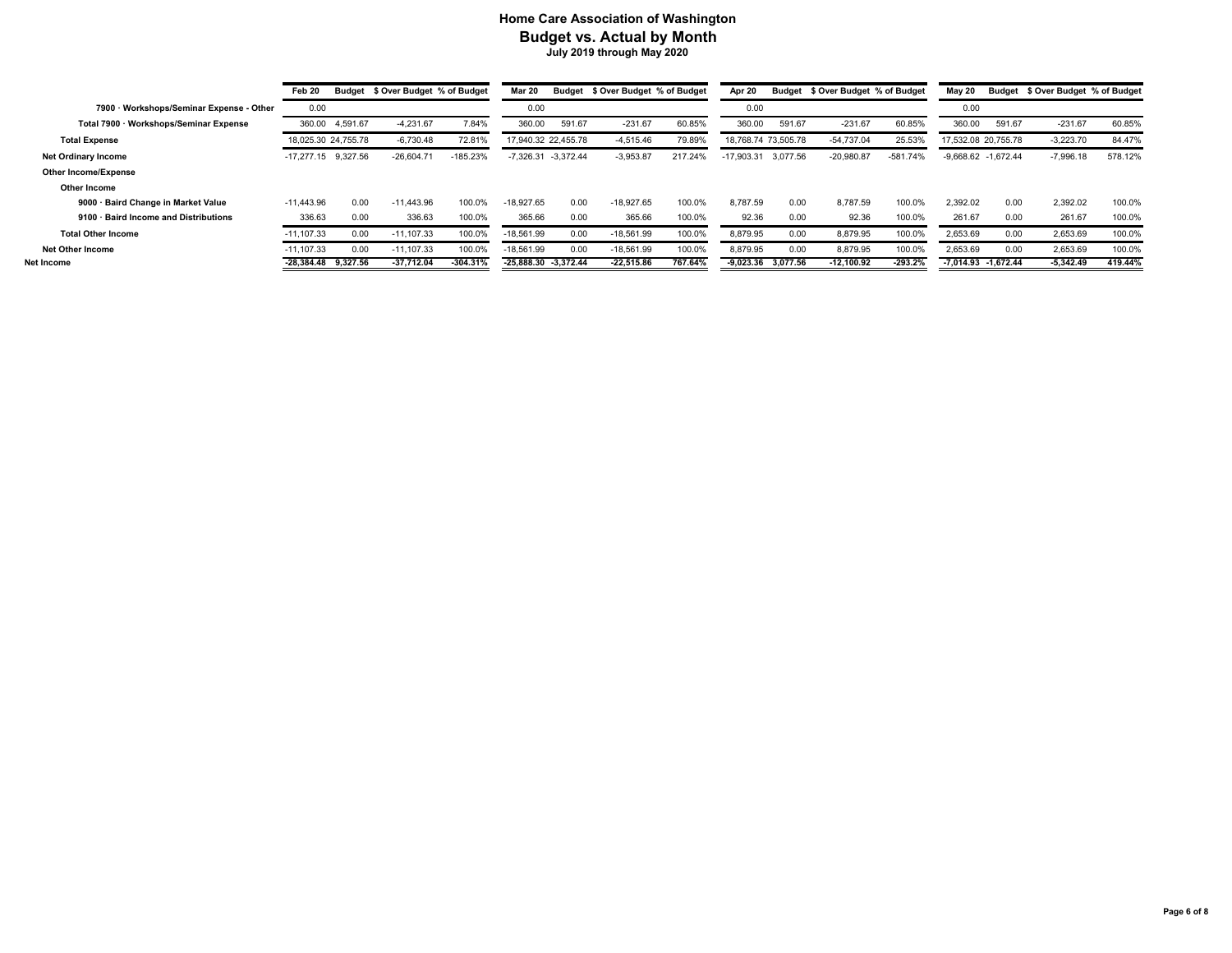|                                           |                       |                     | <b>TOTAL</b>                                       |         |
|-------------------------------------------|-----------------------|---------------------|----------------------------------------------------|---------|
|                                           |                       |                     | Jul '19 - May 20 Budget \$ Over Budget % of Budget |         |
| <b>Ordinary Income/Expense</b>            |                       |                     |                                                    |         |
| Income                                    |                       |                     |                                                    |         |
| 4000 · Provider Dues                      | 115,745.91 197,083.37 |                     | $-81,337.46$                                       | 58.73%  |
| 4010 · Affiliate Dues                     | 1,842.26              | 3,666.63            | $-1,824.37$                                        | 50.24%  |
| 4100 · Annual Meeting/Conv - Spring       |                       | 9,850.00 40,000.00  | $-30, 150.00$                                      | 24.63%  |
| 4110 · Conf Trade Show Booth              | 0.00                  | 12,500.00           | $-12,500.00$                                       | $0.0\%$ |
| 4200 · Workshops/Seminars                 | 9,733.10              | 24,000.00           | $-14,266.90$                                       | 40.56%  |
| 4240 · Job Target/Career Board            | 119.25                | 1,145.87            | $-1,026.62$                                        | 10.41%  |
| 4250 · Newsletter Ads/Subscriptions       | 0.00                  | 458.37              | $-458.37$                                          | 0.0%    |
| 4280 · Sponsorships/Endorsements/Rebat    | 0.00                  | 5,000.00            | $-5,000.00$                                        | 0.0%    |
| 4285 · Affiliate Sponsor                  | 0.00                  | 6,875.00            | $-6,875.00$                                        | 0.0%    |
| 4310 · OCS OASIS Partnership              | 0.00                  | 1,500.00            | $-1,500.00$                                        | 0.0%    |
|                                           |                       |                     |                                                    |         |
| 4385 · Website Advertising                | 0.00                  | 687.50              | $-687.50$                                          | 0.0%    |
| 5000 · Interest & Dividends               | 98.81                 | 0.00                | 98.81                                              | 100.0%  |
| <b>Total Income</b>                       | 137,389.33 292,916.74 |                     | $-155,527.41$                                      | 46.9%   |
| Expense                                   |                       |                     |                                                    |         |
| 7000 · Management/Facilities/Staff/Equ    | 132,916.63 132,916.63 |                     | 0.00                                               | 100.0%  |
| 7010 · Service Charge Expense             | 934.71                | 3,220.89            | $-2,286.18$                                        | 29.02%  |
| 7020 · Staff Travel                       | 312.74                | 1,950.00            | $-1,637.26$                                        | 16.04%  |
| 7130 · Lobbyist/Legislative Consultant    | 40,700.00             | 40,700.00           | 0.00                                               | 100.0%  |
| 7150 · Lobbyist Expenses                  | 1,356.01              | 1,604.13            | $-248.12$                                          | 84.53%  |
| 7180 · Clinical Director                  |                       | 13,950.00 22,916.63 | $-8,966.63$                                        | 60.87%  |
| 7190 · Clinical Director Expenses         | 0.00                  | 1,375.00            | $-1,375.00$                                        | $0.0\%$ |
| 7195 · Policy & Advocacy                  | 3,250.00              | 2,375.00            | 875.00                                             | 136.84% |
| 7230 · Insurance                          | 1,235.03              | 2,750.00            | $-1,514.97$                                        | 44.91%  |
| 7240 · Office Supplies/Equipment          | 0.00                  | 687.50              | $-687.50$                                          | $0.0\%$ |
| 7250 · Printing/Stationery                | 0.00                  | 916.63              | $-916.63$                                          | 0.0%    |
| 7260 · Photocopies                        | 0.00                  | 458.37              | $-458.37$                                          | $0.0\%$ |
| 7270 · Telephone                          | 300.00                | 660.00              | $-360.00$                                          | 45.46%  |
| 7290 · Tech. Dev/Maint/Website            | 1,053.05              | 4,583.37            | $-3,530.32$                                        | 22.98%  |
| 7310 · Postage                            | 0.00                  | 687.50              | $-687.50$                                          | $0.0\%$ |
|                                           |                       |                     |                                                    |         |
| 7370 · NAHC Dues/Other Memberships        | 0.00                  | 1,375.00            | $-1,375.00$                                        | 0.0%    |
| 7400 · Membership Certificates            | 0.00                  | 229.13              | $-229.13$                                          | 0.0%    |
| 7450 · Committee & Task Force Support     | 0.00                  | 1,375.00            | $-1,375.00$                                        | $0.0\%$ |
| 7520 · Board Meetings Expense             | 300.00                | 2,750.00            | $-2,450.00$                                        | 10.91%  |
| 7530 · President's Travel Expense         | 0.00                  | 916.63              | $-916.63$                                          | $0.0\%$ |
| 7540 · Strategic Planning                 | 4,258.56              | 6,000.00            | $-1,741.44$                                        | 70.98%  |
| $7560 \cdot$ Taxes                        | 10.00                 | 100.00              | $-90.00$                                           | 10.0%   |
| 7600 · Unallocated Contingency            | 0.00                  | 458.37              | $-458.37$                                          | $0.0\%$ |
| 7700 · Annual Mtg/Convention Spring       |                       |                     |                                                    |         |
| 7710 · Speaker                            | 0.00                  | 6,000.00            | $-6,000.00$                                        | 0.0%    |
| 7715 · Food and Beverage                  | 0.00                  | 35,000.00           | $-35,000.00$                                       | $0.0\%$ |
| 7720 · Technology                         | 0.00                  | 5,500.00            | $-5,500.00$                                        | 0.0%    |
| 7725 · Hand Outs                          | 0.00                  | 1,500.00            | $-1,500.00$                                        | 0.0%    |
| 7730 · Lodging                            | 0.00                  | 2,700.00            | $-2,700.00$                                        | 0.0%    |
| 7740 · Travel                             | 0.00                  | 2,000.00            | $-2,000.00$                                        | 0.0%    |
| Total 7700 · Annual Mtg/Convention Spring |                       | 0.00 52,700.00      | $-52,700.00$                                       | 0.0%    |
| 7900 · Workshops/Seminar Expense          |                       |                     |                                                    |         |
| 7910 · Speaker                            | 0.00                  | 5,000.00            | $-5,000.00$                                        | 0.0%    |
|                                           |                       |                     |                                                    |         |
| 7915 · Food and Beverage                  | 0.00                  | 1,500.00            | $-1,500.00$                                        | 0.0%    |
| 7920 · Technology                         | 3,960.00              | 3,300.00            | 660.00                                             | 120.0%  |
| 7930 · Lodging & Transportation           | 0.00                  | 750.00              | $-750.00$                                          | 0.0%    |
| 7940 Other Workshops/Seminar Expense      |                       | 3,275.00 3,208.37   | 66.63                                              | 102.08% |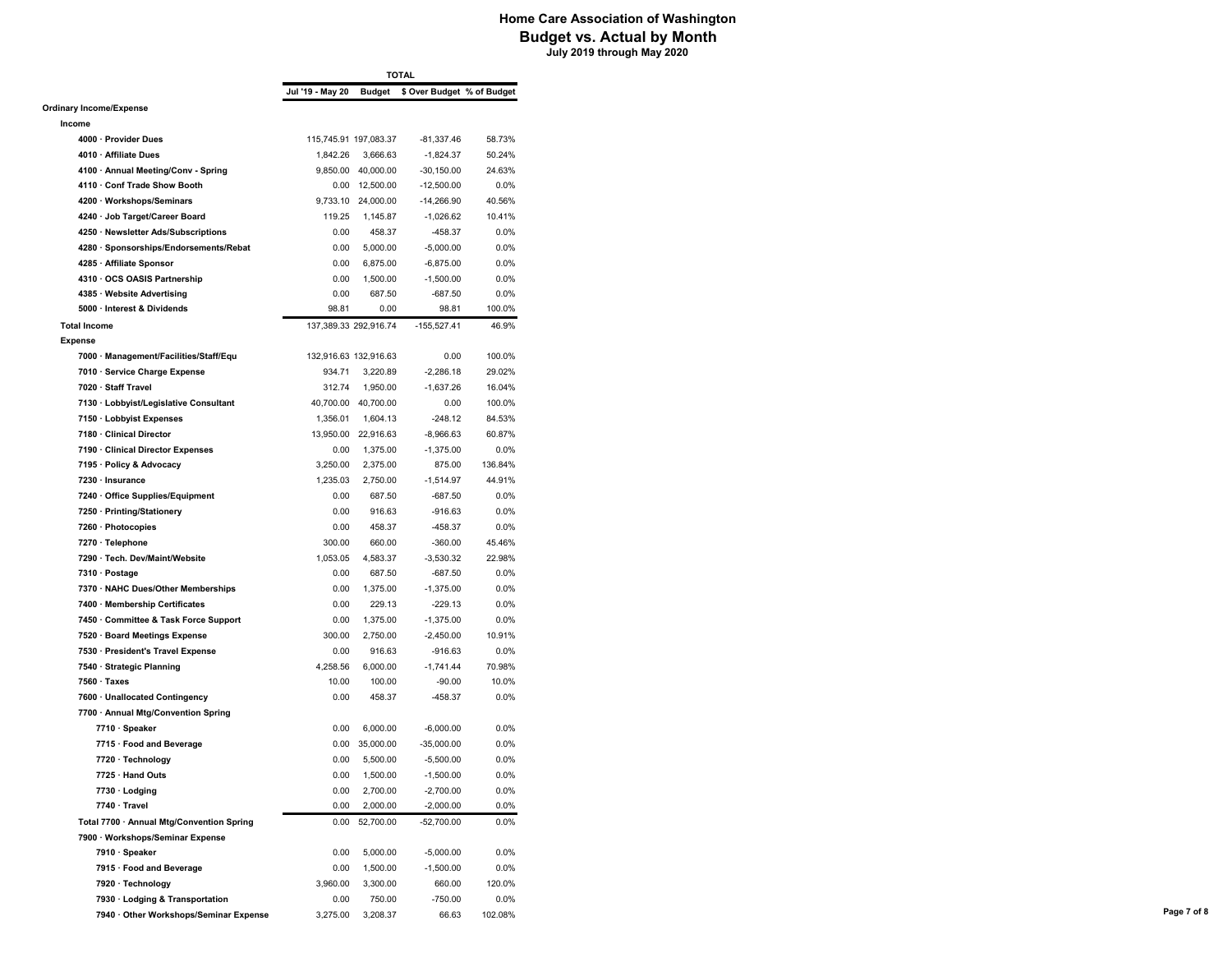|                                          |                  |                       | <b>TOTAL</b>               |           |
|------------------------------------------|------------------|-----------------------|----------------------------|-----------|
|                                          | Jul '19 - May 20 | <b>Budget</b>         | \$ Over Budget % of Budget |           |
| 7900 · Workshops/Seminar Expense - Other | 275.00           | 0.00                  | 275.00                     | 100.0%    |
| Total 7900 · Workshops/Seminar Expense   | 7.510.00         | 13,758.37             | $-6.248.37$                | 54.59%    |
| <b>Total Expense</b>                     |                  | 208.086.73 297.464.15 | -89.377.42                 | 69.95%    |
| <b>Net Ordinary Income</b>               | $-70.697.40$     | $-4.547.41$           | $-66.149.99$               | 1.554.67% |
| <b>Other Income/Expense</b>              |                  |                       |                            |           |
| Other Income                             |                  |                       |                            |           |
| 9000 · Baird Change in Market Value      | $-18.283.30$     | 0.00                  | $-18.283.30$               | 100.0%    |
| 9100 · Baird Income and Distributions    | 3.604.43         | 0.00                  | 3.604.43                   | 100.0%    |
| <b>Total Other Income</b>                | $-14.678.87$     | 0.00                  | $-14.678.87$               | 100.0%    |
| <b>Net Other Income</b>                  | $-14.678.87$     | 0.00                  | $-14.678.87$               | 100.0%    |
| Net Income                               | $-85.376.27$     | $-4.547.41$           | $-80.828.86$               | 1,877.47% |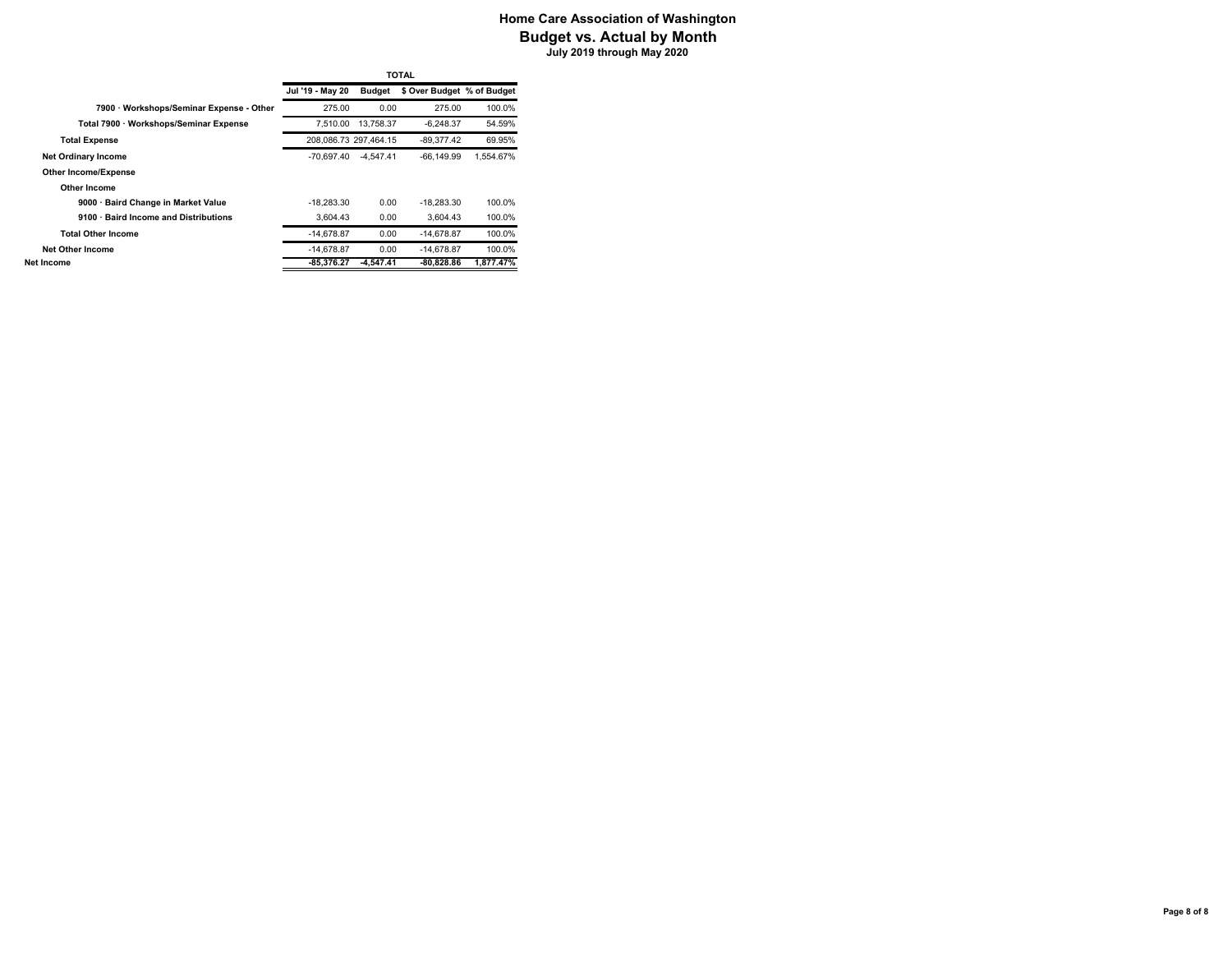|                                                           | Jul '19 - May 20 | 2018-19<br><b>Budget</b> | 2019-20<br><b>Budget</b> | 2020-21<br><b>Budget</b> | Christine's comments                                                                                                                                                                            |
|-----------------------------------------------------------|------------------|--------------------------|--------------------------|--------------------------|-------------------------------------------------------------------------------------------------------------------------------------------------------------------------------------------------|
| <b>Ordinary Income/Expense</b>                            |                  |                          |                          |                          |                                                                                                                                                                                                 |
| <b>Income</b>                                             |                  |                          |                          |                          |                                                                                                                                                                                                 |
|                                                           |                  |                          |                          |                          | Dues run Jan-Dec so some of this income will be 2020 dues received. Membership is based on previous year's gross                                                                                |
| 4000 · Provider Dues                                      | 115,745.91       | 215,000.00               | 215,000.00               | 175,000.00               | revenue so even if all members renew their dues rate will be lower.                                                                                                                             |
| 4010 · Affiliate Dues                                     | 1,842.26         | 4,000.00                 | 4,000.00                 | 2,000.00                 | recommend still holding a 2021 conference, even if it has to be a live/virtual combo. May be future NAHC summits to                                                                             |
| 4100 · Annual Meeting/Conv - Spring                       | 9,850.00         | 48,000.00                | 40,000.00                |                          | 10,000.00 partner on. (don't know income from PDGM reg + NAHC sponsor revenue this year)                                                                                                        |
| 4110 · Conf Trade Show Booth                              | 0.00             | 25,000.00                | 12,500.00                |                          | 0.00 not anticipating having much income from exhibitors - most will transition to sponsors                                                                                                     |
| 4200 · Workshops/Seminars                                 | 9,733.10         | 45.000.00                | 48,000.00                |                          | 20,000.00 includes OASIS Workshops, revenue shares, and any other seminars                                                                                                                      |
| 4240 · Job Target/Career Board                            | 119.25           | 1,500.00                 | 1,250.00                 |                          | 250.00 consider offering one free job posting for members to drive more traffic to the career center                                                                                            |
| 4250 · Newsletter Ads/Subscriptions                       | 0.00             | 650.00                   | 500.00                   | 100.00                   |                                                                                                                                                                                                 |
| 4280 · Sponsorships/Endorsements/Rebat                    | 0.00             | 2,500.00                 | 5,000.00                 |                          | 5,000.00 annual conference sponsorships                                                                                                                                                         |
| 4285 · Affiliate Sponsor                                  | 0.00             | 7,500.00                 | 7,500.00                 |                          | 5,000.00 member category                                                                                                                                                                        |
| 4300 · Health Care Reform Income                          |                  | 0.00                     | 0.00                     |                          | 0.00 recommend removing COA                                                                                                                                                                     |
| 4310 · OCS OASIS Partnership                              | 0.00             | 1,500.00                 | 1,500.00                 |                          | June 2021 OASIS Workshop - received \$2900 in 2020. If Dec 2020 is r/s to 2021, the exam income will be on the                                                                                  |
| 4370 · Miscellaneous Income                               |                  | 0.00                     |                          |                          | 1,500.00 2021/22 budget                                                                                                                                                                         |
|                                                           | 0.00             | 1,000.00                 | 750.00                   |                          | 200.00 using third part like AdButler (see marketing options: https://njcpa.org/partner)                                                                                                        |
| 4385 · Website Advertising<br>5000 · Interest & Dividends | 98.81            |                          |                          |                          |                                                                                                                                                                                                 |
|                                                           |                  |                          |                          |                          | don't budget for this                                                                                                                                                                           |
| <b>Total Income</b>                                       |                  | 351,650.00               | 336,000.00               | 219,050.00               |                                                                                                                                                                                                 |
| <b>Expense</b>                                            |                  |                          |                          |                          |                                                                                                                                                                                                 |
| 7000 · Management/Facilities/Staff/Equ                    | 132,916.63       | 145,000.00               | 145,000.00               |                          | 40,000,00 need to hire clinical director, reduce CPMS tasks                                                                                                                                     |
| 7010 · Service Charge Expense                             | 934.71           | 5,000.00                 | 3,500.00                 |                          | 500.00 reduced # of payment processors so these should only be PayPal charges (2.9% + \$0.30 every transaction)                                                                                 |
| 7020 · Staff Travel                                       | 312.74           | 5,000.00                 | 2,000.00                 |                          | for in-person events, which may not happen this budget cycle. Can also ask to include small travel into staff salary                                                                            |
| 7130 · Lobbyist/Legislative Consultant                    | 40,700.00        | 41,900.00                | 44,400.00                | 44,400.00                |                                                                                                                                                                                                 |
| 7150 · Lobbyist Expenses                                  | 1,356.01         | 1,500.00                 | 1,750.00                 | 1,750.00                 |                                                                                                                                                                                                 |
| 7180 · Clinical Director                                  | 13,950.00        | 50,000.00                | 25,000.00                | 35,000.00                |                                                                                                                                                                                                 |
| 7190 · Clinical Director Expenses                         | 0.00             | 3,000.00                 | 1,500.00                 |                          | 500.00 if not wrapped into salary, keep this line item                                                                                                                                          |
| 7195 · Policy & Advocacy                                  | 3,250.00         | 2,500.00                 | 2,500.00                 |                          | 1,500.00 SoftEdge contract                                                                                                                                                                      |
| 7230 · Insurance                                          | 1,235.03         | 2,000.00                 | 3,000.00                 |                          | 2,500.00 TBD - waiting for insurance quote                                                                                                                                                      |
| 7240 · Office Supplies/Equipment                          | 0.00             | 500.00                   | 750.00                   |                          | wrapping into CPMS' costs                                                                                                                                                                       |
| 7250 · Printing/Stationery                                | 0.00             | 1,500.00                 | 1,000.00                 | ÷                        | wrapping into CPMS' costs                                                                                                                                                                       |
| 7260 · Photocopies                                        | 0.00             | 1,000.00                 | 500.00                   |                          | wrapping into CPMS' costs                                                                                                                                                                       |
| 7270 · Telephone                                          | 300.00           | 2,670.00                 | 720.00                   |                          | wrapping into CPMS' costs                                                                                                                                                                       |
| 7290 · Tech. dev/Maint/Website                            | 1,053.05         | 650.00                   | 5,000.00                 | 2,500.00                 | yearly fee (\$1,728) + payment system servicing fee (\$345.60) - the latter is for using PayPal and not their preferred<br>payment processor; website domain renewal; \$348 GoToMeeting renewal |
| 7310 · Postage                                            | 0.00             | 0.00                     | 750.00                   |                          | wrapping into CPMS' costs - consider keeping mailings electronic for now but added small amount for e.g.<br>200.00 conference promo                                                             |
| 7360 · Product/Service Development                        | 0.00             | 1,500.00                 | 0.00                     | 0.00                     |                                                                                                                                                                                                 |
| 7370 · NAHC Dues/Other Memberships                        | 0.00             | 0.00                     | 1,500.00                 |                          | 1,500.00 NAHC and Council of States                                                                                                                                                             |
| 7390 · Legislative Bulletins                              | 0.00             | 250.00                   | 0.00                     | 0.00                     |                                                                                                                                                                                                 |
| 7400 · Membership Certificates                            | 0.00             | 0.00                     | 250.00                   |                          |                                                                                                                                                                                                 |
| 7440 · Public Relations/ Awards                           | 0.00             |                          | 0.00                     | 0.00                     |                                                                                                                                                                                                 |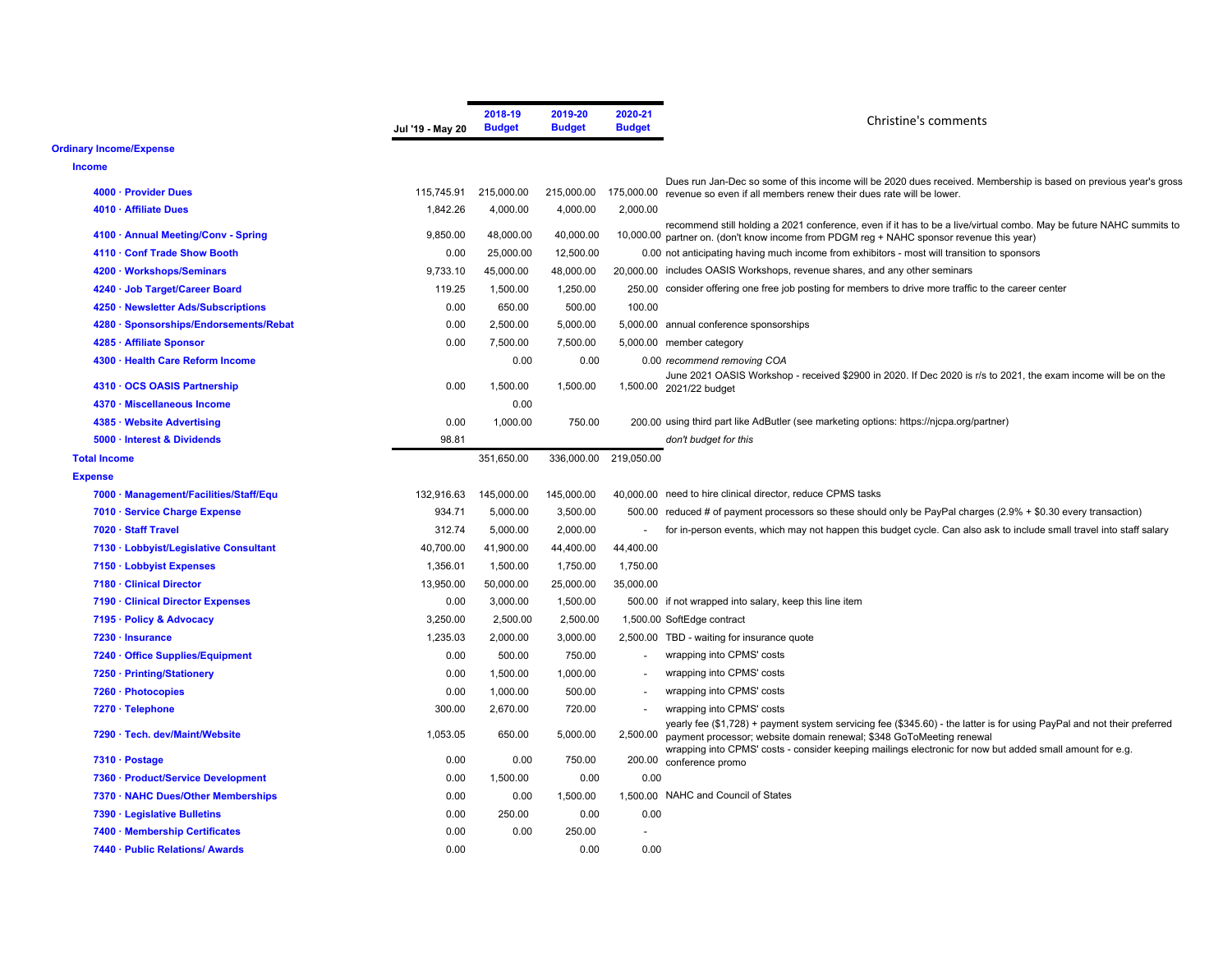|                           | 7450 · Committee & Task Force Support         | 0.00       |            | 1,500.00   |            |                                                                                                                                                                                |
|---------------------------|-----------------------------------------------|------------|------------|------------|------------|--------------------------------------------------------------------------------------------------------------------------------------------------------------------------------|
|                           | 7455 · Committee & Task Force Speaker         | 0.00       | 0.00       |            |            |                                                                                                                                                                                |
|                           | 7450 · Committee & Task Force Support - Other | 0.00       | 0.00       |            |            |                                                                                                                                                                                |
|                           | Total 7450 · Committee & Task Force Support   | 0.00       | 0.00       | 1,500.00   | $\sim$     |                                                                                                                                                                                |
|                           | 7520 · Board Meetings Expense                 | 300.00     | 2,500.00   | 3,000.00   | 750.00     | did budget to help reimburse for in-person events - reduced for this year due to COVID                                                                                         |
|                           | 7530 · President's Travel Expense             | 0.00       | 2,000.00   | 1,000.00   |            | budgeted for over the past several years but have not received expenses                                                                                                        |
|                           | 7540 · Strategic Planning                     | 4,258.56   | 1,500.00   | 6,000.00   | 700.00     | recommend doing a strategic review but possibly w/o a facilitator; these costs are for food and supplies                                                                       |
| $7560 \cdot \text{Taxes}$ |                                               | 10.00      | 100.00     | 100.00     | 100.00     |                                                                                                                                                                                |
| 7580 · Miscellaneous      |                                               |            |            |            |            |                                                                                                                                                                                |
|                           | 7600 · Unallocated Contingency                |            | 500.00     | 500.00     | 500.00     |                                                                                                                                                                                |
|                           | 7700 · Annual Mtg/Convention Spring           |            |            |            |            |                                                                                                                                                                                |
|                           | 7710 · Speaker                                | 0.00       | 6,000.00   | 6,000.00   |            | 4.000.00 will vary if virtual or in-person                                                                                                                                     |
|                           | 7715 · Food and Beverage                      | 0.00       | 35,000.00  | 35,000.00  |            | 15,000,00 total anticipated F&B from hotel agreement - could be higher depending on event (traditionally ~\$35K)                                                               |
|                           | 7720 · Technology                             | 0.00       | 5,500.00   | 5,500.00   | 4,000.00   | A/V - can possibly cut out costs but will still be high for in-person; if virtual, may want to consider using a platform<br>other than GTM to support breakout sessions, etc.  |
|                           | 7725 · Hand Outs                              | 0.00       | 1,500.00   | 1,500.00   |            | 500.00 if in-person, will most likely be daily agenda, posters, etc.                                                                                                           |
|                           | 7730 · Lodging                                | 0.00       | 2,700.00   | 2,700.00   |            | 2.000.00 keynotes, staff, board pres & pres-elect                                                                                                                              |
|                           | $7740 \cdot$ Travel                           | 0.00       | 2,000.00   | 2,000.00   |            | 2,000.00 keynotes                                                                                                                                                              |
|                           | Total 7700 · Annual Mtg/Convention Spring     |            | 52,700.00  | 52,700.00  | 27,500.00  |                                                                                                                                                                                |
|                           | 7900 · Workshops/Seminar Expense              |            |            |            |            |                                                                                                                                                                                |
|                           | 7910 · Speaker                                | 0.00       | 15,000.00  | 15,000.00  |            | \$10K for Dec 2020 OASIS Workshop, \$5K for remainder of June 2021 OASIS Workshop. If Dec 2020 contract r/s to<br>15,000.00 2021, this expense will be deferred until Dec 2021 |
|                           | 7915 · Food and Beverage                      | 0.00       | 4,400.00   | 3,000.00   |            | 2.000.00 June 2021 OASIS breakfast, lunch, snacks, drinks - no June 2020 workshop so no expenses this year                                                                     |
|                           | 7920 · Technology                             | 3,960.00   | 3,000.00   | 3,600.00   |            | 5,000.00 Recommend pausing the RCTC Online University contract - not much participation from members                                                                           |
|                           | 7925 · Hand Outs                              | 0.00       | 2,500.00   | 3,000.00   |            | 2,500.00 printing for June 2021 OASIS workbooks                                                                                                                                |
|                           | 7930 · Lodging                                | 0.00       | 0.00       | 1,500.00   |            | 1,500.00 Travel expenses for OASIS Answers - assuming none for Dec 2020 class so this is for June 2021                                                                         |
|                           | 7900 · Workshops/Seminar Expense - Other      | 3,550.00   | 1,500.00   | 3,500.00   | 3,500.00   |                                                                                                                                                                                |
|                           | Total 7900 · Workshops/Seminar Expense        | 7,510.00   | 26,400.00  | 29,600.00  | 29,500.00  |                                                                                                                                                                                |
| <b>Total Expense</b>      |                                               | 208,086.73 | 349,670.00 | 333,520.00 | 189,400.00 |                                                                                                                                                                                |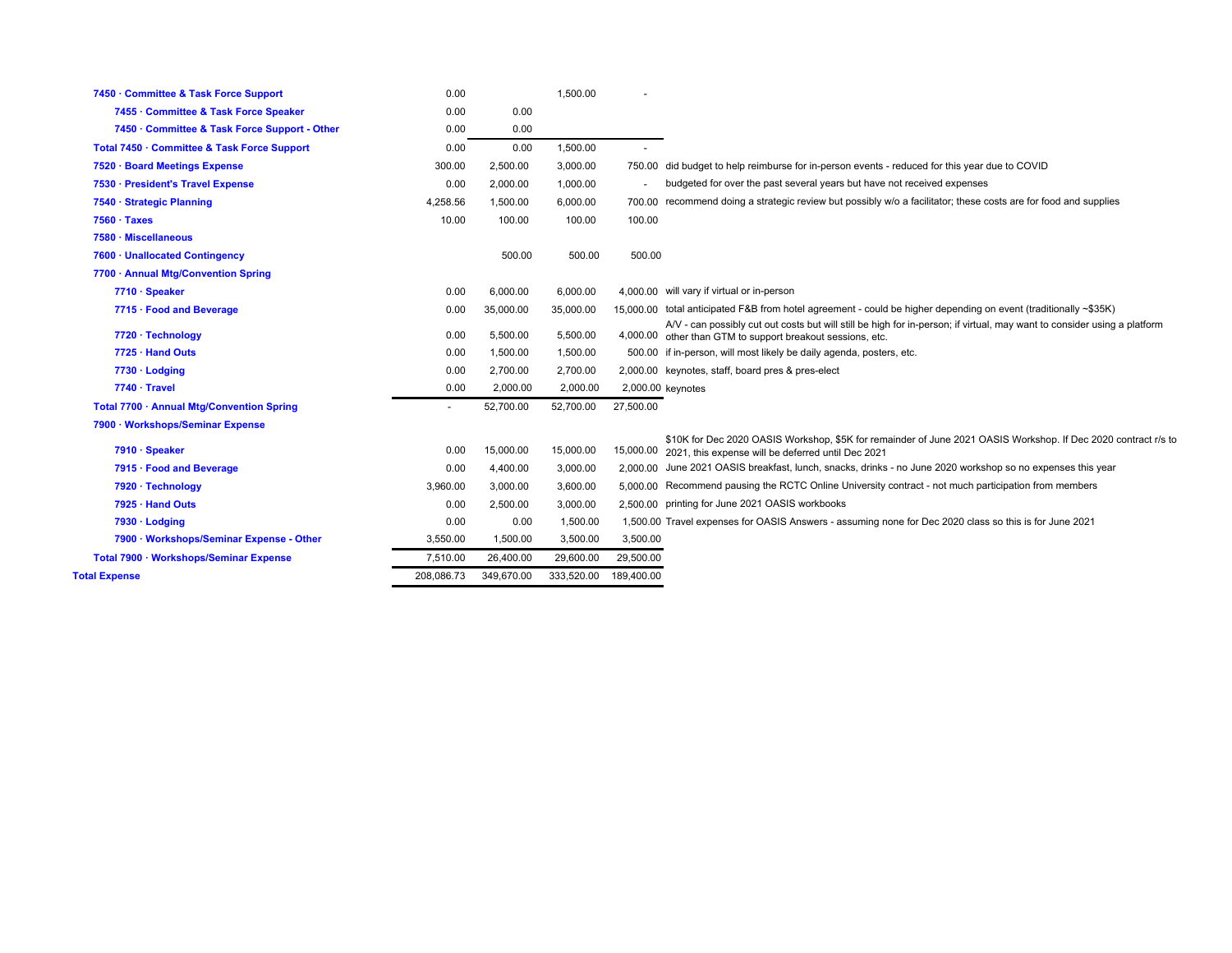## Expected Accounts Payable for 2020‐21

*Does not include staff expenses*

## JUNE

\$172.80 – monthly website fee (incl. WA payment fees) \$5,000 – Dec 2020 OASIS workshop deposit \$750 – 2021 annual conference initial deposit (remainder due in Feb) \$10 – Secretary of State annual report

## **TOTAL: \$5,932.80**

## JULY

\$172.80 – monthly website fee (incl. WA payment fees) ~\$5000 – revenue share to NAHC host sites for PDGM Summit (awaiting confirmation on our costs, plus expected income from NAHC sponsorships)

## **TOTAL: \$5,172.80**

## AUGUST

\$172.80 – monthly website fee (incl. WA payment fees) \$348.00 – yearly GoToMeeting fee

## **TOTAL: \$172.80**

## SEPTEMBER

*Unknown cost: staff transition fees* \$172.80 – monthly website fee (incl. WA payment fees) \$1,365.00 – Insurance (actual costs TBD) **TOTAL: \$1,537.80**

## **OCTOBER**

\$172.80 – monthly website fee (incl. WA payment fees) \$4,320 – RCTC Online University (Nov – Oct; due Dec) \$750 – NAHC membership dues renewal  $\sim$ \$350 – graphic design costs for annual conference

## **TOTAL: ~\$5,592.80**

## NOVEMBER

*Unknown cost: conference insurance coverage including communicable diseases*

\$172.80 – monthly website fee (incl. WA payment fees)

\$700 – Council of States membership renewal

## **TOTAL: \$872.80**

## DECEMBER

\$172.80 – monthly website fee (incl. WA payment fees) \$1,500 – SoftEdge renewal (Jan – Dec 2021) ~\$2,000 – Keynote speaker deposit fee (TBD) *OASIS workshop estimated expenses if held in‐person:*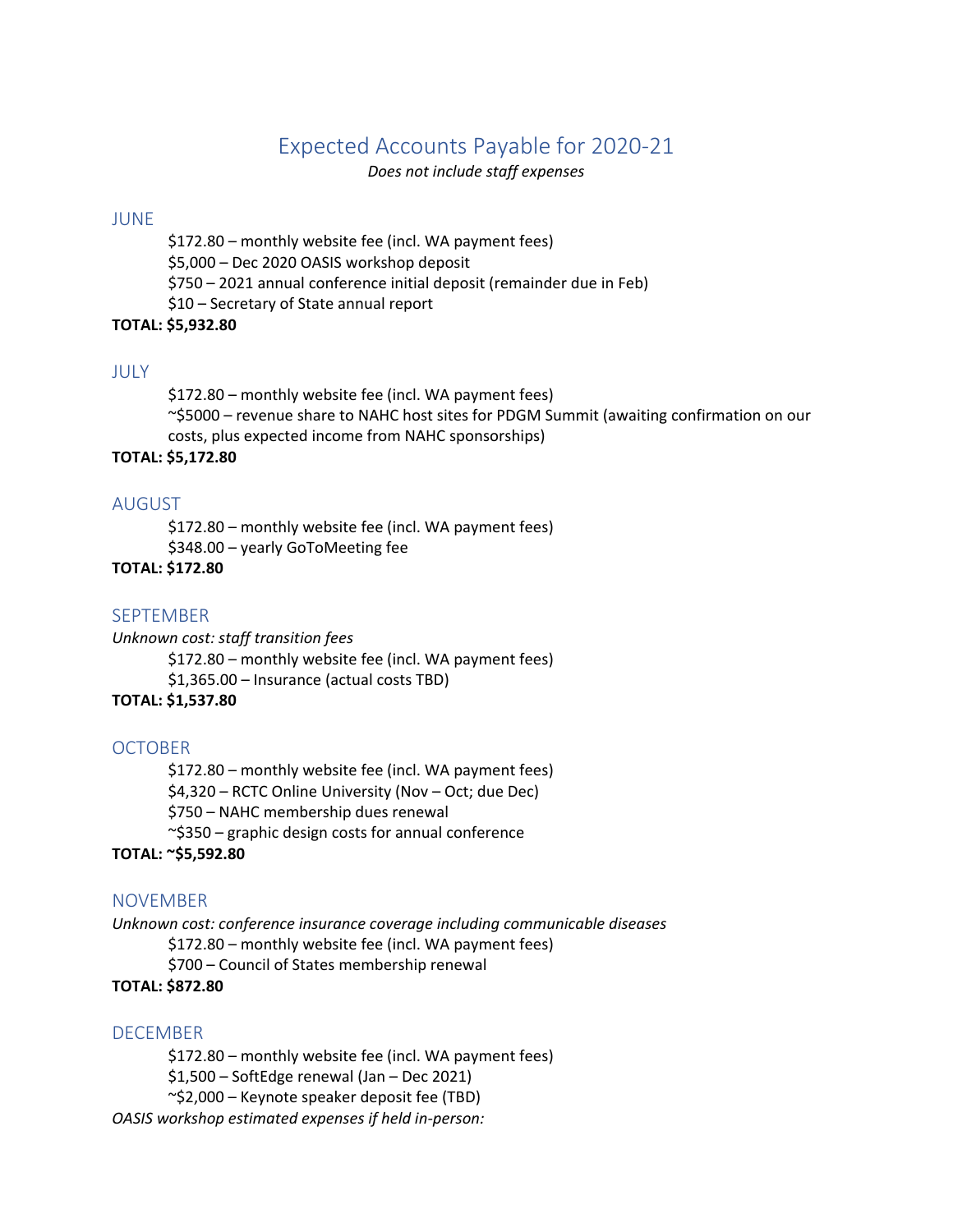\$5,000 – deposit remainder (\$10K total)

~\$1,500 – OASIS Answers travel expenses

 $\sim$ \$2,000 – booklet printing costs (can print extra to sell)

~\$1,500 – food and beverage for attendees

## **TOTAL: ~\$13,672.80**

## JANUARY

\$172.80 – monthly website fee (incl. WA payment fees) **TOTAL: \$172.80**

## FEBRUARY

\$172.80 – monthly website fee (incl. WA payment fees) \$750 – deposit remainder due to hotel by 2/28/21 ~\$250 – In‐Home Services Day expenses

## **TOTAL: ~\$1,172.80**

## MARCH

\$172.80 – monthly website fee (incl. WA payment fees) **TOTAL: \$172.80**

*Unknown cost: NAHC March on Washington participation/travel*

## APRIL

\$172.80 – monthly website fee (incl. WA payment fees) ~\$2,000 – remainder of keynote speaker fee ~\$2,000 – keynote speakers travel reimbursement \$750 – NAHC keynote speaking fee ~\$4,000 – annual conference A/V

## **TOTAL: ~\$8,922.80**

*Unknown cost: hotel F&B, etc. is unknown but the hotel is expecting \$29,320 in "total anticipated revenue".* 

## MAY

\$172.80 – monthly website fee (incl. WA payment fees) **TOTAL: \$172.80**

## JUNE

\$172.80 – monthly website fee (incl. WA payment fees) OASIS workshop:

\$5,000 – deposit remainder (\$10K total)

~\$1,500 – OASIS Answers travel expenses

 $\sim$ \$2,000 – booklet printing costs (can print extra to sell)

~\$1,500 – food and beverage for attendees

**TOTAL: ~\$10,172.80**

**YEARLY TOTAL: ~\$53,741.40**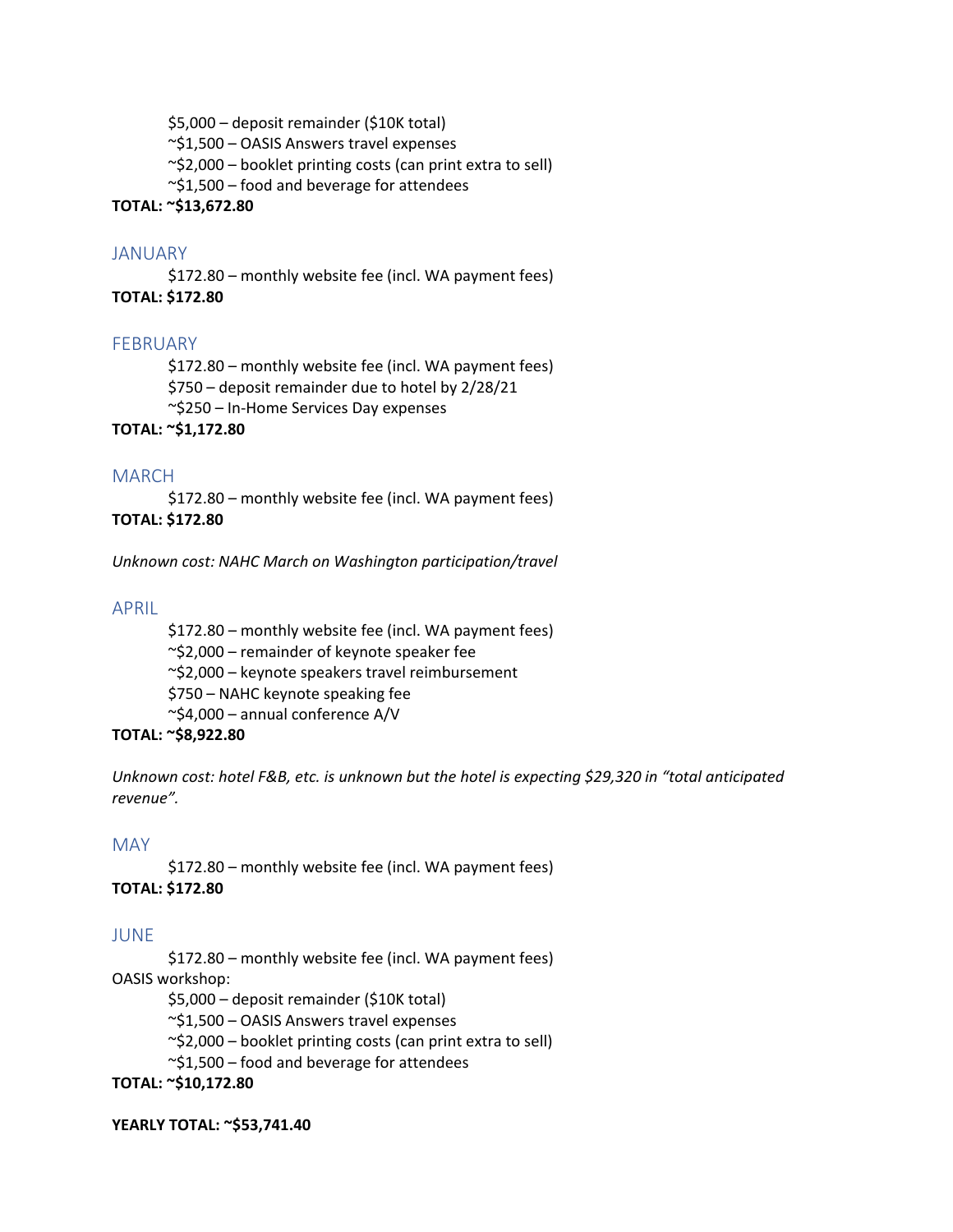|                   | <b>STANDARD MONTHLY FEE</b> |                | <b>REDUCED MONTHLY FEE EXPENSES</b> |               |     |            |                                            |
|-------------------|-----------------------------|----------------|-------------------------------------|---------------|-----|------------|--------------------------------------------|
| January           |                             | 12,083.33      | S                                   | 10,500.00     |     |            |                                            |
| February          |                             | 12,083.33      | -S                                  | 9,000.00      |     |            | \$1,541.69 SoftEdge & flowers for Gretchen |
| March             |                             | $12,083.33$ \$ |                                     | $8,000.00$ \$ |     |            | 49.99 Sympathy gift for Leslie             |
| April             |                             | $12,083.33$ \$ |                                     | 6,750.00      | - S |            |                                            |
| May               |                             | 12,083.33      | -S                                  | 5,500.00      |     |            |                                            |
| June              |                             | 12,083.33      | <sub>S</sub>                        | 6,000.00      |     |            | 10.00 SOS Renewal                          |
| <b>TOTAL</b>      |                             | 72,499.98      |                                     | 45,750.00     |     | \$1,601.68 |                                            |
| <b>FULL TOTAL</b> |                             |                |                                     | 47,351.68     |     |            | Reduced Monthly Fee & Expenses             |

## **Wrapping in Monthly Expenses:**

| Telephone               |    | 60.00  |
|-------------------------|----|--------|
| <b>Office Printing</b>  |    | varies |
| <b>Wild Apricot</b>     | \$ | 144.00 |
| <b>Constant Contact</b> | \$ | 34.68  |
| GoToMeeting             | Ś  | 31.93  |
| <b>Staff Travel</b>     |    | varies |

## **Expenses Not Included:**

| SoftEdge                 | 1.500.00 |
|--------------------------|----------|
| Flowers for Gretchen     | 41.69    |
| Sympathy gift for Leslie | 49.99    |
| <b>SOS Renewal</b>       | 10.00    |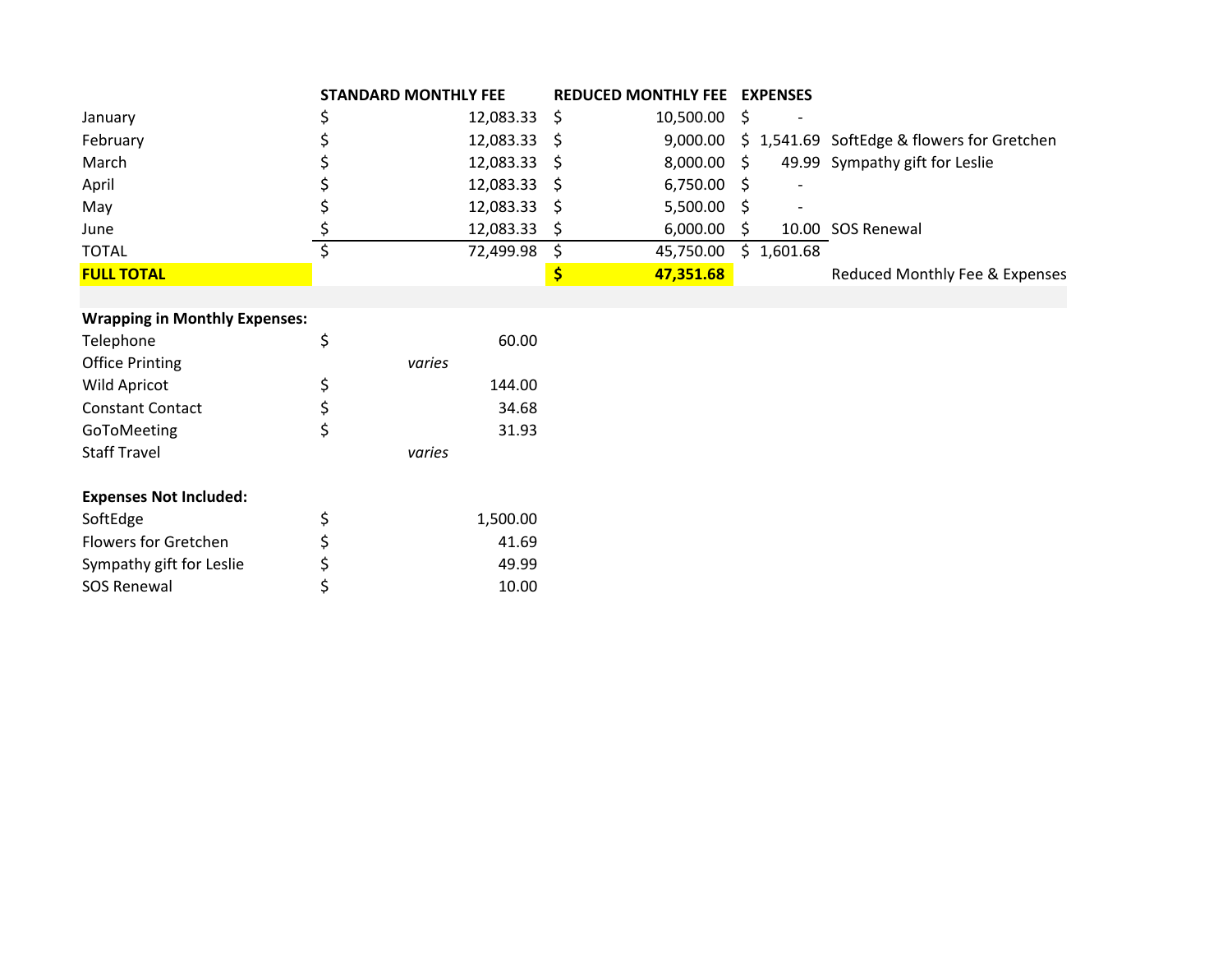

## DRAFT PROPOSAL OF SERVICES FOR HCAW

All services include:

- ‐ Provide onsite storage of association inventory and maintain electronic files
- ‐ Maintain and continue as website host
- ‐ Maintain dedicated phone line and home office address Filing annual report with SOS (done – due July 31)
- ‐ Assistance transitioning to new association staff as needed includes assisting with RFP process, reviewing received proposals, providing guidance to Board, and providing transition‐out docs

## GENERAL ADMIN SERVICES – \$2,500/month

- ‐ Attend and schedule board meetings, work with President on agenda, prepare board packet, take minutes during meetings. (Does not provide executive director report.)
- ‐ Maintaining bookkeeping responsibilities including monthly financial reports, maintaining QuickBooks, processing  $A/P$  and  $A/R$ . Preparing and submitting Form 990 (due Nov.  $15<sup>th</sup>$ )
- ‐ Managing info@ email account and phone lines. Forwarding christine@ emails to Leslie, Donna, and/or Officers for following-up including Forum and Council of States listserv emails. (Will not participate in Forum or Council of States calls.)
- Renew insurance (application renewal filed, awaiting quote)
- ‐ Create and send Constant Contact emails as requested. Content to be provided by Leslie/Donna/Committee/Board
- ‐ Provide general website maintenance
- ‐ Create event registration pages and provide registration lists as requested

## EXECUTIVE ASSISTANT SERVICES – \$4,000/month

- ‐ Above General Admin Services included
- ‐ Participate in Forum and Council communications including phone calls
- ‐ Support Leslie/Donna with legislative priorities
- ‐ Create and provide Board orientation for new and returning board members
- Provide executive director guidance as requested\*
- ‐ Provide support for board strategic planning retreat. Includes sourcing facilitator, participate in planning, and acting as their point of contact for the day. If no facilitator requested, will work with Officers on forming agenda and take minutes
- ‐ Provide committee support as needed. Includes working with chairs on meeting agenda, taking minutes, and sending calendar invites to committee members

## EVENT MANAGEMENT SERVICES ONLY – \$3,500/month

- ‐ Liaise with speakers, content management vendors, and Annual Meeting/Education Committee on upcoming events. Act as point of contact and facilitate meetings as needed
- ‐ Maintaining bookkeeping responsibilities including monthly financial reports, maintaining QuickBooks, processing A/P and A/R. Preparing and submitting Form 990 (due Nov. 15th)
- ‐ Create content and graphics for event promotions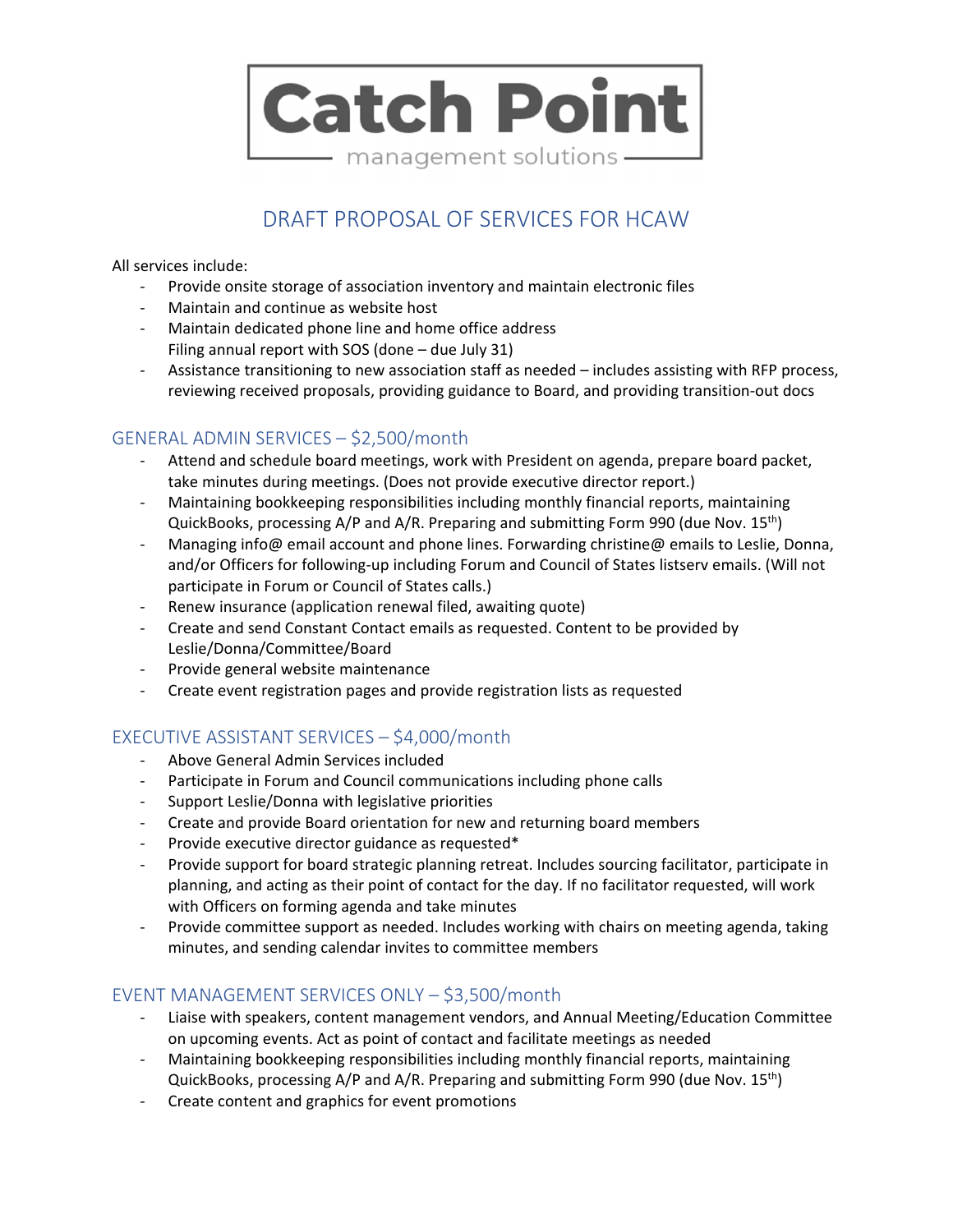

- ‐ Create and maintain event communication schedule
- ‐ Create event registration pages and provide registration lists as requested
- ‐ Work with Annual Meeting/Education Committee on creating 2020‐21 education webinar and workshop calendar, maintaining speaker pool, and souring passive revenue streams (i.e. revenue sharing events)
- ‐ Plan annual conference with Annual Meeting/Education Committee. Includes sourcing topics, breakout and keynote speakers, and vendors; Providing draft budget including recommended registration prices; recommending different logistical options for conference format
- ‐ Liaise with HelmsBriscoe and DoubleTree on 2021 annual conference logistics. Act as point of contact for annual conference vendors
- ‐ Provide recommendations for conference insurance if requested

## TECHNOLOGY SERVICES ONLY – \$2,200/month

- ‐ Provide onsite storage of association inventory and maintain electronic files.
- ‐ Website maintenance and content development as requested
- ‐ Create event registration pages and provide registration lists as requested.
- ‐ Create and send invoices as requested
- ‐ Create and send Constant Contact emails as requested. Content to be provided by Leslie/Donna/Committee/Board
- ‐ Small graphic design projects will be handled inhouse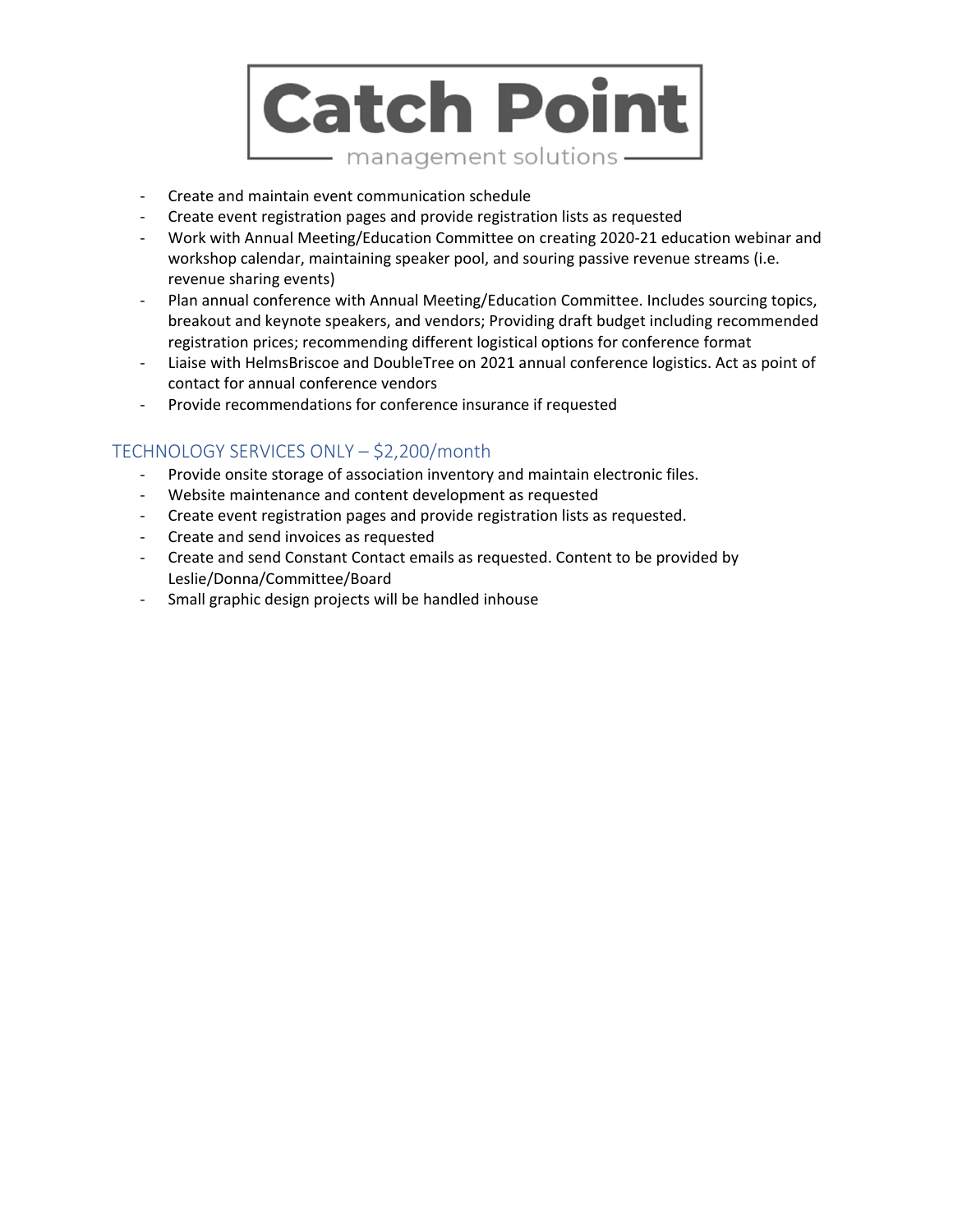## **2018 TOTALS**

| <b>Time</b>    | 48.4       |
|----------------|------------|
| <b>Balance</b> | \$3,630.00 |

## **2018 HR SPLIT**

| Committee            | ↳   |
|----------------------|-----|
| <b>Board</b>         | 15  |
| Admin                | 7.4 |
| Advocacy/Legislative | 26  |

## **2019 TOTALS**

| Time           | 162.77      |
|----------------|-------------|
| <b>Balance</b> | \$12,207.75 |

## **2019 HR SPLIT**

| 11.75                         |
|-------------------------------|
| 28.5                          |
| 12.02                         |
| Advocacy/Legislative<br>110.5 |
|                               |

## **2020 TOTALS**

| <b>Time</b>    | 103.95     |
|----------------|------------|
| <b>Balance</b> | \$7,796.25 |

## **2020 HR SPLIT**

| Committee            | 7.5  |
|----------------------|------|
| <b>Board</b>         | 2.75 |
| Admin                | 22   |
| Advocacy/Legislative | 71.7 |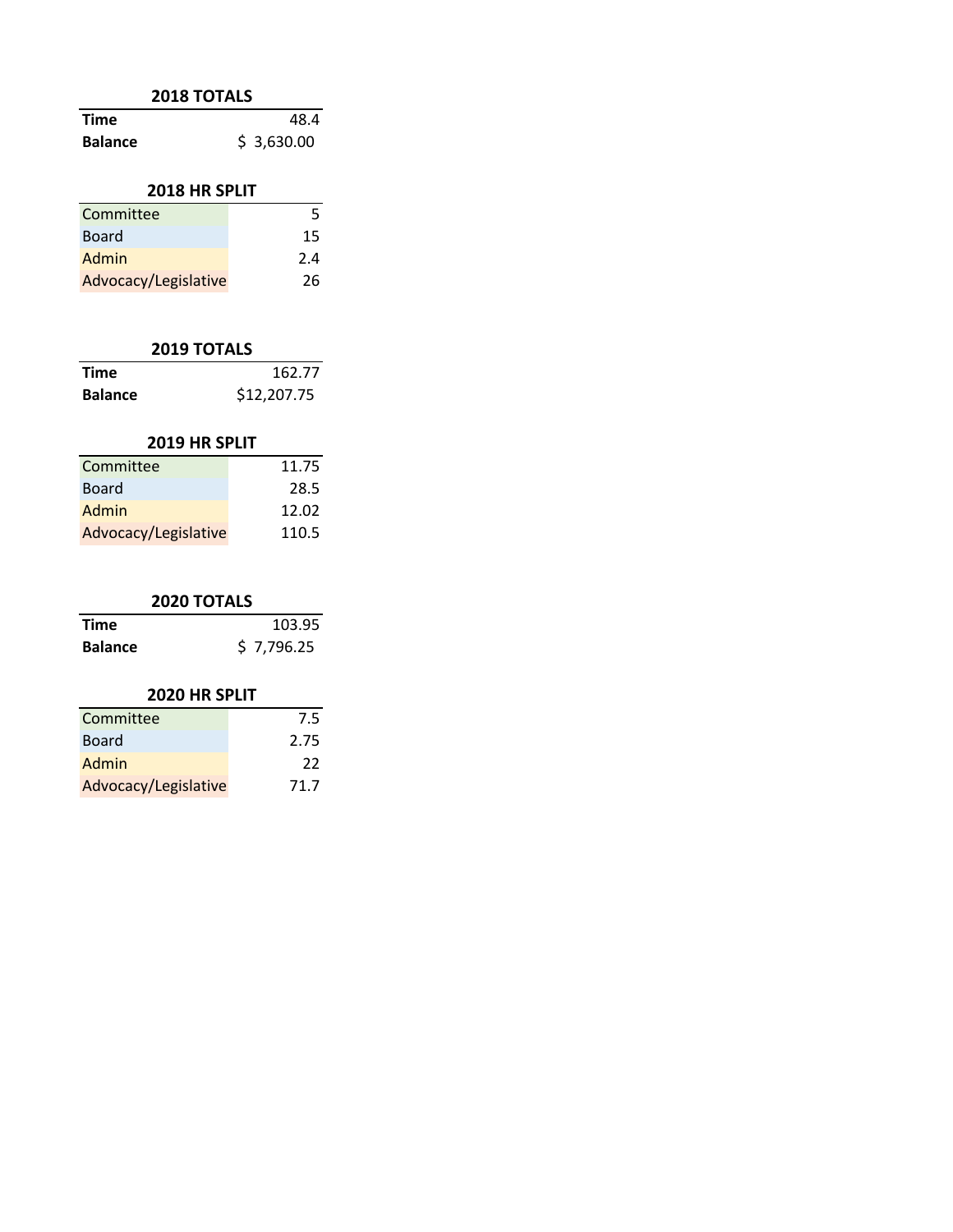| <b>DATE</b>    | <b>TASK</b>                                                                      | TIME (HR) BALANCE    |             |        |
|----------------|----------------------------------------------------------------------------------|----------------------|-------------|--------|
|                | AUGUST 2018                                                                      |                      |             |        |
| 8/5/2018       | Draft DDA response                                                               | $0.5 \; \text{S}$    |             | 37.50  |
| 8/6/2018       | DOH workforce shortage committee                                                 |                      | $2 \;$ \$   | 150.00 |
| 8/7/2018       | <b>Review DDA response</b>                                                       | $0.25$ \$            |             | 18.75  |
| 8/7/2018       | <b>Policy Call</b>                                                               |                      | $1\sqrt{5}$ | 75.00  |
| 8/10/2018      | <b>Board Meeting</b>                                                             |                      | $2\sqrt{5}$ | 150.00 |
| 8/13/2018      | Sepsis Call WSHA                                                                 |                      | $1\sqrt{5}$ | 75.00  |
| 8/14/2018      | <b>Forum of States</b>                                                           |                      | $1\sqrt{5}$ | 75.00  |
| 8/14/2018      | Kippi Waters phone call                                                          | $0.25$ \$            |             | 18.75  |
| 8/20/2018      | <b>WSHA Sepsis call</b>                                                          |                      | $1\sqrt{5}$ | 75.00  |
| 8/24/2018      | <b>Job Description Call</b>                                                      |                      | $1\sqrt{5}$ | 75.00  |
| 8/24/2018      | LTC workforce group                                                              |                      | $2 \;$ \$   | 150.00 |
|                | <b>TOTAL</b>                                                                     | $12 \text{ }$        |             | 900.00 |
|                | <b>SEPTEMBER 2018</b>                                                            |                      |             |        |
| 9/11/2018      | email q and a nonmember                                                          | $0.25$ \$            |             | 18.75  |
| 9/13/2018      | <b>Policy Call</b>                                                               |                      | $1\sqrt{5}$ | 75.00  |
| 9/7/2018       | <b>Email with non-member</b>                                                     | $0.2 \; \xi$         |             | 15.00  |
| 9/21/2018      | LNI HHA Project-SHARP Study                                                      |                      | $1\;$ \$    | 75.00  |
| 9/21/2018      | Medicaid rate research and email to Christine                                    | $0.25$ \$            |             | 18.75  |
| 9/28/2018      | <b>HCAW Board Retreat</b>                                                        |                      | 8\$         | 600.00 |
|                | <b>TOTAL</b>                                                                     | 10.7 <sup>5</sup>    |             | 802.50 |
|                | OCTOBER 2018                                                                     |                      |             |        |
| 10/1/2018      | Hospice forecast rule emails                                                     | $0.25$ \$            |             | 18.75  |
| 10/1/2018      | Webinar VBP prep work                                                            |                      | $1\,$ \$    | 75.00  |
| 10/8/2018      | email Kristin-Private duty nursing provider to answer questions                  | $0.25$ \$            |             | 18.75  |
| 10/8/2018      | <b>HCA VBP meeting</b>                                                           |                      | $1\sqrt{5}$ | 75.00  |
| 10/8/2018      | Emails-Christine and provider in Anacortes                                       | $0.2 \;$ \$          |             | 15.00  |
| 10/11/2018     | <b>Policy Call</b>                                                               |                      | $1\;$ \$    | 75.00  |
| 10/11/2018     | BPCI documents & VBP document review and emails                                  | $0.25$ \$            |             | 18.75  |
| 10/12/2018     | Long term care workforce development call Session #7                             |                      | $1\sqrt{5}$ | 75.00  |
| 10/12/2018     | Review nurse delegation documents from WSNA and respond to email                 |                      | $1\,$ \$    | 75.00  |
| 10/19/2018     | <b>Board meeting</b>                                                             |                      | $2\sqrt{5}$ | 150.00 |
| 10/22/2018     | emails nurse del                                                                 | $\mathbf{1}$         | $\zeta$     | 75.00  |
| 10/22/2018     | Phone meeting with HCA Adult Palliative Care                                     |                      | $1\;$ \$    | 75.00  |
|                | <b>TOTAL</b>                                                                     | $9.95$ \$            |             | 746.25 |
|                | NOVMEBER 2018                                                                    |                      |             |        |
| 11/1/2018      | Sepsis call with WSHA and .5 HCAW related emails                                 | $1.5 \;$ \$          |             | 112.50 |
| 11/5/2018      | Email-Tom Meyer follow up re: question. Emails with Christine                    | $0.25$ \$            |             | 18.75  |
| $11/6 - 10/18$ | <b>HCAW</b> email correspondence                                                 | $0.5$ \$             |             | 37.50  |
| 11/12/2018     | <b>HCAW</b> policy call recording                                                |                      | $1\;$ \$    | 75.00  |
|                | Forum of States call-.5 hr; Sue Bergman call re: sepsis and hospital dc          |                      |             |        |
| 11/13/2018     | planning-.5 hr                                                                   |                      | $1\;$ \$    | 75.00  |
| 11/16/2018     | Board Meeting 2.0 hrs; meeting prep and emails for HCAW 1.0 hr                   |                      | $3\sqrt{5}$ | 225.00 |
| 11/28/2018     | <b>HCAW</b> emails                                                               | $0.25$ \$            |             | 18.75  |
|                | <b>TOTAL</b>                                                                     | $7.5\ \overline{\$}$ |             | 562.50 |
|                | DECEMBER 2018                                                                    |                      |             |        |
| 12/4/2018      | <b>Forum of States Call</b>                                                      | $0.5$ \$             |             | 37.50  |
| 12/6/2018      | <b>Strategic Plan review</b>                                                     | $0.5$ \$             |             | 37.50  |
| 12/10/2018     | <b>WSHA Readmission Steering Committee</b>                                       |                      | $2 \;$ \$   | 150.00 |
| 12/11/2018     | <b>HCAW Policy Call</b>                                                          |                      | $1\;$ \$    | 75.00  |
| 12/12/2018     | Phone call with Leslies and review of P. Justice's comments on VBP. Draft commer | $0.75$ \$            |             | 56.25  |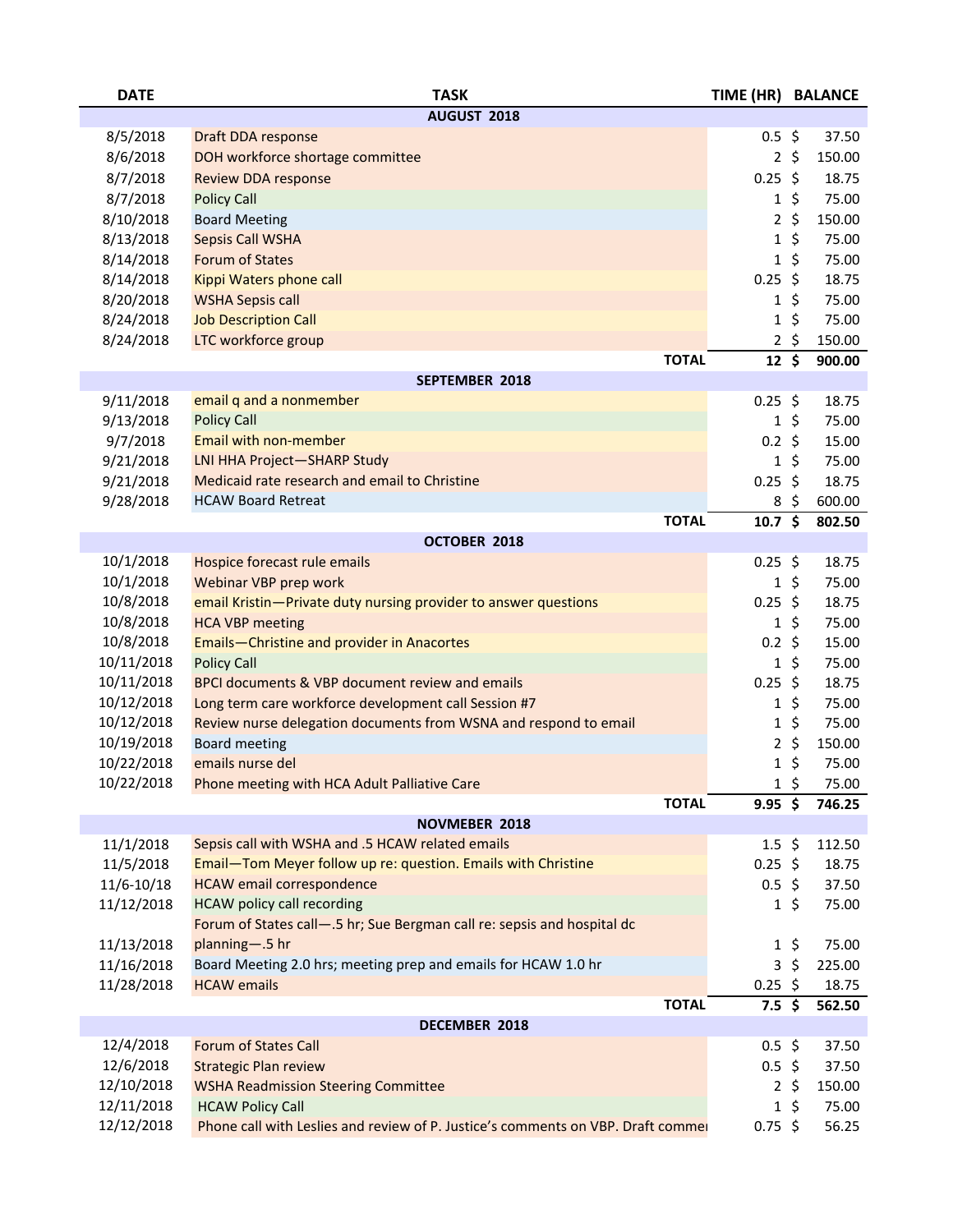| 12/13/2018 | Revise draft comments on VBP and PC              | 0.5 S   | 37.50 |
|------------|--------------------------------------------------|---------|-------|
| 12/18/2018 | Sandy Stith call on VBP                          | $1\,$ S | 75.00 |
| 12/21/2018 | <b>Gail Krieger Call re</b>                      | 1 S     | 75.00 |
| 12/24/2018 | email catch up and review of rural health report | 1 S     | 75.00 |
|            | <b>TOTAL</b>                                     |         |       |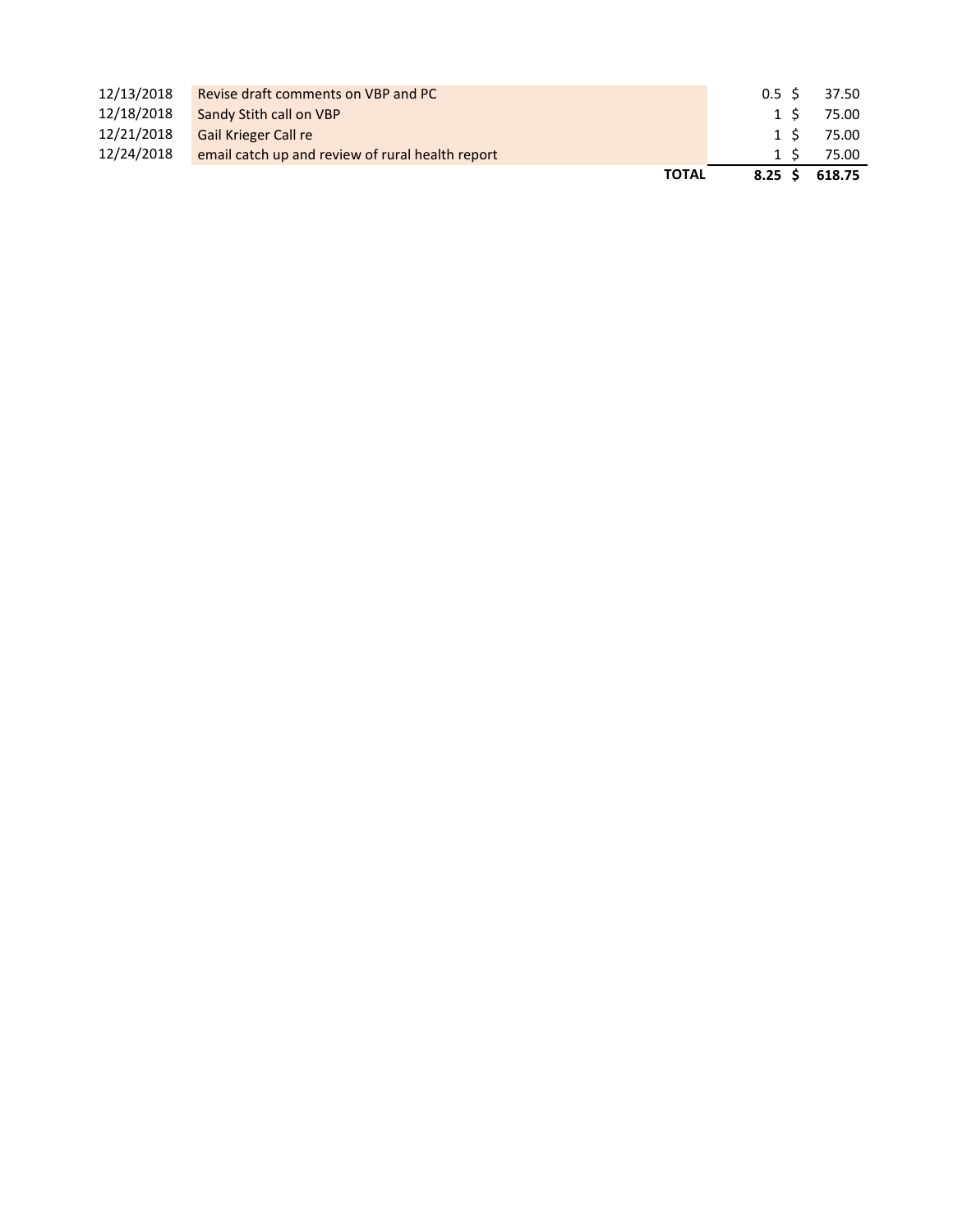| <b>DATE</b>    | <b>TASK</b>                                                                                                               | TIME (HR) BALANCE   |               |
|----------------|---------------------------------------------------------------------------------------------------------------------------|---------------------|---------------|
|                | <b>JANUARY 2019</b>                                                                                                       |                     |               |
| 1/3/19         | VBP emails-NY Dept of Health DSRIP review                                                                                 | $\mathbf{1}$        | \$<br>75.00   |
| 1/4/19         | Discussion with Leslie, Pat, Christine-Rural Health model-Palliative Care                                                 | $\mathbf{1}$        | \$<br>75.00   |
| 1/4/19         | Check in call VBP with Greg, Christine, Marilou, Leslie                                                                   | 0.5                 | \$<br>37.50   |
| 1/5/19         | Email catch up-VBP;                                                                                                       | 3                   | \$<br>225.00  |
| 1/8/19         | <b>Policy Call</b>                                                                                                        | 0.75                | \$<br>56.25   |
| 1/9/19         | LNI Home Health Aide Research Project                                                                                     | $\mathbf{1}$        | \$<br>75.00   |
| 1/18/19        | <b>HCAW Board Meeting</b>                                                                                                 | 4                   | \$<br>300.00  |
| 1/18/19        | <b>Travel</b>                                                                                                             | 2.5                 | \$<br>187.50  |
| 1/24/19        | <b>HCAW</b> related emails and bill review                                                                                | $\overline{2}$      | \$<br>150.00  |
| 1/25/19        | Review proposed legislation                                                                                               | 3                   | \$<br>225.00  |
| 1/25/19        | <b>Hot Team</b>                                                                                                           | 0.5                 | \$<br>37.50   |
| 1/28/19        | Phone meeting with Christine to review options for Resource page on web site.                                             | $\mathbf{1}$        | \$<br>75.00   |
| 1/29/19        | <b>DOH Round Table meeting</b>                                                                                            | $\mathbf{1}$        | \$<br>75.00   |
| 1/31/19        | <b>HCAW</b> emails and bill review                                                                                        | $\mathbf{1}$        | \$<br>75.00   |
|                | <b>TOTAL</b>                                                                                                              | 22.25               | \$1,668.75    |
|                | <b>FEBRUARY 2019</b>                                                                                                      |                     |               |
| 2/1/19         | <b>WSHA Multi-Visit Patient Learning Session</b>                                                                          | $\mathbf{1}$        | \$<br>75.00   |
| 2/1/19         | <b>HOT TEAM</b>                                                                                                           | $\mathbf{1}$        | \$<br>75.00   |
| 2/2/19         | Bill review-Lobby .gov                                                                                                    | 2.5                 | \$<br>187.50  |
| 2/6/19         | PDGM-NAHC-Portland                                                                                                        | 6                   | \$<br>450.00  |
| 2/8/19         | <b>HOT TEAM prep</b>                                                                                                      | 1.5                 | \$.<br>112.50 |
| 2/9/19         | <b>Bill review</b>                                                                                                        | 2.75                | 206.25<br>\$  |
| 2/12/19        |                                                                                                                           | $\overline{2}$      | \$<br>150.00  |
|                | Public Policy Meeting; draft email to Gail Krieger; Bill review<br>Telehealth code research for home health Medicaid bill |                     |               |
| 2/13/19        |                                                                                                                           | 0.25                | \$<br>18.75   |
| 2/14/19        | Phone consultation with consumer                                                                                          | 0.25                | \$<br>18.75   |
| 2/15/19        | <b>Board Meeting</b>                                                                                                      | 1.5                 | \$<br>112.50  |
| 2/26/19        | <b>Rural Palliative Care meeting</b>                                                                                      | $\mathbf{1}$        | \$<br>75.00   |
|                | <b>TOTAL</b><br><b>MARCH 2019</b>                                                                                         | 19.75               | \$1,481.25    |
| 3/1/19         | WSHA Multi-visit webinar                                                                                                  |                     | \$<br>75.00   |
|                |                                                                                                                           | $\mathbf{1}$<br>0.5 | \$<br>37.50   |
| 3/5/19         | Review home health shortage declaration from Pat Justice and respond back<br>Forum of States                              |                     |               |
| 3/5/19         |                                                                                                                           | 0.5                 | \$<br>37.50   |
| 3/7/19         | Email Andy Billing; Prepare CON rule review form to request rule making                                                   | 0.5                 | \$<br>37.50   |
| 3/8/19         | <b>HOT TEAM</b>                                                                                                           | 0.5                 | \$<br>37.50   |
| 3/13/19        | HCAW email catch up                                                                                                       | 0.5                 | \$<br>37.50   |
| 3/15/19        | <b>Board Meeting</b>                                                                                                      | $\overline{2}$      | \$<br>150.00  |
| 3/15/19        | <b>Strategic Plan Call</b>                                                                                                | 0.5                 | \$<br>37.50   |
| 3/20/19        | HHFMA/NAHC PDGM update                                                                                                    | $\mathbf{1}$        | \$<br>75.00   |
| 3/23/19        | <b>HCAW</b> emails                                                                                                        | 0.5                 | \$<br>37.50   |
| 3/29/19        | <b>HOT TEAM</b>                                                                                                           | 0.3                 | \$<br>22.50   |
|                | <b>TOTAL</b>                                                                                                              | 7.8                 | \$<br>585.00  |
|                | <b>APRIL 2019</b>                                                                                                         |                     |               |
| 4/9/19         | Prep for Policy Call                                                                                                      | 0.5                 | \$<br>37.50   |
| 4/9/19         | Emails-Pat Justice Rural Health                                                                                           | 0.5                 | \$<br>37.50   |
| 4/9/19         | <b>Policy Call</b>                                                                                                        | 0.5                 | \$<br>37.50   |
| 4/12/19        | <b>HCAW</b> email                                                                                                         | 0.25                | \$<br>18.75   |
| 4/12/19        | Performance eval call with Christine                                                                                      | 0.42                | \$<br>31.50   |
| 4/12/19        | <b>Hot Team</b>                                                                                                           | 0.9                 | \$<br>67.50   |
| 4/15/19        | Conference call with Leslie and state person (Carl) to discuss fiscal note for 5828                                       | 0.5                 | \$<br>37.50   |
| 4/18/19        | <b>HCAW</b> emails                                                                                                        | 0.1                 | \$<br>7.50    |
| 4/19/19        | Emails and review of overtime bill with responses                                                                         | 0.5                 | \$<br>37.50   |
| 4/19/19        | Board meeting prep                                                                                                        | 0.5                 | \$<br>37.50   |
| 4/19/19        | <b>Board Meeting</b>                                                                                                      | 2.25                | \$<br>168.75  |
|                | <b>TOTAL</b>                                                                                                              | 6.92                | \$.<br>519.00 |
|                | <b>MAY 2019</b>                                                                                                           |                     |               |
| $5/1 - 5/2/19$ | <b>HCAW</b> conference                                                                                                    | 10                  | \$750.00      |
| 5/6/19         | <b>SHARP STUDY LNI research project</b>                                                                                   | $\mathbf{1}$        | \$<br>75.00   |
| 5/8/19         | <b>HCAW</b> emails                                                                                                        | 0.25                | \$<br>18.75   |
| 5/14/19        | Policy call                                                                                                               | 0.75                | \$<br>56.25   |
| 5/18/19        | Review of 182-546-0200 language and emails with Leslie (community ambulance)                                              | 0.25                | \$<br>18.75   |
| 5/21/19        | Draft response to 182-546-0200 to Leslie                                                                                  | 0.25                | \$<br>18.75   |
| 5/24/19        | Email to community member seeking WAC information                                                                         | 0.25                | \$<br>18.75   |
| 5/28/19        | Review Rural Health Home Health Shortage Documents-email to Pat Justice                                                   | 0.25                | \$<br>18.75   |
|                |                                                                                                                           |                     |               |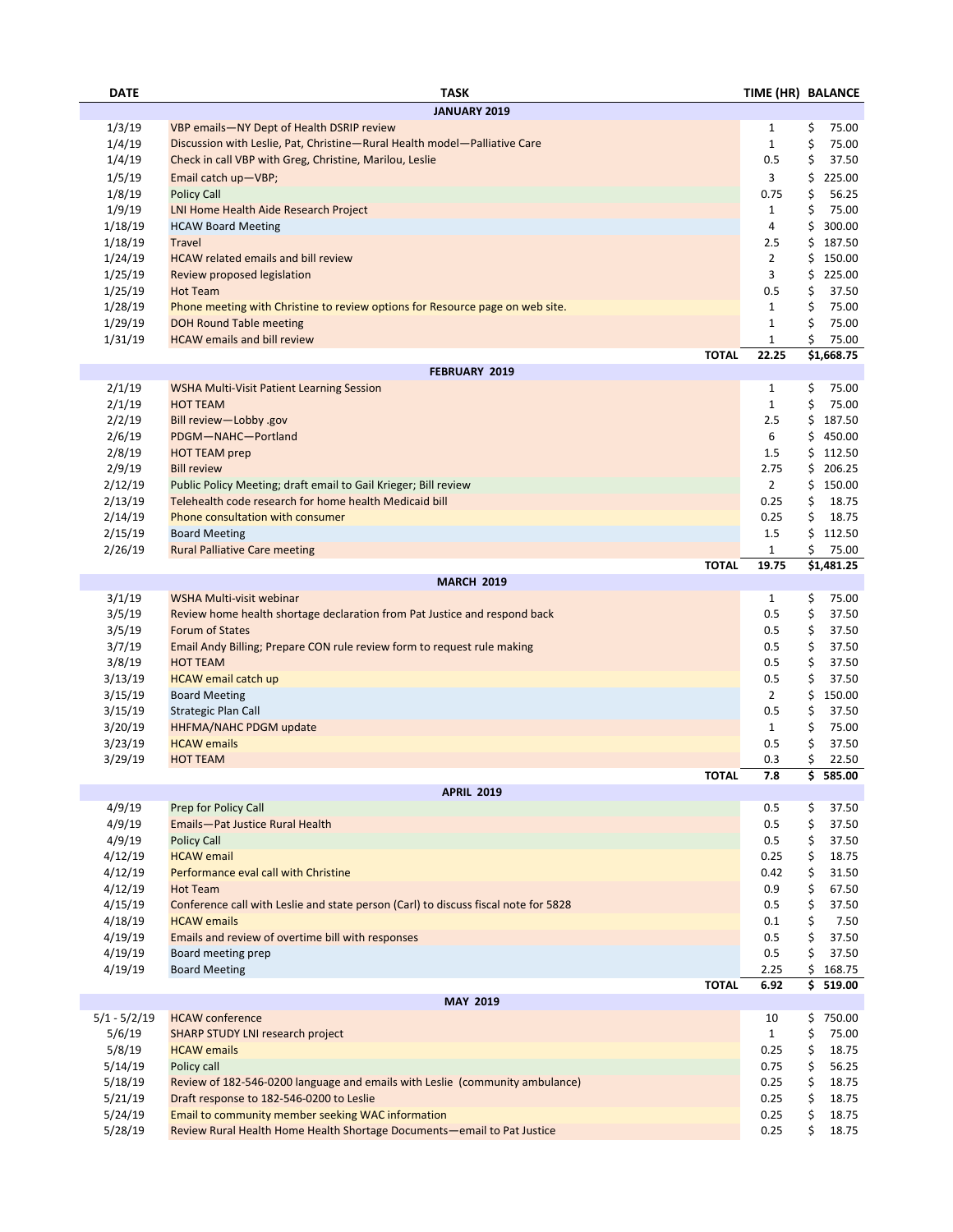| 5/31/19 | Prep-Board Meeting                                                                   |              | 0.5            | \$<br>37.50            |
|---------|--------------------------------------------------------------------------------------|--------------|----------------|------------------------|
| 5/31/19 | <b>HCAW Board Meeting</b>                                                            |              | $\overline{2}$ | \$<br>150.00           |
|         |                                                                                      | <b>TOTAL</b> | 15.5           | \$1,162.50             |
|         | <b>JUNE 2019</b>                                                                     |              |                |                        |
| 6/3/19  | Respond to Pat Justice re: home health article                                       |              | 0.25           | \$<br>18.75            |
| 6/8/19  | <b>HCAW</b> emails                                                                   |              | 0.25           | \$<br>18.75            |
| 6/10/19 | ARNP / DME orders phone call                                                         |              | $\mathbf{1}$   | \$<br>75.00            |
| 6/12/19 | <b>HCAW</b> emails                                                                   |              | 0.25           | \$<br>18.75            |
| 6/13/19 | <b>HCAW</b> emails                                                                   |              | 0.25           | \$<br>18.75            |
| 6/17/19 | SHARP project email                                                                  |              | 0.25           | \$<br>18.75            |
| 6/21/19 | <b>HCAW Board Meeting prep</b>                                                       |              | 0.75           | \$<br>56.25            |
| 6/21/19 | <b>HCAW Board Meeting</b>                                                            |              | 2.5            | \$<br>187.50           |
|         |                                                                                      |              |                |                        |
| 6/24/19 | LNI Overtime rule review and email to Leslie                                         |              | 0.75           | \$<br>56.25            |
| 6/25/19 | Review federal hospice payment rule                                                  |              | $\mathbf{1}$   | \$<br>75.00            |
| 6/28/19 | <b>Resubmit CON petition</b>                                                         |              | 0.5            | \$<br>37.50            |
| 6/28/19 | Hospice rule-Med Pac Letter; NAHC outline; WSHPCO slides                             |              | 0.75           | \$<br>56.25            |
|         |                                                                                      | <b>TOTAL</b> | 8.5            | \$637.50               |
|         | <b>JULY 2019</b>                                                                     |              |                |                        |
| 7/1/19  | Review NAHC letter to CMS re: ICD 10 codes that map to questionable encounters.      |              | 0.5            | \$<br>37.50            |
| 7/2/19  | Email to Leslie re WA Rural Health Multipayer Model                                  |              | 0.25           | \$<br>18.75            |
| 7/3/19  | <b>HCAW</b> email                                                                    |              | 0.25           | \$<br>18.75            |
| 7/10/19 | 5828 Stakeholder work group                                                          |              | $\mathbf{1}$   | \$<br>75.00            |
| 7/11/19 | TC Leslie re: MCO's Kaiser Model for remote monitoring                               |              | 0.25           | \$<br>18.75            |
| 7/14/19 | <b>HCAW</b> emails                                                                   |              | 0.5            | \$<br>37.50            |
| 7/15/19 | TC Leslie and Josh Morris to set up next stakeholder meeting; Respond to HCAW emails |              | 0.5            | \$<br>37.50            |
| 7/16/19 | HCAW call with some directors re: stakeholder work group                             |              | 0.5            | \$<br>37.50            |
| 7/17/19 | TC with Molly Firth re: research topics in home health                               |              | 0.5            | \$<br>37.50            |
| 7/23/19 | In home services round table call                                                    |              | 1.5            | \$<br>112.50           |
| 7/28/19 | Answered email to Julie Fergusson re; practice question                              |              | 0.5            | \$<br>37.50            |
| 7/31/19 | TC with Leslie and CON people re; error in hospice admission data for Clark County   |              | 0.5            | \$<br>37.50            |
| 7/31/19 | Review of rural health waiver documents                                              |              | $\mathbf{1}$   | \$<br>75.00            |
|         |                                                                                      | <b>TOTAL</b> | 7.75           | \$<br>581.25           |
|         | AUGUST 2019                                                                          |              |                |                        |
| 8/2/19  | CON report review and HCAW emails                                                    |              | $\mathbf{1}$   | \$<br>75.00            |
| 8/7/19  | <b>HCAW</b> emails                                                                   |              | 0.25           | \$<br>18.75            |
| 8/7/19  | Stakeholder Work group                                                               |              | 6              | \$<br>450.00           |
| 8/8/19  | <b>Rural Health Call</b>                                                             |              | 0.75           | \$<br>56.25            |
|         |                                                                                      |              |                | \$<br>112.50           |
| 8/13/19 | Policy call prep and policy call                                                     |              | 1.5            |                        |
| 8/13/19 | <b>Call with Marc Berg</b>                                                           |              | 0.5            | \$<br>37.50            |
| 8/16/19 | Board meeting prep and Board Meeting                                                 |              | 2.75           | \$<br>206.25           |
| 8/19/19 | <b>HCAW</b> emails                                                                   |              | 0.25           | \$<br>18.75            |
| 8/21/19 | Prep for Medicaid methodology call and Methodology call                              |              | $\overline{2}$ | \$<br>150.00           |
| 8/21/19 | Prepare one page summary of two payment models                                       |              | $\mathbf 1$    | \$<br>75.00            |
| 8/27/19 | Prep for Stakeholder call and Stakeholder call                                       |              | 3              | \$<br>225.00           |
| 8/29/19 | <b>HCAW</b> emails                                                                   |              | 0.25           | \$<br>18.75            |
| 8/30/19 | Prep for payment model call                                                          |              | 0.75           | \$<br>56.25            |
| 8/30/19 | Payment model call                                                                   |              | 1.5            | \$<br>112.50           |
| 8/30/19 | <b>Telephone call with Christine</b>                                                 |              | 0.25           | \$<br>18.75            |
|         |                                                                                      | <b>TOTAL</b> | 21.75          | $\overline{$}3,631.25$ |
|         | SEPTEMBER 2019                                                                       |              |                |                        |
| 9/3/19  | Emails on payer method-LE; Marc, Randy                                               |              | 0.25           | \$<br>18.75            |
| 9/3/19  | Forum of States Call                                                                 |              | $\mathbf{1}$   | \$<br>75.00            |
| 9/3/19  | TC-LE prep for stakeholder meeting                                                   |              | $\mathbf{1}$   | \$<br>75.00            |
| 9/3/19  | Email-Marc-review spread sheets                                                      |              | 0.5            | \$<br>37.50            |
| 9/4/19  | <b>Review NAHC comments on PDGM</b>                                                  |              | $\mathbf{1}$   | \$<br>75.00            |
| 9/4/19  | Stakeholder work group                                                               |              | 2.5            | \$<br>187.50           |
| 9/10/19 | Prep for Policy Call                                                                 |              | 0.25           | \$<br>18.75            |
| 9/10/19 | <b>Policy Call</b>                                                                   |              | $\mathbf{1}$   | \$<br>75.00            |
|         | <b>Prep for Work Group</b>                                                           |              | 0.75           |                        |
| 9/13/19 |                                                                                      |              |                | \$<br>56.25            |
| 9/13/19 |                                                                                      |              |                |                        |
| 9/15/19 | Work group call                                                                      |              | 1.5            | \$<br>112.50           |
|         | Draft language to LE re: rate review and adjustment (Page 7)                         |              | 0.5            | \$<br>37.50            |
| 9/20/19 | Strategic Planning-Yakima                                                            |              | 6              | \$<br>450.00           |
|         |                                                                                      | <b>TOTAL</b> | 16.25          | \$1,218.75             |
| 10/1/19 | OCTOBER 2019<br>Work on HCA report with Leslie                                       |              | $\overline{2}$ | \$150.00               |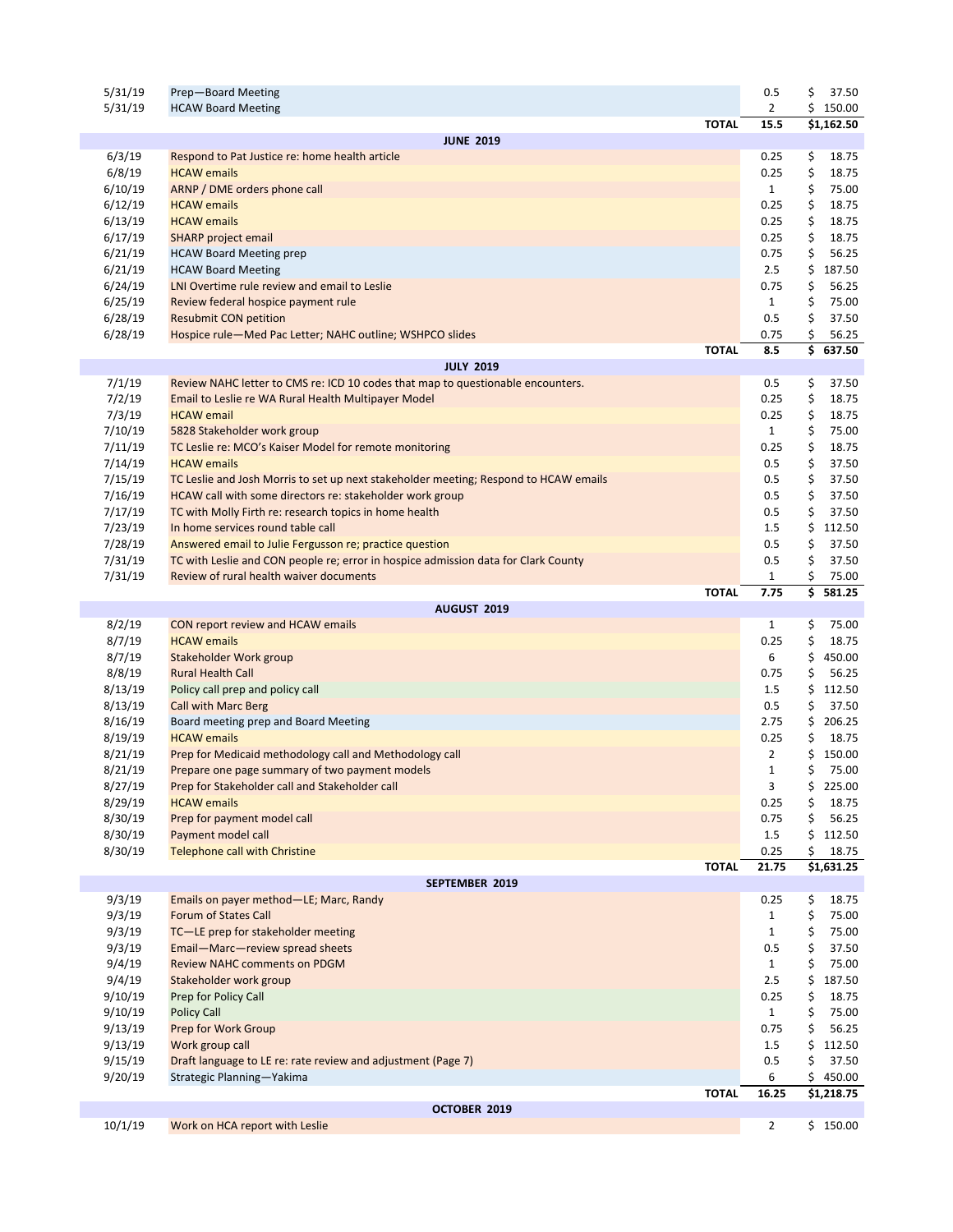| \$<br>10/8/19<br>Prep for policy call<br>0.5<br>37.50<br>\$<br>10/8/19<br>Policy call<br>0.75<br>56.25<br>10/8/19<br>\$<br>75.00<br>Work on HCA report with Leslie<br>$\mathbf{1}$<br>\$<br>10/12/19<br>0.75<br>56.25<br><b>HCAW</b> emails<br>\$<br>10/17/19<br><b>HCAW</b> emails<br>0.25<br>18.75<br>\$<br>10/17/19<br>0.25<br>18.75<br>TC with Marc and Leslie re: leg report<br>\$<br>150.00<br>10/18/19<br><b>DOH Round Table Call</b><br>$\overline{2}$<br>\$<br>10/19/19<br>$\mathbf{1}$<br>75.00<br>Review of leg report<br>\$<br>10/21/10<br><b>HCAW</b> email<br>0.25<br>18.75<br>\$<br>150.00<br>10/22/19<br><b>HCA work group</b><br>$\overline{2}$<br>\$<br><b>Sharp Study TC</b><br>0.25<br>18.75<br>10/22/19<br>\$<br>10/23/19<br><b>HCAW Board Meeting</b><br>2.5<br>187.50<br>\$<br>10/24/19<br><b>RHC call and email</b><br>0.5<br>37.50<br>\$<br>10/24/19<br><b>HCAW</b> emails<br>0.25<br>18.75<br>2.5<br>\$187.50<br>10/30/19<br>Prep leg meeting at presented at meeting with legislatores<br>17.75<br>$\overline{$}3,331.25$<br><b>TOTAL</b><br><b>NOVEMBER 2019</b><br>11/2/19<br>\$<br>75.00<br><b>Prep for Monday Leg Meeting</b><br>1<br>\$<br>11/2/19<br>Prepare comparison report<br>$\mathbf 1$<br>75.00<br>\$<br>11/4/19<br>Legislative Meeting in Spokane<br>$\mathbf{1}$<br>75.00<br>\$<br>11/7/19<br><b>HCAW</b> emails<br>0.25<br>18.75<br>\$<br>11/8/19<br><b>HCAW</b> emails<br>0.25<br>18.75<br>\$<br>11/9/19<br>1.5<br>112.50<br>Review Home Health-HCA draft report<br>\$<br>0.5<br>37.50<br>11/11/19<br>Telephone call with Leslie-review report and email comments<br>\$<br>11/12/19<br><b>Public Policy call prep</b><br>0.25<br>18.75<br>\$<br>11/12/19<br><b>Public Policy call</b><br>75.00<br>$\mathbf{1}$<br>\$<br>11/13/19<br>0.5<br>37.50<br>Review HCA report to legislature<br>\$<br>11/14/19<br>0.25<br>18.75<br><b>HCAW</b> emails<br>\$<br>56.25<br>11/15/19<br>0.75<br>Board meeting prep and review comments for report to legislature<br>11/16/19<br>\$<br>75.00<br><b>HCAW</b> emails<br>$\mathbf{1}$<br>\$<br>11/20/19<br>Email Leslie re: financial alignment incentive<br>0.25<br>18.75<br>\$<br>11/23/19<br><b>Emails re: Rural Health</b><br>0.5<br>37.50<br>\$<br>10<br><b>TOTAL</b><br>750.00<br>DECEMBER 2019<br>\$<br>12/2/19<br><b>HCAW</b> emails<br>0.25<br>18.75<br>\$<br>12/2/19<br>0.25<br>18.75<br>Review Rural Home Health Shortage Area documents-Pat Justice<br>\$<br>12/4/19<br>Telephone call re; Rural Home Health Shortage Area-Pat Justice, Leslie, etc.<br>0.3<br>22.50<br>\$<br>12/4/19<br>Review draft application and emails<br>0.5<br>37.50<br>\$<br>12/5/19<br>0.25<br>18.75<br><b>HCAW</b> emails-Palliative Care<br>\$<br>12/6/19<br>Review Rural Home Health Shortage Area application with response to PJ<br>0.5<br>37.50<br>\$<br>12/9/19<br><b>HCAW</b> emails<br>0.5<br>37.50<br>\$<br>0.75<br>56.25<br>12/10/19<br>Prep for policy call plus emails<br>12/10/19<br><b>Policy Call</b><br>\$<br>1.25<br>93.75<br>12/10/19<br>Prep for LTC data work group<br>0.25<br>\$<br>18.75<br>12/11/19<br>LTC workforce development-data work group<br>\$<br>75.00<br>$\mathbf{1}$<br>\$<br>12/11/19<br><b>HCAW</b> emails<br>0.5<br>37.50<br>18.75<br>12/13/19<br>Feedback to Pat Justice re: Rural Home Health Shortage Area<br>0.25<br>\$<br>12/19/19<br><b>HCAW</b> emails<br>0.25<br>\$<br>18.75<br>\$<br>12/20/19<br>Review Governor's Budget Proposal.<br>0.25<br>18.75<br>\$<br>12/23/19<br><b>HCAW</b> emails<br>0.5<br>37.50<br>12/27/19<br>Review SB 6059 B & O tax amendment<br>0.25<br>\$<br>18.75<br>0.5 | 10/4/19  | Developed snapshot of NAC federal training requirements for Leslie and LTC work force group | 1 | \$<br>75.00 |
|---------------------------------------------------------------------------------------------------------------------------------------------------------------------------------------------------------------------------------------------------------------------------------------------------------------------------------------------------------------------------------------------------------------------------------------------------------------------------------------------------------------------------------------------------------------------------------------------------------------------------------------------------------------------------------------------------------------------------------------------------------------------------------------------------------------------------------------------------------------------------------------------------------------------------------------------------------------------------------------------------------------------------------------------------------------------------------------------------------------------------------------------------------------------------------------------------------------------------------------------------------------------------------------------------------------------------------------------------------------------------------------------------------------------------------------------------------------------------------------------------------------------------------------------------------------------------------------------------------------------------------------------------------------------------------------------------------------------------------------------------------------------------------------------------------------------------------------------------------------------------------------------------------------------------------------------------------------------------------------------------------------------------------------------------------------------------------------------------------------------------------------------------------------------------------------------------------------------------------------------------------------------------------------------------------------------------------------------------------------------------------------------------------------------------------------------------------------------------------------------------------------------------------------------------------------------------------------------------------------------------------------------------------------------------------------------------------------------------------------------------------------------------------------------------------------------------------------------------------------------------------------------------------------------------------------------------------------------------------------------------------------------------------------------------------------------------------------------------------------------------------------------------------------------------------------------------------------------------------------------------------------------------------------------------------------------------------------------------------------------------------------------------------------------------------------------------------------------------------------------------------------------------------------------------------------------------------------------------------------|----------|---------------------------------------------------------------------------------------------|---|-------------|
|                                                                                                                                                                                                                                                                                                                                                                                                                                                                                                                                                                                                                                                                                                                                                                                                                                                                                                                                                                                                                                                                                                                                                                                                                                                                                                                                                                                                                                                                                                                                                                                                                                                                                                                                                                                                                                                                                                                                                                                                                                                                                                                                                                                                                                                                                                                                                                                                                                                                                                                                                                                                                                                                                                                                                                                                                                                                                                                                                                                                                                                                                                                                                                                                                                                                                                                                                                                                                                                                                                                                                                                                               |          |                                                                                             |   |             |
|                                                                                                                                                                                                                                                                                                                                                                                                                                                                                                                                                                                                                                                                                                                                                                                                                                                                                                                                                                                                                                                                                                                                                                                                                                                                                                                                                                                                                                                                                                                                                                                                                                                                                                                                                                                                                                                                                                                                                                                                                                                                                                                                                                                                                                                                                                                                                                                                                                                                                                                                                                                                                                                                                                                                                                                                                                                                                                                                                                                                                                                                                                                                                                                                                                                                                                                                                                                                                                                                                                                                                                                                               |          |                                                                                             |   |             |
|                                                                                                                                                                                                                                                                                                                                                                                                                                                                                                                                                                                                                                                                                                                                                                                                                                                                                                                                                                                                                                                                                                                                                                                                                                                                                                                                                                                                                                                                                                                                                                                                                                                                                                                                                                                                                                                                                                                                                                                                                                                                                                                                                                                                                                                                                                                                                                                                                                                                                                                                                                                                                                                                                                                                                                                                                                                                                                                                                                                                                                                                                                                                                                                                                                                                                                                                                                                                                                                                                                                                                                                                               |          |                                                                                             |   |             |
|                                                                                                                                                                                                                                                                                                                                                                                                                                                                                                                                                                                                                                                                                                                                                                                                                                                                                                                                                                                                                                                                                                                                                                                                                                                                                                                                                                                                                                                                                                                                                                                                                                                                                                                                                                                                                                                                                                                                                                                                                                                                                                                                                                                                                                                                                                                                                                                                                                                                                                                                                                                                                                                                                                                                                                                                                                                                                                                                                                                                                                                                                                                                                                                                                                                                                                                                                                                                                                                                                                                                                                                                               |          |                                                                                             |   |             |
|                                                                                                                                                                                                                                                                                                                                                                                                                                                                                                                                                                                                                                                                                                                                                                                                                                                                                                                                                                                                                                                                                                                                                                                                                                                                                                                                                                                                                                                                                                                                                                                                                                                                                                                                                                                                                                                                                                                                                                                                                                                                                                                                                                                                                                                                                                                                                                                                                                                                                                                                                                                                                                                                                                                                                                                                                                                                                                                                                                                                                                                                                                                                                                                                                                                                                                                                                                                                                                                                                                                                                                                                               |          |                                                                                             |   |             |
|                                                                                                                                                                                                                                                                                                                                                                                                                                                                                                                                                                                                                                                                                                                                                                                                                                                                                                                                                                                                                                                                                                                                                                                                                                                                                                                                                                                                                                                                                                                                                                                                                                                                                                                                                                                                                                                                                                                                                                                                                                                                                                                                                                                                                                                                                                                                                                                                                                                                                                                                                                                                                                                                                                                                                                                                                                                                                                                                                                                                                                                                                                                                                                                                                                                                                                                                                                                                                                                                                                                                                                                                               |          |                                                                                             |   |             |
|                                                                                                                                                                                                                                                                                                                                                                                                                                                                                                                                                                                                                                                                                                                                                                                                                                                                                                                                                                                                                                                                                                                                                                                                                                                                                                                                                                                                                                                                                                                                                                                                                                                                                                                                                                                                                                                                                                                                                                                                                                                                                                                                                                                                                                                                                                                                                                                                                                                                                                                                                                                                                                                                                                                                                                                                                                                                                                                                                                                                                                                                                                                                                                                                                                                                                                                                                                                                                                                                                                                                                                                                               |          |                                                                                             |   |             |
|                                                                                                                                                                                                                                                                                                                                                                                                                                                                                                                                                                                                                                                                                                                                                                                                                                                                                                                                                                                                                                                                                                                                                                                                                                                                                                                                                                                                                                                                                                                                                                                                                                                                                                                                                                                                                                                                                                                                                                                                                                                                                                                                                                                                                                                                                                                                                                                                                                                                                                                                                                                                                                                                                                                                                                                                                                                                                                                                                                                                                                                                                                                                                                                                                                                                                                                                                                                                                                                                                                                                                                                                               |          |                                                                                             |   |             |
|                                                                                                                                                                                                                                                                                                                                                                                                                                                                                                                                                                                                                                                                                                                                                                                                                                                                                                                                                                                                                                                                                                                                                                                                                                                                                                                                                                                                                                                                                                                                                                                                                                                                                                                                                                                                                                                                                                                                                                                                                                                                                                                                                                                                                                                                                                                                                                                                                                                                                                                                                                                                                                                                                                                                                                                                                                                                                                                                                                                                                                                                                                                                                                                                                                                                                                                                                                                                                                                                                                                                                                                                               |          |                                                                                             |   |             |
|                                                                                                                                                                                                                                                                                                                                                                                                                                                                                                                                                                                                                                                                                                                                                                                                                                                                                                                                                                                                                                                                                                                                                                                                                                                                                                                                                                                                                                                                                                                                                                                                                                                                                                                                                                                                                                                                                                                                                                                                                                                                                                                                                                                                                                                                                                                                                                                                                                                                                                                                                                                                                                                                                                                                                                                                                                                                                                                                                                                                                                                                                                                                                                                                                                                                                                                                                                                                                                                                                                                                                                                                               |          |                                                                                             |   |             |
|                                                                                                                                                                                                                                                                                                                                                                                                                                                                                                                                                                                                                                                                                                                                                                                                                                                                                                                                                                                                                                                                                                                                                                                                                                                                                                                                                                                                                                                                                                                                                                                                                                                                                                                                                                                                                                                                                                                                                                                                                                                                                                                                                                                                                                                                                                                                                                                                                                                                                                                                                                                                                                                                                                                                                                                                                                                                                                                                                                                                                                                                                                                                                                                                                                                                                                                                                                                                                                                                                                                                                                                                               |          |                                                                                             |   |             |
|                                                                                                                                                                                                                                                                                                                                                                                                                                                                                                                                                                                                                                                                                                                                                                                                                                                                                                                                                                                                                                                                                                                                                                                                                                                                                                                                                                                                                                                                                                                                                                                                                                                                                                                                                                                                                                                                                                                                                                                                                                                                                                                                                                                                                                                                                                                                                                                                                                                                                                                                                                                                                                                                                                                                                                                                                                                                                                                                                                                                                                                                                                                                                                                                                                                                                                                                                                                                                                                                                                                                                                                                               |          |                                                                                             |   |             |
|                                                                                                                                                                                                                                                                                                                                                                                                                                                                                                                                                                                                                                                                                                                                                                                                                                                                                                                                                                                                                                                                                                                                                                                                                                                                                                                                                                                                                                                                                                                                                                                                                                                                                                                                                                                                                                                                                                                                                                                                                                                                                                                                                                                                                                                                                                                                                                                                                                                                                                                                                                                                                                                                                                                                                                                                                                                                                                                                                                                                                                                                                                                                                                                                                                                                                                                                                                                                                                                                                                                                                                                                               |          |                                                                                             |   |             |
|                                                                                                                                                                                                                                                                                                                                                                                                                                                                                                                                                                                                                                                                                                                                                                                                                                                                                                                                                                                                                                                                                                                                                                                                                                                                                                                                                                                                                                                                                                                                                                                                                                                                                                                                                                                                                                                                                                                                                                                                                                                                                                                                                                                                                                                                                                                                                                                                                                                                                                                                                                                                                                                                                                                                                                                                                                                                                                                                                                                                                                                                                                                                                                                                                                                                                                                                                                                                                                                                                                                                                                                                               |          |                                                                                             |   |             |
|                                                                                                                                                                                                                                                                                                                                                                                                                                                                                                                                                                                                                                                                                                                                                                                                                                                                                                                                                                                                                                                                                                                                                                                                                                                                                                                                                                                                                                                                                                                                                                                                                                                                                                                                                                                                                                                                                                                                                                                                                                                                                                                                                                                                                                                                                                                                                                                                                                                                                                                                                                                                                                                                                                                                                                                                                                                                                                                                                                                                                                                                                                                                                                                                                                                                                                                                                                                                                                                                                                                                                                                                               |          |                                                                                             |   |             |
|                                                                                                                                                                                                                                                                                                                                                                                                                                                                                                                                                                                                                                                                                                                                                                                                                                                                                                                                                                                                                                                                                                                                                                                                                                                                                                                                                                                                                                                                                                                                                                                                                                                                                                                                                                                                                                                                                                                                                                                                                                                                                                                                                                                                                                                                                                                                                                                                                                                                                                                                                                                                                                                                                                                                                                                                                                                                                                                                                                                                                                                                                                                                                                                                                                                                                                                                                                                                                                                                                                                                                                                                               |          |                                                                                             |   |             |
|                                                                                                                                                                                                                                                                                                                                                                                                                                                                                                                                                                                                                                                                                                                                                                                                                                                                                                                                                                                                                                                                                                                                                                                                                                                                                                                                                                                                                                                                                                                                                                                                                                                                                                                                                                                                                                                                                                                                                                                                                                                                                                                                                                                                                                                                                                                                                                                                                                                                                                                                                                                                                                                                                                                                                                                                                                                                                                                                                                                                                                                                                                                                                                                                                                                                                                                                                                                                                                                                                                                                                                                                               |          |                                                                                             |   |             |
|                                                                                                                                                                                                                                                                                                                                                                                                                                                                                                                                                                                                                                                                                                                                                                                                                                                                                                                                                                                                                                                                                                                                                                                                                                                                                                                                                                                                                                                                                                                                                                                                                                                                                                                                                                                                                                                                                                                                                                                                                                                                                                                                                                                                                                                                                                                                                                                                                                                                                                                                                                                                                                                                                                                                                                                                                                                                                                                                                                                                                                                                                                                                                                                                                                                                                                                                                                                                                                                                                                                                                                                                               |          |                                                                                             |   |             |
|                                                                                                                                                                                                                                                                                                                                                                                                                                                                                                                                                                                                                                                                                                                                                                                                                                                                                                                                                                                                                                                                                                                                                                                                                                                                                                                                                                                                                                                                                                                                                                                                                                                                                                                                                                                                                                                                                                                                                                                                                                                                                                                                                                                                                                                                                                                                                                                                                                                                                                                                                                                                                                                                                                                                                                                                                                                                                                                                                                                                                                                                                                                                                                                                                                                                                                                                                                                                                                                                                                                                                                                                               |          |                                                                                             |   |             |
|                                                                                                                                                                                                                                                                                                                                                                                                                                                                                                                                                                                                                                                                                                                                                                                                                                                                                                                                                                                                                                                                                                                                                                                                                                                                                                                                                                                                                                                                                                                                                                                                                                                                                                                                                                                                                                                                                                                                                                                                                                                                                                                                                                                                                                                                                                                                                                                                                                                                                                                                                                                                                                                                                                                                                                                                                                                                                                                                                                                                                                                                                                                                                                                                                                                                                                                                                                                                                                                                                                                                                                                                               |          |                                                                                             |   |             |
|                                                                                                                                                                                                                                                                                                                                                                                                                                                                                                                                                                                                                                                                                                                                                                                                                                                                                                                                                                                                                                                                                                                                                                                                                                                                                                                                                                                                                                                                                                                                                                                                                                                                                                                                                                                                                                                                                                                                                                                                                                                                                                                                                                                                                                                                                                                                                                                                                                                                                                                                                                                                                                                                                                                                                                                                                                                                                                                                                                                                                                                                                                                                                                                                                                                                                                                                                                                                                                                                                                                                                                                                               |          |                                                                                             |   |             |
|                                                                                                                                                                                                                                                                                                                                                                                                                                                                                                                                                                                                                                                                                                                                                                                                                                                                                                                                                                                                                                                                                                                                                                                                                                                                                                                                                                                                                                                                                                                                                                                                                                                                                                                                                                                                                                                                                                                                                                                                                                                                                                                                                                                                                                                                                                                                                                                                                                                                                                                                                                                                                                                                                                                                                                                                                                                                                                                                                                                                                                                                                                                                                                                                                                                                                                                                                                                                                                                                                                                                                                                                               |          |                                                                                             |   |             |
|                                                                                                                                                                                                                                                                                                                                                                                                                                                                                                                                                                                                                                                                                                                                                                                                                                                                                                                                                                                                                                                                                                                                                                                                                                                                                                                                                                                                                                                                                                                                                                                                                                                                                                                                                                                                                                                                                                                                                                                                                                                                                                                                                                                                                                                                                                                                                                                                                                                                                                                                                                                                                                                                                                                                                                                                                                                                                                                                                                                                                                                                                                                                                                                                                                                                                                                                                                                                                                                                                                                                                                                                               |          |                                                                                             |   |             |
|                                                                                                                                                                                                                                                                                                                                                                                                                                                                                                                                                                                                                                                                                                                                                                                                                                                                                                                                                                                                                                                                                                                                                                                                                                                                                                                                                                                                                                                                                                                                                                                                                                                                                                                                                                                                                                                                                                                                                                                                                                                                                                                                                                                                                                                                                                                                                                                                                                                                                                                                                                                                                                                                                                                                                                                                                                                                                                                                                                                                                                                                                                                                                                                                                                                                                                                                                                                                                                                                                                                                                                                                               |          |                                                                                             |   |             |
|                                                                                                                                                                                                                                                                                                                                                                                                                                                                                                                                                                                                                                                                                                                                                                                                                                                                                                                                                                                                                                                                                                                                                                                                                                                                                                                                                                                                                                                                                                                                                                                                                                                                                                                                                                                                                                                                                                                                                                                                                                                                                                                                                                                                                                                                                                                                                                                                                                                                                                                                                                                                                                                                                                                                                                                                                                                                                                                                                                                                                                                                                                                                                                                                                                                                                                                                                                                                                                                                                                                                                                                                               |          |                                                                                             |   |             |
|                                                                                                                                                                                                                                                                                                                                                                                                                                                                                                                                                                                                                                                                                                                                                                                                                                                                                                                                                                                                                                                                                                                                                                                                                                                                                                                                                                                                                                                                                                                                                                                                                                                                                                                                                                                                                                                                                                                                                                                                                                                                                                                                                                                                                                                                                                                                                                                                                                                                                                                                                                                                                                                                                                                                                                                                                                                                                                                                                                                                                                                                                                                                                                                                                                                                                                                                                                                                                                                                                                                                                                                                               |          |                                                                                             |   |             |
|                                                                                                                                                                                                                                                                                                                                                                                                                                                                                                                                                                                                                                                                                                                                                                                                                                                                                                                                                                                                                                                                                                                                                                                                                                                                                                                                                                                                                                                                                                                                                                                                                                                                                                                                                                                                                                                                                                                                                                                                                                                                                                                                                                                                                                                                                                                                                                                                                                                                                                                                                                                                                                                                                                                                                                                                                                                                                                                                                                                                                                                                                                                                                                                                                                                                                                                                                                                                                                                                                                                                                                                                               |          |                                                                                             |   |             |
|                                                                                                                                                                                                                                                                                                                                                                                                                                                                                                                                                                                                                                                                                                                                                                                                                                                                                                                                                                                                                                                                                                                                                                                                                                                                                                                                                                                                                                                                                                                                                                                                                                                                                                                                                                                                                                                                                                                                                                                                                                                                                                                                                                                                                                                                                                                                                                                                                                                                                                                                                                                                                                                                                                                                                                                                                                                                                                                                                                                                                                                                                                                                                                                                                                                                                                                                                                                                                                                                                                                                                                                                               |          |                                                                                             |   |             |
|                                                                                                                                                                                                                                                                                                                                                                                                                                                                                                                                                                                                                                                                                                                                                                                                                                                                                                                                                                                                                                                                                                                                                                                                                                                                                                                                                                                                                                                                                                                                                                                                                                                                                                                                                                                                                                                                                                                                                                                                                                                                                                                                                                                                                                                                                                                                                                                                                                                                                                                                                                                                                                                                                                                                                                                                                                                                                                                                                                                                                                                                                                                                                                                                                                                                                                                                                                                                                                                                                                                                                                                                               |          |                                                                                             |   |             |
|                                                                                                                                                                                                                                                                                                                                                                                                                                                                                                                                                                                                                                                                                                                                                                                                                                                                                                                                                                                                                                                                                                                                                                                                                                                                                                                                                                                                                                                                                                                                                                                                                                                                                                                                                                                                                                                                                                                                                                                                                                                                                                                                                                                                                                                                                                                                                                                                                                                                                                                                                                                                                                                                                                                                                                                                                                                                                                                                                                                                                                                                                                                                                                                                                                                                                                                                                                                                                                                                                                                                                                                                               |          |                                                                                             |   |             |
|                                                                                                                                                                                                                                                                                                                                                                                                                                                                                                                                                                                                                                                                                                                                                                                                                                                                                                                                                                                                                                                                                                                                                                                                                                                                                                                                                                                                                                                                                                                                                                                                                                                                                                                                                                                                                                                                                                                                                                                                                                                                                                                                                                                                                                                                                                                                                                                                                                                                                                                                                                                                                                                                                                                                                                                                                                                                                                                                                                                                                                                                                                                                                                                                                                                                                                                                                                                                                                                                                                                                                                                                               |          |                                                                                             |   |             |
|                                                                                                                                                                                                                                                                                                                                                                                                                                                                                                                                                                                                                                                                                                                                                                                                                                                                                                                                                                                                                                                                                                                                                                                                                                                                                                                                                                                                                                                                                                                                                                                                                                                                                                                                                                                                                                                                                                                                                                                                                                                                                                                                                                                                                                                                                                                                                                                                                                                                                                                                                                                                                                                                                                                                                                                                                                                                                                                                                                                                                                                                                                                                                                                                                                                                                                                                                                                                                                                                                                                                                                                                               |          |                                                                                             |   |             |
|                                                                                                                                                                                                                                                                                                                                                                                                                                                                                                                                                                                                                                                                                                                                                                                                                                                                                                                                                                                                                                                                                                                                                                                                                                                                                                                                                                                                                                                                                                                                                                                                                                                                                                                                                                                                                                                                                                                                                                                                                                                                                                                                                                                                                                                                                                                                                                                                                                                                                                                                                                                                                                                                                                                                                                                                                                                                                                                                                                                                                                                                                                                                                                                                                                                                                                                                                                                                                                                                                                                                                                                                               |          |                                                                                             |   |             |
|                                                                                                                                                                                                                                                                                                                                                                                                                                                                                                                                                                                                                                                                                                                                                                                                                                                                                                                                                                                                                                                                                                                                                                                                                                                                                                                                                                                                                                                                                                                                                                                                                                                                                                                                                                                                                                                                                                                                                                                                                                                                                                                                                                                                                                                                                                                                                                                                                                                                                                                                                                                                                                                                                                                                                                                                                                                                                                                                                                                                                                                                                                                                                                                                                                                                                                                                                                                                                                                                                                                                                                                                               |          |                                                                                             |   |             |
|                                                                                                                                                                                                                                                                                                                                                                                                                                                                                                                                                                                                                                                                                                                                                                                                                                                                                                                                                                                                                                                                                                                                                                                                                                                                                                                                                                                                                                                                                                                                                                                                                                                                                                                                                                                                                                                                                                                                                                                                                                                                                                                                                                                                                                                                                                                                                                                                                                                                                                                                                                                                                                                                                                                                                                                                                                                                                                                                                                                                                                                                                                                                                                                                                                                                                                                                                                                                                                                                                                                                                                                                               |          |                                                                                             |   |             |
|                                                                                                                                                                                                                                                                                                                                                                                                                                                                                                                                                                                                                                                                                                                                                                                                                                                                                                                                                                                                                                                                                                                                                                                                                                                                                                                                                                                                                                                                                                                                                                                                                                                                                                                                                                                                                                                                                                                                                                                                                                                                                                                                                                                                                                                                                                                                                                                                                                                                                                                                                                                                                                                                                                                                                                                                                                                                                                                                                                                                                                                                                                                                                                                                                                                                                                                                                                                                                                                                                                                                                                                                               |          |                                                                                             |   |             |
|                                                                                                                                                                                                                                                                                                                                                                                                                                                                                                                                                                                                                                                                                                                                                                                                                                                                                                                                                                                                                                                                                                                                                                                                                                                                                                                                                                                                                                                                                                                                                                                                                                                                                                                                                                                                                                                                                                                                                                                                                                                                                                                                                                                                                                                                                                                                                                                                                                                                                                                                                                                                                                                                                                                                                                                                                                                                                                                                                                                                                                                                                                                                                                                                                                                                                                                                                                                                                                                                                                                                                                                                               |          |                                                                                             |   |             |
|                                                                                                                                                                                                                                                                                                                                                                                                                                                                                                                                                                                                                                                                                                                                                                                                                                                                                                                                                                                                                                                                                                                                                                                                                                                                                                                                                                                                                                                                                                                                                                                                                                                                                                                                                                                                                                                                                                                                                                                                                                                                                                                                                                                                                                                                                                                                                                                                                                                                                                                                                                                                                                                                                                                                                                                                                                                                                                                                                                                                                                                                                                                                                                                                                                                                                                                                                                                                                                                                                                                                                                                                               |          |                                                                                             |   |             |
|                                                                                                                                                                                                                                                                                                                                                                                                                                                                                                                                                                                                                                                                                                                                                                                                                                                                                                                                                                                                                                                                                                                                                                                                                                                                                                                                                                                                                                                                                                                                                                                                                                                                                                                                                                                                                                                                                                                                                                                                                                                                                                                                                                                                                                                                                                                                                                                                                                                                                                                                                                                                                                                                                                                                                                                                                                                                                                                                                                                                                                                                                                                                                                                                                                                                                                                                                                                                                                                                                                                                                                                                               |          |                                                                                             |   |             |
|                                                                                                                                                                                                                                                                                                                                                                                                                                                                                                                                                                                                                                                                                                                                                                                                                                                                                                                                                                                                                                                                                                                                                                                                                                                                                                                                                                                                                                                                                                                                                                                                                                                                                                                                                                                                                                                                                                                                                                                                                                                                                                                                                                                                                                                                                                                                                                                                                                                                                                                                                                                                                                                                                                                                                                                                                                                                                                                                                                                                                                                                                                                                                                                                                                                                                                                                                                                                                                                                                                                                                                                                               |          |                                                                                             |   |             |
|                                                                                                                                                                                                                                                                                                                                                                                                                                                                                                                                                                                                                                                                                                                                                                                                                                                                                                                                                                                                                                                                                                                                                                                                                                                                                                                                                                                                                                                                                                                                                                                                                                                                                                                                                                                                                                                                                                                                                                                                                                                                                                                                                                                                                                                                                                                                                                                                                                                                                                                                                                                                                                                                                                                                                                                                                                                                                                                                                                                                                                                                                                                                                                                                                                                                                                                                                                                                                                                                                                                                                                                                               |          |                                                                                             |   |             |
|                                                                                                                                                                                                                                                                                                                                                                                                                                                                                                                                                                                                                                                                                                                                                                                                                                                                                                                                                                                                                                                                                                                                                                                                                                                                                                                                                                                                                                                                                                                                                                                                                                                                                                                                                                                                                                                                                                                                                                                                                                                                                                                                                                                                                                                                                                                                                                                                                                                                                                                                                                                                                                                                                                                                                                                                                                                                                                                                                                                                                                                                                                                                                                                                                                                                                                                                                                                                                                                                                                                                                                                                               |          |                                                                                             |   |             |
|                                                                                                                                                                                                                                                                                                                                                                                                                                                                                                                                                                                                                                                                                                                                                                                                                                                                                                                                                                                                                                                                                                                                                                                                                                                                                                                                                                                                                                                                                                                                                                                                                                                                                                                                                                                                                                                                                                                                                                                                                                                                                                                                                                                                                                                                                                                                                                                                                                                                                                                                                                                                                                                                                                                                                                                                                                                                                                                                                                                                                                                                                                                                                                                                                                                                                                                                                                                                                                                                                                                                                                                                               |          |                                                                                             |   |             |
|                                                                                                                                                                                                                                                                                                                                                                                                                                                                                                                                                                                                                                                                                                                                                                                                                                                                                                                                                                                                                                                                                                                                                                                                                                                                                                                                                                                                                                                                                                                                                                                                                                                                                                                                                                                                                                                                                                                                                                                                                                                                                                                                                                                                                                                                                                                                                                                                                                                                                                                                                                                                                                                                                                                                                                                                                                                                                                                                                                                                                                                                                                                                                                                                                                                                                                                                                                                                                                                                                                                                                                                                               |          |                                                                                             |   |             |
|                                                                                                                                                                                                                                                                                                                                                                                                                                                                                                                                                                                                                                                                                                                                                                                                                                                                                                                                                                                                                                                                                                                                                                                                                                                                                                                                                                                                                                                                                                                                                                                                                                                                                                                                                                                                                                                                                                                                                                                                                                                                                                                                                                                                                                                                                                                                                                                                                                                                                                                                                                                                                                                                                                                                                                                                                                                                                                                                                                                                                                                                                                                                                                                                                                                                                                                                                                                                                                                                                                                                                                                                               |          |                                                                                             |   |             |
|                                                                                                                                                                                                                                                                                                                                                                                                                                                                                                                                                                                                                                                                                                                                                                                                                                                                                                                                                                                                                                                                                                                                                                                                                                                                                                                                                                                                                                                                                                                                                                                                                                                                                                                                                                                                                                                                                                                                                                                                                                                                                                                                                                                                                                                                                                                                                                                                                                                                                                                                                                                                                                                                                                                                                                                                                                                                                                                                                                                                                                                                                                                                                                                                                                                                                                                                                                                                                                                                                                                                                                                                               |          |                                                                                             |   |             |
|                                                                                                                                                                                                                                                                                                                                                                                                                                                                                                                                                                                                                                                                                                                                                                                                                                                                                                                                                                                                                                                                                                                                                                                                                                                                                                                                                                                                                                                                                                                                                                                                                                                                                                                                                                                                                                                                                                                                                                                                                                                                                                                                                                                                                                                                                                                                                                                                                                                                                                                                                                                                                                                                                                                                                                                                                                                                                                                                                                                                                                                                                                                                                                                                                                                                                                                                                                                                                                                                                                                                                                                                               |          |                                                                                             |   |             |
|                                                                                                                                                                                                                                                                                                                                                                                                                                                                                                                                                                                                                                                                                                                                                                                                                                                                                                                                                                                                                                                                                                                                                                                                                                                                                                                                                                                                                                                                                                                                                                                                                                                                                                                                                                                                                                                                                                                                                                                                                                                                                                                                                                                                                                                                                                                                                                                                                                                                                                                                                                                                                                                                                                                                                                                                                                                                                                                                                                                                                                                                                                                                                                                                                                                                                                                                                                                                                                                                                                                                                                                                               |          |                                                                                             |   |             |
|                                                                                                                                                                                                                                                                                                                                                                                                                                                                                                                                                                                                                                                                                                                                                                                                                                                                                                                                                                                                                                                                                                                                                                                                                                                                                                                                                                                                                                                                                                                                                                                                                                                                                                                                                                                                                                                                                                                                                                                                                                                                                                                                                                                                                                                                                                                                                                                                                                                                                                                                                                                                                                                                                                                                                                                                                                                                                                                                                                                                                                                                                                                                                                                                                                                                                                                                                                                                                                                                                                                                                                                                               |          |                                                                                             |   |             |
|                                                                                                                                                                                                                                                                                                                                                                                                                                                                                                                                                                                                                                                                                                                                                                                                                                                                                                                                                                                                                                                                                                                                                                                                                                                                                                                                                                                                                                                                                                                                                                                                                                                                                                                                                                                                                                                                                                                                                                                                                                                                                                                                                                                                                                                                                                                                                                                                                                                                                                                                                                                                                                                                                                                                                                                                                                                                                                                                                                                                                                                                                                                                                                                                                                                                                                                                                                                                                                                                                                                                                                                                               |          |                                                                                             |   |             |
| 12/30/19<br>Review CR 101 Notice on CON<br>\$<br>18.75<br>0.25                                                                                                                                                                                                                                                                                                                                                                                                                                                                                                                                                                                                                                                                                                                                                                                                                                                                                                                                                                                                                                                                                                                                                                                                                                                                                                                                                                                                                                                                                                                                                                                                                                                                                                                                                                                                                                                                                                                                                                                                                                                                                                                                                                                                                                                                                                                                                                                                                                                                                                                                                                                                                                                                                                                                                                                                                                                                                                                                                                                                                                                                                                                                                                                                                                                                                                                                                                                                                                                                                                                                                | 12/27/19 | Research question from member re: home health aide                                          |   | \$<br>37.50 |
| 8.55<br>\$641.25<br><b>TOTAL</b>                                                                                                                                                                                                                                                                                                                                                                                                                                                                                                                                                                                                                                                                                                                                                                                                                                                                                                                                                                                                                                                                                                                                                                                                                                                                                                                                                                                                                                                                                                                                                                                                                                                                                                                                                                                                                                                                                                                                                                                                                                                                                                                                                                                                                                                                                                                                                                                                                                                                                                                                                                                                                                                                                                                                                                                                                                                                                                                                                                                                                                                                                                                                                                                                                                                                                                                                                                                                                                                                                                                                                                              |          |                                                                                             |   |             |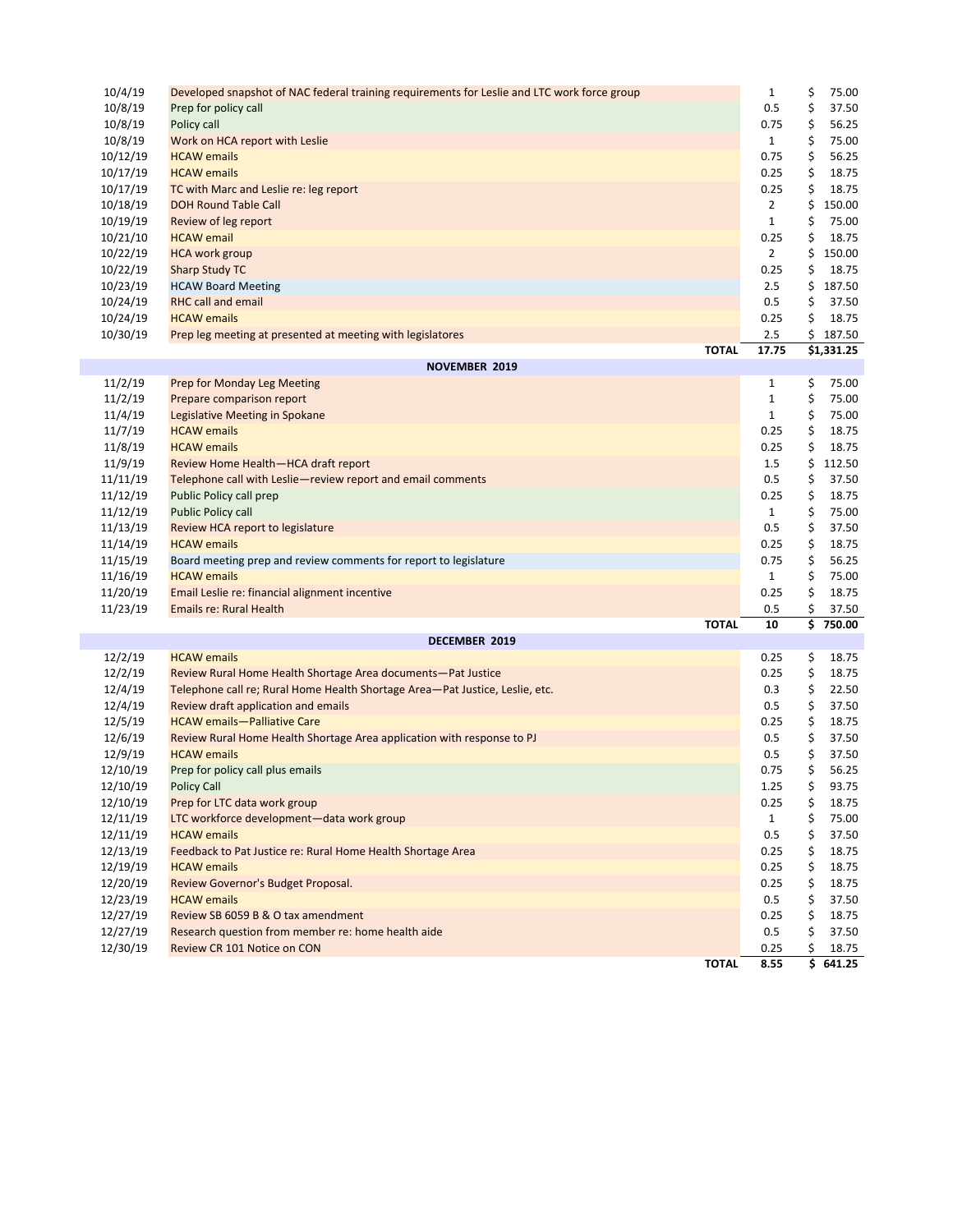| <b>DATE</b>            | <b>TASK</b>                                               | TIME (HR) BALANCE |                                                                               |
|------------------------|-----------------------------------------------------------|-------------------|-------------------------------------------------------------------------------|
|                        | <b>JANUARY 2020</b>                                       |                   |                                                                               |
| 1/1/2020               | Email to John Hilger on behalf of a member                | 0.25              | \$<br>18.75                                                                   |
| 1/6/2020               | RH emails to-from Pat Justus                              | 0.25              | \$<br>18.75                                                                   |
| 1/7/2020               | Rural Palliative Care review and respond to LE's emails   | 0.5               | \$<br>37.50                                                                   |
| 1/9/2020               | Medicaid Home Health Bill review & Data work group emails | 0.5               | \$<br>37.50                                                                   |
| 1/9/2020               | <b>Review Community Paramedic Slides</b>                  | 0.25              | \$<br>18.75                                                                   |
| 1/9/2020               | Review and respond re: COP on NP for HCAW member          | 0.75              | \$<br>56.25                                                                   |
| 1/13/2020              | Review Medicaid Bill and listen to Leslie's testimony     | 1                 | \$<br>75.00                                                                   |
| 1/14/2020              | Prep policy call                                          | 0.5               | \$<br>37.50                                                                   |
| 1/14/2020              | Policy call                                               | $\mathbf{1}$      | \$<br>75.00                                                                   |
| 1/14/2020              | Follow up on bills from leg report                        | 1.5               | \$<br>112.50                                                                  |
| 1/14/2020              | Lobby.gov high priority bills                             | $\mathbf{1}$      | \$<br>75.00                                                                   |
| 1/17/2020              | LTC Workforce Steering Committee emails                   | 0.75              | \$<br>56.25                                                                   |
| 1/17/2020              | <b>Hot Team</b>                                           | 0.5               | \$<br>37.50                                                                   |
| 1/18/2020              | Review high priority bills                                | 2.5               | \$<br>187.50                                                                  |
| 1/22/2020              | <b>DOH Round Table call</b>                               | 1.75              | \$<br>131.25                                                                  |
| 1/22/2020              | Email to Leslie and review of song sheet                  | 0.25              | \$<br>18.75                                                                   |
| 1/24/2020              | <b>Hot Team</b>                                           | 0.5               | \$<br>37.50                                                                   |
| 1/25/2020              | <b>Bill Review</b>                                        | 2.5               | \$<br>187.50                                                                  |
| 1/30/2020              | <b>HCAW</b> emails with Leslie                            | 0.25              | \$<br>18.75                                                                   |
| 1/31/2020              | Review bills, prep for hot team, hot team meeting         | 1.6               | 120.00                                                                        |
|                        | <b>TOTAL</b>                                              | 18.1              | \$1,357.50                                                                    |
|                        | <b>FEBRUARY 2020</b>                                      |                   |                                                                               |
| 2/4/2020               | Emails with Leslie re: Medicaid rates comparisons         | 0.5               | \$<br>37.50                                                                   |
| 2/6/2020               | Leslie-emails and LAN                                     | 0.5               | \$<br>37.50                                                                   |
| 2/7/2020               | <b>Hot Team</b>                                           | 0.6               | \$<br>45.00                                                                   |
| 2/8/2020               | Work on presentation for HCAW                             | 1                 | \$<br>75.00                                                                   |
| 2/8/2020               | Review SHB 2426                                           | 0.5               | \$<br>37.50                                                                   |
| 2/8/2020               | <b>Email on Medicaid Bill</b>                             | 0.5               | \$<br>37.50                                                                   |
| 2/8/2020               | Review SB 6492                                            | 0.5               | \$<br>37.50                                                                   |
| 2/10/2020              | Prep policy call and return emails                        | $\mathbf{1}$      | \$<br>75.00                                                                   |
| 2/11/2020              | Policy call and email                                     | 1.5               | \$<br>112.50                                                                  |
| 2/15/2020              | Presentation prep                                         | 3                 | \$<br>225.00                                                                  |
| 2/18/2020              | Emails on budget proviso                                  | 0.5               | \$<br>37.50                                                                   |
| 2/20/2020              | <b>HCAW</b> emails                                        | 0.5               | \$<br>37.50                                                                   |
| 2/21/2020              | Phone call to Tammy at Jefferson Home Health              | 0.25              | \$<br>18.75                                                                   |
| 2/22/2020              | Prep for HCAW presentation                                | 1                 | \$<br>75.00                                                                   |
| 2/24/2020              | Rural Health presentation on Palliative Care              | 1                 | \$<br>75.00                                                                   |
|                        | <b>Bree Collaborative-Suicide Prevention</b>              | 1                 | \$<br>75.00                                                                   |
| 2/26/2020              |                                                           |                   |                                                                               |
| 2/27/2020              | TC to John Hilger and Sam Miller                          | 1                 | \$                                                                            |
| 2/28/2020              | Conference prep and develop COVID19 document              | 1                 | \$                                                                            |
|                        | <b>TOTAL</b>                                              | 15.85             |                                                                               |
|                        | <b>MARCH 2020</b>                                         |                   |                                                                               |
| 3/5/2020               | <b>HCAW</b> emails                                        | 0.5               | \$                                                                            |
| 3/6/2020               | Board meeting prep and Board meeting                      | 2.75              | \$,                                                                           |
| 3/10/2020<br>3/10/2020 | Prep policy call and Policy call<br>Forum of States call  | 0.5<br>0.5        | 75.00<br>75.00<br>\$1,188.75<br>37.50<br>206.25<br>\$<br>37.50<br>\$<br>37.50 |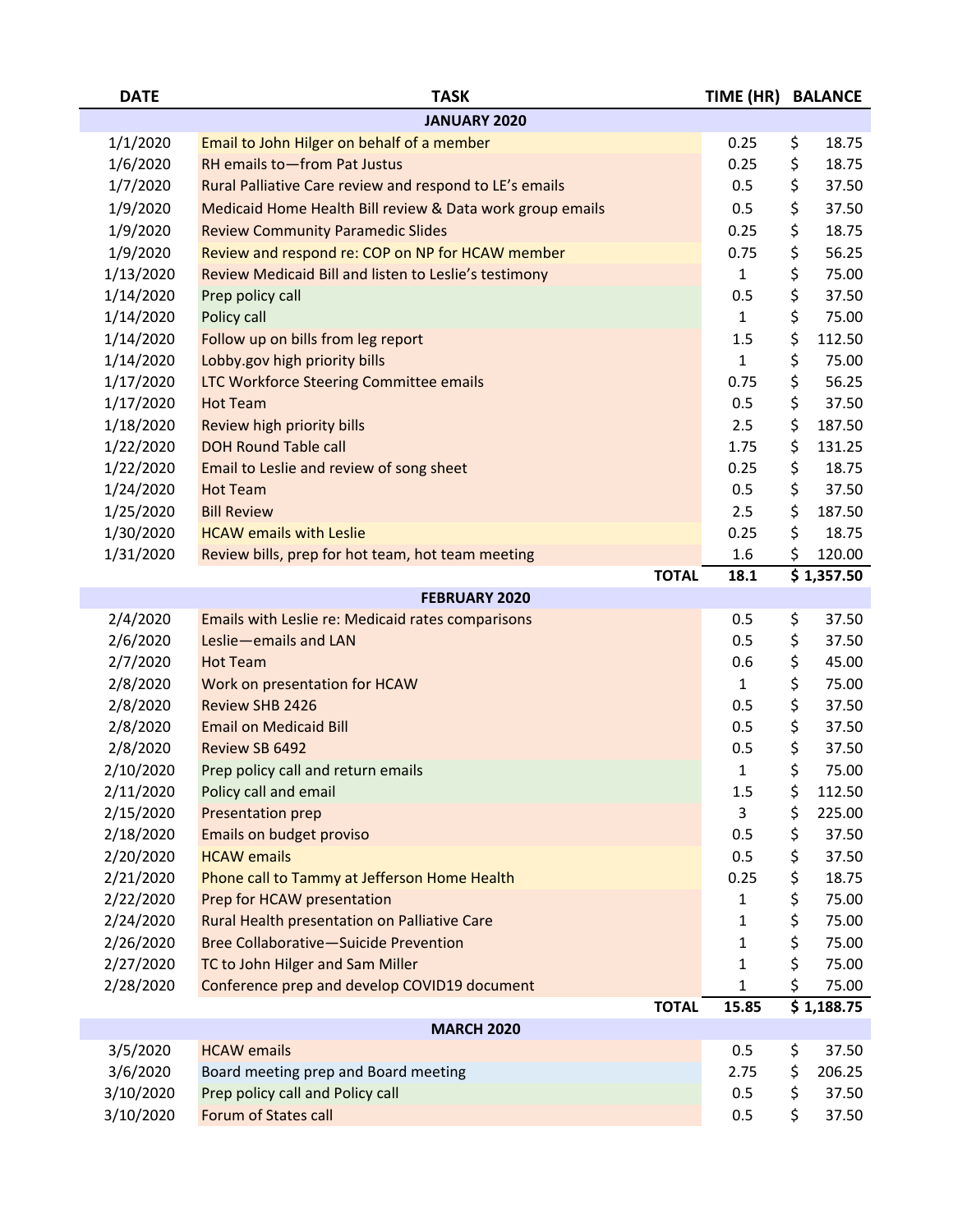| 3/13/2020 | <b>HCAW</b> emails                                       | 0.5          | \$<br>37.50  |
|-----------|----------------------------------------------------------|--------------|--------------|
| 3/14/2020 | <b>HCAW</b> emails                                       | 1            | \$<br>75.00  |
| 3/16/2020 | <b>HCAW</b> emails                                       | 0.25         | \$<br>18.75  |
| 3/17/2020 | <b>Forum of States Call</b>                              | 1            | \$<br>75.00  |
| 3/17/2020 | <b>HCAW Call</b>                                         | 0.5          | \$<br>37.50  |
| 3/18/2020 | <b>HCAW COVID call</b>                                   | 1            | \$<br>75.00  |
| 3/19/2020 | <b>HCAW</b> member call                                  | $\mathbf{1}$ | \$<br>75.00  |
| 3/21/2020 | COVID related emails and reading CDC, NAHC updates, etc. | 4.5          | \$<br>337.50 |
| 3/23/2020 | <b>HCAW</b> emails                                       | 0.5          | \$<br>37.50  |
| 3/24/2020 | <b>HCAW</b> emails                                       | 0.5          | \$<br>37.50  |
| 3/25/2020 | <b>HCAW</b> emails                                       | 0.5          | \$<br>37.50  |
| 3/25/2020 | <b>NAHC Town Hall</b>                                    | 1            | \$<br>75.00  |
| 3/26/2020 | <b>HCAW</b> emails                                       | 1            | \$<br>75.00  |
| 3/27/2020 | HCAW-HCA Medicaid rate call                              | 1            | \$<br>75.00  |
| 3/28/2020 | <b>HCAW</b> emails                                       | 0.5          | \$<br>37.50  |
| 3/30/2020 | <b>HCAW</b> emails                                       | 0.5          | \$<br>37.50  |
| 3/31/2020 | Forum of States call                                     | 1.25         | \$<br>93.75  |
|           | <b>TOTAL</b>                                             | 20.75        | \$ 1,556.25  |

| <b>APRIL 2020</b> |                                                                                                      |                |    |            |  |  |  |
|-------------------|------------------------------------------------------------------------------------------------------|----------------|----|------------|--|--|--|
| 4/1/2020          | <b>HCAW Emails and COVID updates</b>                                                                 | 1.5            | \$ | 112.50     |  |  |  |
| 4/2/2020          | <b>HCAW Emails</b>                                                                                   | 0.5            | \$ | 37.50      |  |  |  |
| 4/3/2020          | Medicaid proposal; COVID Fed Register; Prep for Forum call                                           | 2.5            | \$ | 187.50     |  |  |  |
| 4/3/2020          | <b>Forum of States Call</b>                                                                          | 1.25           | \$ | 93.75      |  |  |  |
| 4/4/2020          | Emails; review doc from PQHC; Review IFC; Review Medicaid state plan<br>amendment.                   | 4.5            | \$ | 337.50     |  |  |  |
| 4/7/2020          | TC with Leslie; Forum of States                                                                      | $\mathbf{1}$   | \$ | 75.00      |  |  |  |
| 4/8/2020          | <b>HCAW</b> emails                                                                                   | 0.5            | \$ | 37.50      |  |  |  |
| 4/12/2020         | <b>HCAW</b> emails                                                                                   | 0.5            | \$ | 37.50      |  |  |  |
| 4/13/2020         | <b>HCAW</b> emails                                                                                   | 0.25           | \$ | 18.75      |  |  |  |
| 4/14/2020         | Prep policy call; Policy call; Forum of states                                                       | 2.25           | \$ | 168.75     |  |  |  |
| 4/16/2020         | HCAW emails; NP/PA signing POCs ordering home health                                                 | $\mathbf{1}$   | \$ | 75.00      |  |  |  |
| 4/17/2020         | HCAW Forum prep; HCAW Forum call                                                                     | $\overline{2}$ | \$ | 150.00     |  |  |  |
| 4/18/2020         | Emails RHC shortage; WA state waivers-John Hilger                                                    | 1.5            | \$ | 112.50     |  |  |  |
| 4/20/2020         | <b>HCAW</b> emails                                                                                   | 0.5            | \$ | 37.50      |  |  |  |
| 4/21/2020         | Respond to Ask Donna question from Sam Miller; Forum of States                                       | 1.5            | \$ | 112.50     |  |  |  |
| 4/23/2020         | <b>DOH Round Table</b>                                                                               | 1.5            | \$ | 112.50     |  |  |  |
| 4/24/2020         | <b>HCAW</b> emails                                                                                   | 0.25           | \$ | 18.75      |  |  |  |
| 4/25/2020         | Review Palliative Care Billing Manual draft for Office of Rural Health; HCA<br>emails on Telehealth. | 1.25           | \$ | 93.75      |  |  |  |
| 4/28/2020         | <b>HCAW</b> emails                                                                                   | 0.5            | \$ | 37.50      |  |  |  |
| 4/29/2020         | <b>PDGM 2020 National Summit</b>                                                                     | $\overline{7}$ | \$ | 525.00     |  |  |  |
| 4/30/2020         | <b>HCAW</b> emails - John Hilger and Leslie                                                          | 0.5            | \$ | 37.50      |  |  |  |
|                   | <b>TOTAL</b>                                                                                         | 32.25          |    | \$2,418.75 |  |  |  |

|          | <b>MAY 2020</b>             |      |    |       |
|----------|-----------------------------|------|----|-------|
| 5/1/2020 | <b>HCAW emails</b>          | 0.5  |    | 37.50 |
| 5/4/2020 | <b>RHC call-Pat Justice</b> | 0.75 | S. | 56.25 |